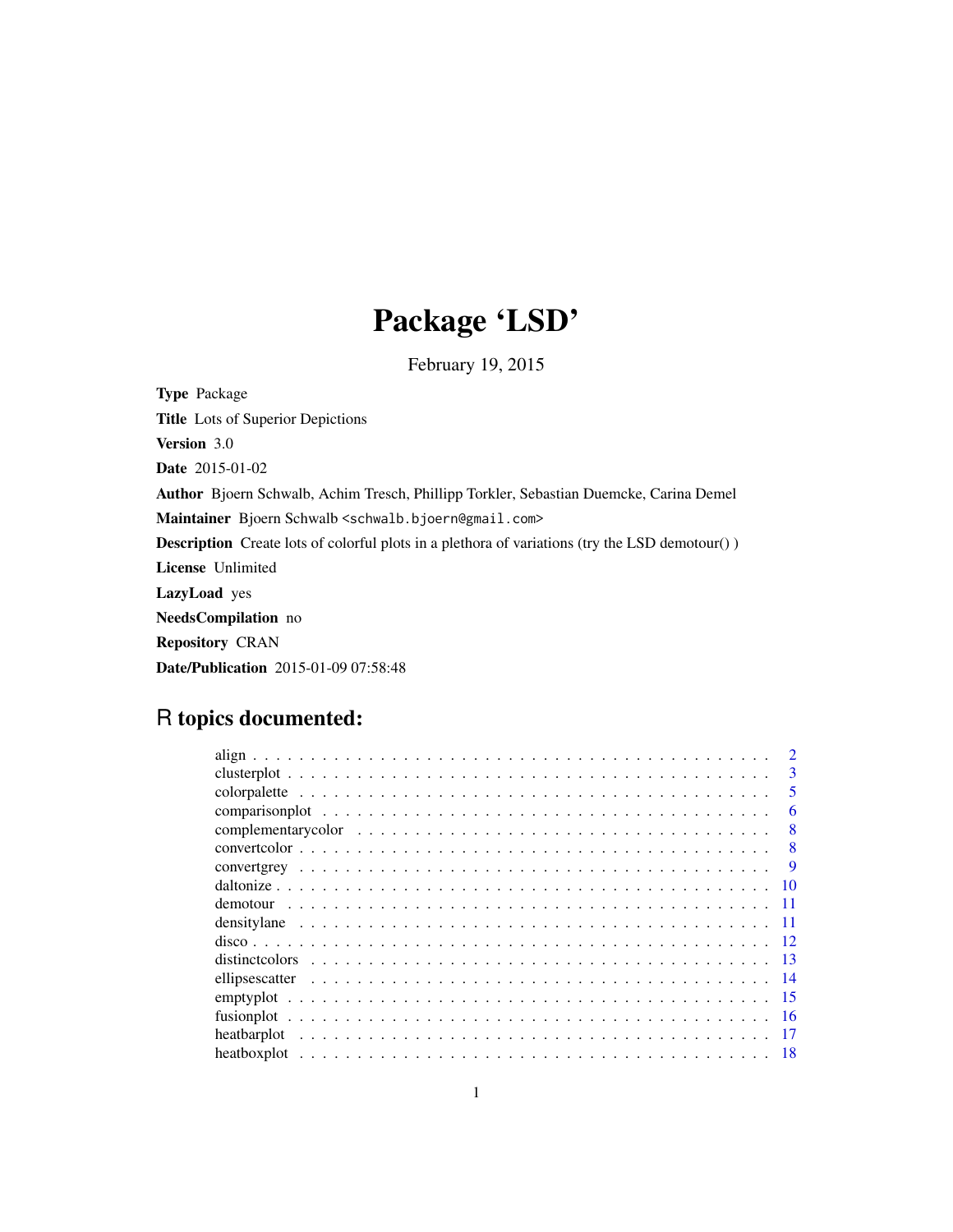#### $2$  align

|                                                                                                                | -26 |
|----------------------------------------------------------------------------------------------------------------|-----|
|                                                                                                                | -28 |
|                                                                                                                | -28 |
|                                                                                                                |     |
|                                                                                                                |     |
|                                                                                                                |     |
|                                                                                                                | -33 |
|                                                                                                                | -34 |
|                                                                                                                | -35 |
|                                                                                                                | 37  |
|                                                                                                                | -37 |
| singlefusion plot $\ldots \ldots \ldots \ldots \ldots \ldots \ldots \ldots \ldots \ldots \ldots \ldots \ldots$ | 38  |
|                                                                                                                | -40 |
|                                                                                                                | -41 |
|                                                                                                                |     |
|                                                                                                                |     |

#### **Index** [43](#page-42-0)

<span id="page-1-1"></span>

align *Visualize two-dimensional data in a color encoded fashion*

## Description

Depict any matrix or list in a color encoded rectangular fashion.

#### Usage

```
align(input, colpal = "heat", simulate = FALSE, daltonize = FALSE,
 cvd = "p", alpha = NULL, label = FALSE, digits = 1, border = NULL,
 xlim = NULL, ylim = NULL, main = NULL, axes = TRUE, ...)
```

| input     | matrix or list with any type of entries.                                                                                                                     |
|-----------|--------------------------------------------------------------------------------------------------------------------------------------------------------------|
| colpal    | a character vector containing R built-in color names or a name of a LSD color-<br>palette as a character string (see disco() or disco).                      |
| simulate  | logical: if TRUE (FALSE by default), a converted colorpalette is used to simulate<br>dichromat vision according to http://www.daltonize.org (see daltonize). |
| daltonize | logical: if TRUE (FALSE by default), a converted colorpalette is used to enhance<br>dichromat vision according to http://www.daltonize.org (see daltonize).  |
| cvd       | character string implying the type of color vision deficiency ("p" for protanope,<br>"d" for deuteranope or "t" for tritanope).                              |
| alpha     | alpha value: a two-digit integer between 01 and 99 for color opacity, i.e. appear-<br>ance of partial or full transparency (usage omitted by default).       |

<span id="page-1-0"></span>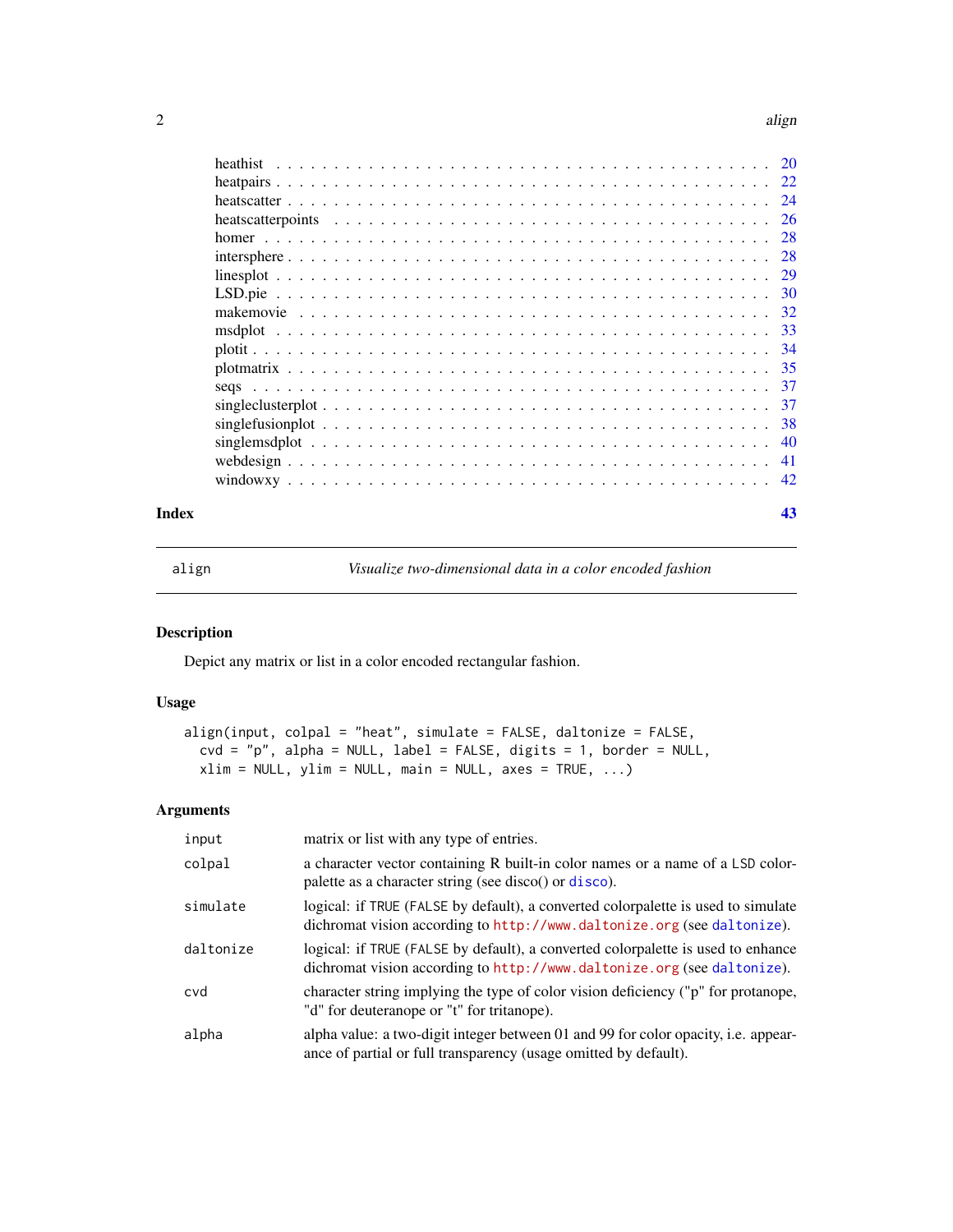## <span id="page-2-0"></span>clusterplot 3

| label   | logical: if TRUE (FALSE by default), labels are added according to the color<br>scheme ( <i>i.e.</i> binning).                                                  |
|---------|-----------------------------------------------------------------------------------------------------------------------------------------------------------------|
| digits  | integer indicating the number of decimals to be used for binning of continuous<br>data.                                                                         |
| border  | color for rectangle border(s). Use border $= NA$ to omit borders.                                                                                               |
| xlim    | x limits, standard graphics parameter.                                                                                                                          |
| ylim    | y limits, standard graphics parameter.                                                                                                                          |
| main    | title of the plot, standard graphics parameter.                                                                                                                 |
| axes    | logical: if TRUE (by default), a box and axes are added to the plot (if FALSE,<br>custom specification of axes can be achieved via basic R graphics functions). |
| $\cdot$ | additional parameters to be passed to points and plot.                                                                                                          |

#### Author(s)

Phillipp Torkler, Bjoern Schwalb

#### See Also

[clusterplot](#page-2-1), [demotour](#page-10-1), [disco](#page-11-1), [colorpalette](#page-4-1)

#### Examples

```
data(seqs)
colpal = c("A" = "darkgreen", "C" = "darkblue", "G" = "yellow", "T" = "darkred")align(seqs,colpal = colpal,label = TRUE,main = "DNA sequences")
data(homer)
colpal = c("white","black","yellow","wheat3")
align(homer,colpal = colpal,main = "D'OH!",asp = 1,axes = FALSE)
```
<span id="page-2-1"></span>clusterplot *Visualize two-dimensional data clusters*

#### Description

Depict a numeric matrix or list utilizing the underlying distribution quantiles of one dimension in a color encoded fashion.

#### Usage

```
clusterplot(input, label = NULL, at = NULL, main = NULL, xlim = NULL,
 ylim = NULL, xlabels = NULL, from to = c(0.05, 0.95),colpal = "standardheat", simulate = FALSE, daltonize = FALSE,
  \text{cvd} = \text{"p", nrcol} = 25, \text{ outer.col} = \text{"lightgrey",}quartiles.col = c("grey", "black", "grey"), add.quartiles = TRUE,
  separate = TRUE, rev = FALSE, size = TRUE, alpha = NULL,
  axes = TRUE, ...
```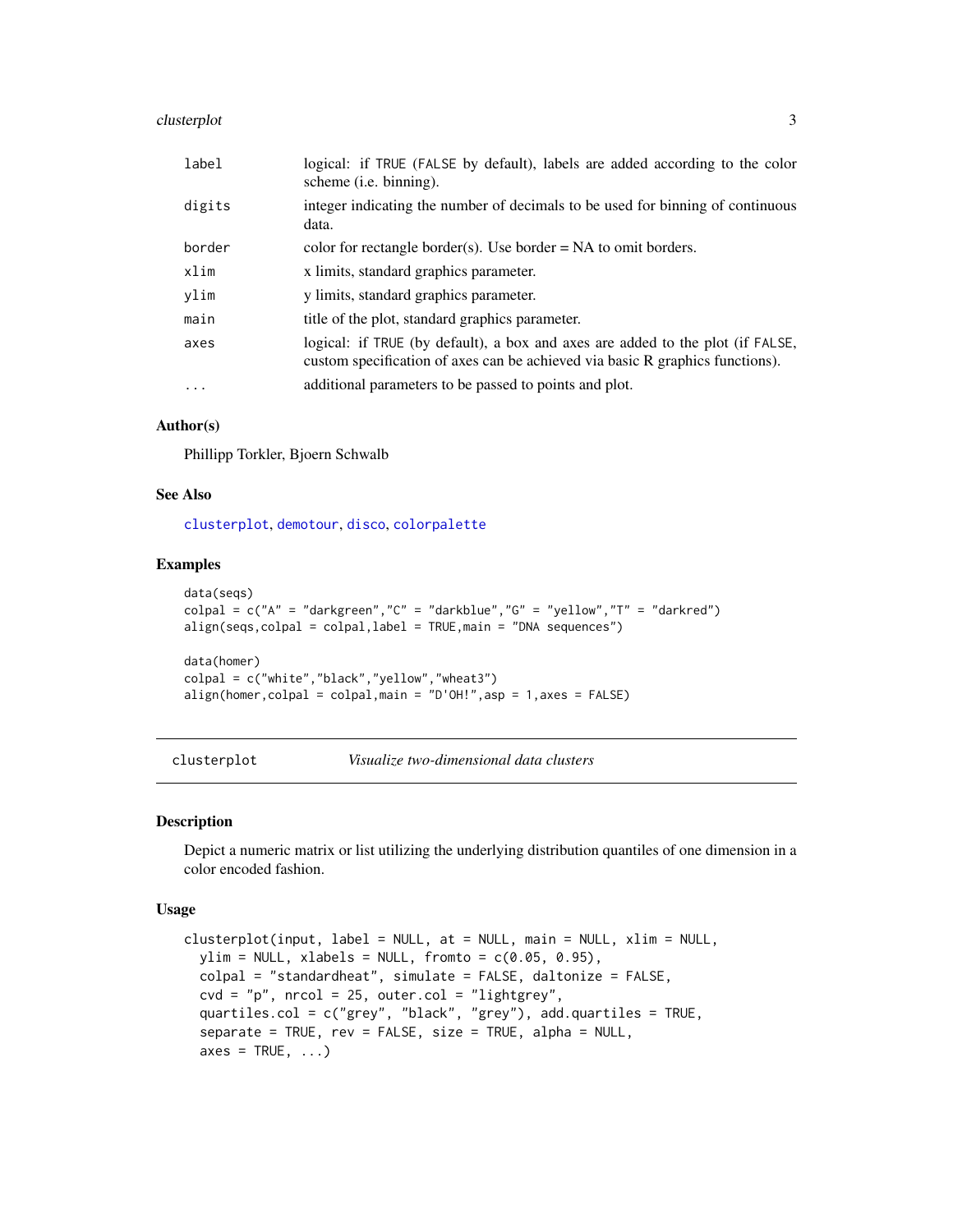## <span id="page-3-0"></span>Arguments

| input         | matrix or list with numerical entries.                                                                                                                              |
|---------------|---------------------------------------------------------------------------------------------------------------------------------------------------------------------|
| label         | a character vector assigning rows/elements of 'input' to clusters (if specified,<br>multiple clusters can be depicted in different colors and/or subsequent plots). |
| at            | a integer vector containing the x-positions corresponding to the columns of 'in-<br>put'.                                                                           |
| main          | $title(s)$ of the plot, standard graphics parameter.                                                                                                                |
| xlim          | x limits, standard graphics parameter.                                                                                                                              |
| ylim          | y limits, standard graphics parameter.                                                                                                                              |
| xlabels       | a character vector containing labels for the x-axis.                                                                                                                |
| fromto        | a numeric vector containing the range of quantiles (between 0 and 1) to be plot-<br>ted.                                                                            |
| colpal        | a character vector containing R built-in color names or a name of a LSD color-<br>palette as a character string (see disco() or disco).                             |
| simulate      | logical: if TRUE (FALSE by default), a converted colorpalette is used to simulate<br>dichromat vision according to http://www.daltonize.org (see daltonize).        |
| daltonize     | logical: if TRUE (FALSE by default), a converted colorpalette is used to enhance<br>dichromat vision according to http://www.daltonize.org (see daltonize).         |
| cvd           | character string implying the type of color vision deficiency ("p" for protanope,<br>"d" for deuteranope or "t" for tritanope).                                     |
| nrcol         | a non-negative integer specifying the number of colors to be used (defaults to<br>25, if not specified).                                                            |
| outer.col     | R built-in color to be used for outlier lines (lines outside of 'fromto').                                                                                          |
| quartiles.col | a character vector containing three R built-in colors for quartile lines $(c('0.25', '0.5', '0.75'))$ .                                                             |
| add.quartiles | logical: if TRUE (by default), lines are plotted corresponding to the quartiles.                                                                                    |
| separate      | if TRUE (by default), different clusters are depicted in subsequent plots.                                                                                          |
| rev           | logical: if TRUE (FALSE by default), a reversed colorpalette is used.                                                                                               |
| size          | logical: if TRUE (by default), the size of each cluster is added to the title of the<br>respective plot.                                                            |
| alpha         | alpha value: a two-digit integer between 01 and 99 for color opacity, i.e. appear-<br>ance of partial or full transparency (usage omitted by default).              |
| axes          | logical: if TRUE (by default), a box and axes are added to the plot (if FALSE,<br>custom specification of axes can be achieved via basic R graphics functions).     |
| .             | additional parameters to be passed to points and plot.                                                                                                              |

## Author(s)

Achim Tresch, Bjoern Schwalb

## See Also

[singleclusterplot](#page-36-1), [align](#page-1-1), [demotour](#page-10-1), [disco](#page-11-1), [colorpalette](#page-4-1)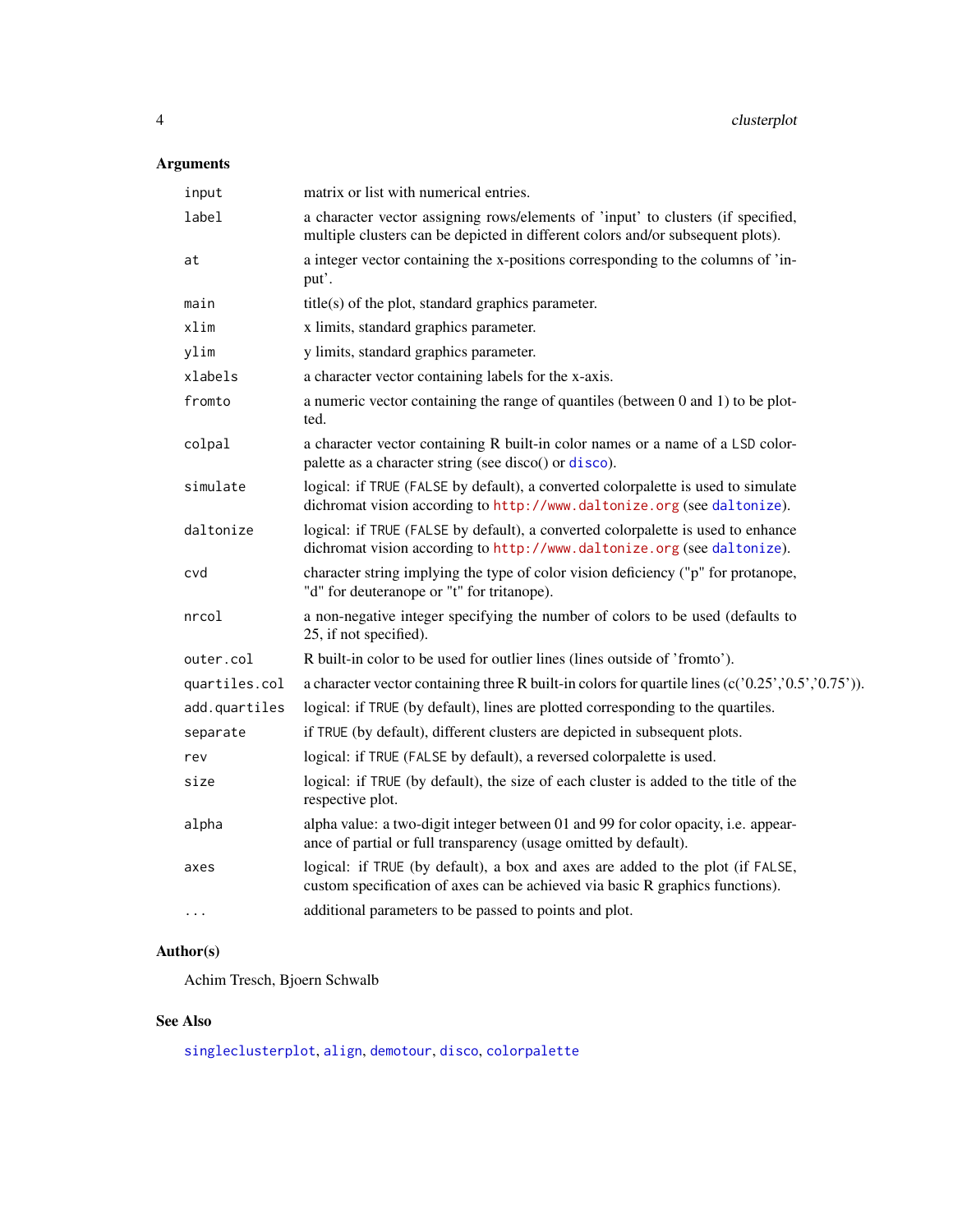#### <span id="page-4-0"></span>colorpalette 5

#### Examples

```
samples = 100
probes = 75at = 1:probes
clus = matrix(rnorm(probes*samples,sd=1),ncol=probes)
clus = rbind(t(t(clus)+sin(1:probes/10))+1:nrow(clus)/samples,
t(t(clus)+sin(pi/2+1:probes/10))+1:nrow(clus)/samples)
quartiles.col = c("transparent","black","transparent")
colpal = c("standardheat","crazyblue","crazyred","crazygreen")
labs = paste("cluster",kmeans(clus,4)$cluster)
clusterplot(clus,fromto=c(0,1))
clusterplot(clus,labs,separate=FALSE,xaxt="n",fromto=c(0.4,0.6),colpal=colpal,
outer.col="none",ylim=c(-2,3),quartiles.col = quartiles.col)
clusterplot(clus,labs,colpal=colpal)
labs = paste("cluster",kmeans(clus,2)$cluster)
colpal = c("greens","purples")
clusterplot(clus,labs,separate=FALSE,xaxt="n",fromto=c(0.3,0.7),colpal=colpal,
outer.col="none",ylim=c(-1,2),alpha=50,quartiles.col = quartiles.col)
```
<span id="page-4-1"></span>

| colorpalette | Provides colorpalettes containing R built-in colors |
|--------------|-----------------------------------------------------|
|              |                                                     |

#### Description

Provides pre-designed colorpalettes (character vectors containing R built-in colors) of this and several other R packages (grDevices, RColorBrewer, colorRamps) as well as custom-made ones.

#### Usage

```
colorpalette(colpal, nrcol = NULL, simulate = FALSE, daltonize = FALSE,
  cvd = "p", alpha = NULL, rev = FALSE)
```

| colpal   | a character vector containing R built-in color names or a name of a LSD color-<br>palette as a character string (see disco() or disco).                            |
|----------|--------------------------------------------------------------------------------------------------------------------------------------------------------------------|
| nrcol    | a non-negative integer specifying the number of colors to be used (defaults to<br>length of colpal, if not specified).                                             |
| simulate | logical: if TRUE (FALSE by default), a converted colorpalette is returned to simu-<br>late dichromat vision according to http://www.daltonize.org (see daltonize). |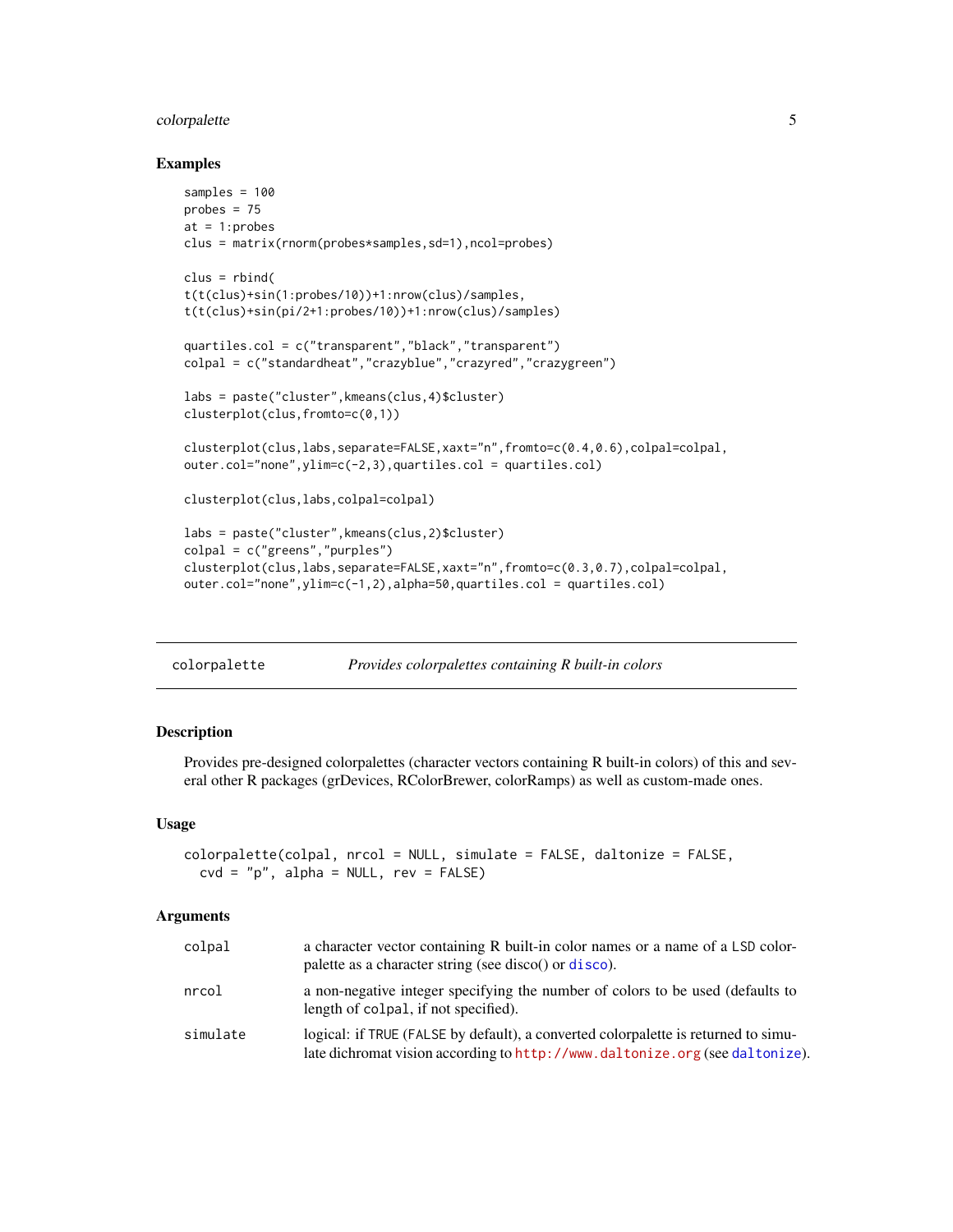## <span id="page-5-0"></span>6 comparisonplot

| daltonize | logical: if TRUE (FALSE by default), a converted colorpalette is returned to en-<br>hance dichromat vision according to http://www.daltonize.org (see daltonize). |
|-----------|-------------------------------------------------------------------------------------------------------------------------------------------------------------------|
| cvd       | character string implying the type of color vision deficiency ("p" for protanope,<br>"d" for deuteranope or "t" for tritanope).                                   |
| alpha     | alpha value: a two-digit integer between 01 and 99 for color opacity, i.e. appear-<br>ance of partial or full transparency (usage omitted by default).            |
| rev       | logical: if TRUE (FALSE by default), a reversed colorpalette is returned.                                                                                         |

#### Value

colorpalette returns a vector containing R built-in colors in hexadecimal representation.

#### Author(s)

Achim Tresch, Bjoern Schwalb

## See Also

[disco](#page-11-1), [demotour](#page-10-1)

## Examples

```
colorpalette("heat")
colorpalette(c("darkred","grey","darkblue"),10)
```
<span id="page-5-1"></span>comparisonplot *Comparisonplot: a fancy scatterplot*

## Description

A function to compare two vectors extensively.

#### Usage

```
comparisonplot(x, y, histbreaks = 30, adjust = 1, colpal = "heat",
  simulate = FALSE, daltonize = FALSE, cvd = "p", alpha = NULL,
  rev = FALSE, main = "comparisonplot", cor = FALSE, xlab = NULL,
 ylab = NULL, xlim = NULL, ylim = NULL, ab = FALSE,
  add.density = FALSE, col.density = "darkred", pimp = FALSE, ...)
```

|            | a numeric vector.                                                         |
|------------|---------------------------------------------------------------------------|
|            | a numeric vector.                                                         |
| histbreaks | a non-negative integer specifying the number of breaks of the histograms. |
| adjust     | scale the used bandwidth of the density estimate, if add density = TRUE.  |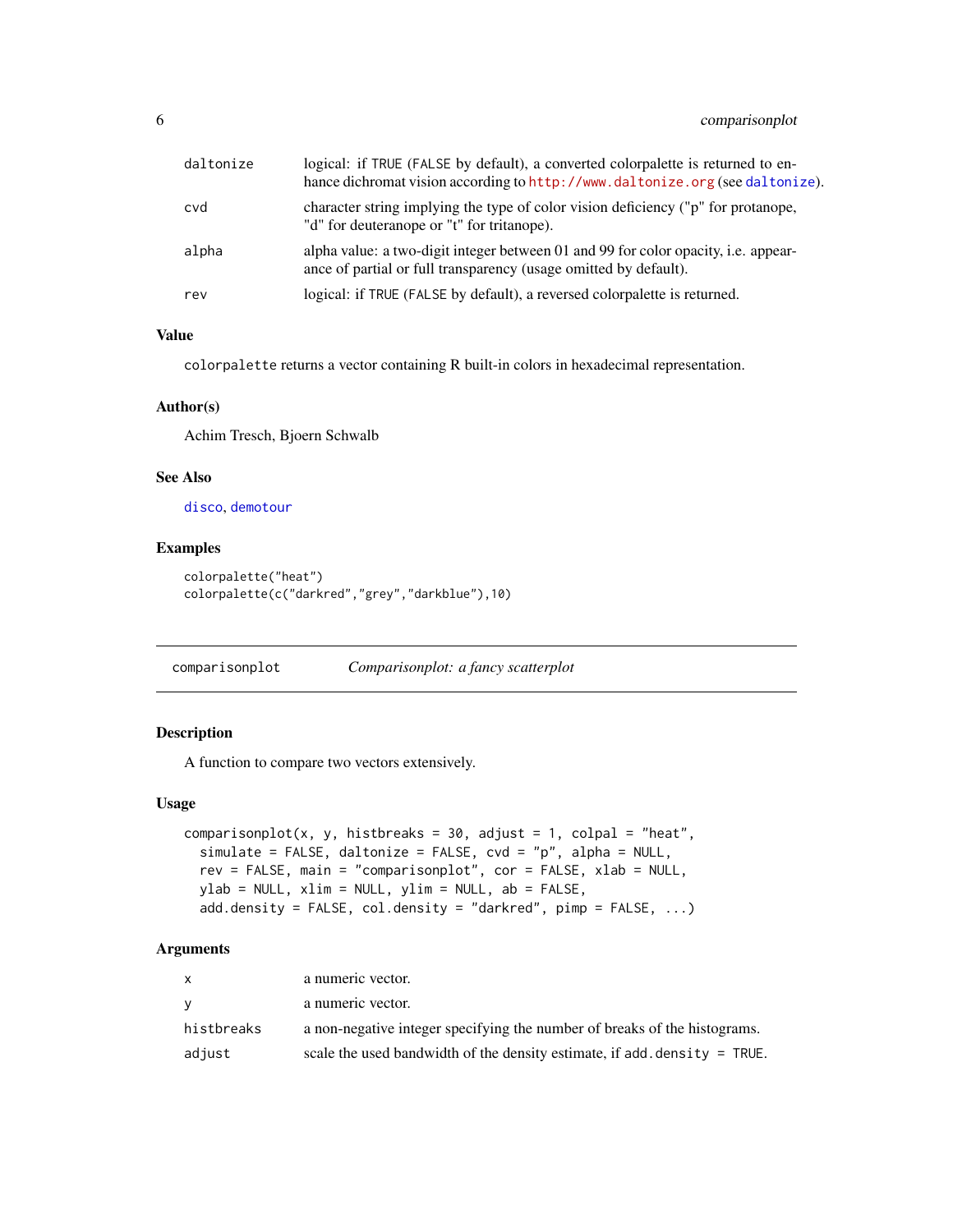<span id="page-6-0"></span>

| colpal      | a character vector containing R built-in color names or a name of a LSD color-<br>palette as a character string (see disco() or disco).                      |
|-------------|--------------------------------------------------------------------------------------------------------------------------------------------------------------|
| simulate    | logical: if TRUE (FALSE by default), a converted colorpalette is used to simulate<br>dichromat vision according to http://www.daltonize.org (see daltonize). |
| daltonize   | logical: if TRUE (FALSE by default), a converted colorpalette is used to enhance<br>dichromat vision according to http://www.daltonize.org (see daltonize).  |
| cvd         | character string implying the type of color vision deficiency ("p" for protanope,<br>"d" for deuteranope or "t" for tritanope).                              |
| alpha       | alpha value: a two-digit integer between 01 and 99 for color opacity, i.e. appear-<br>ance of partial or full transparency (usage omitted by default).       |
| rev         | logical: if TRUE (FALSE by default), a reversed colorpalette is used.                                                                                        |
| main        | $title(s)$ of the plot, standard graphics parameter.                                                                                                         |
| cor         | if TRUE (FALSE by default), the correlation is added to the title.                                                                                           |
| xlab        | x label, standard graphics parameter.                                                                                                                        |
| ylab        | y label, standard graphics parameter.                                                                                                                        |
| xlim        | x limits, standard graphics parameter.                                                                                                                       |
| ylim        | y limits, standard graphics parameter.                                                                                                                       |
| ab          | if TRUE (FALSE by default), $abline(0, 1)$ is added to the heatscatter.                                                                                      |
| add.density | if TRUE (FALSE by default), density lines are added to the barplots.                                                                                         |
| col.density | R built-in color to specify the color of the density line.                                                                                                   |
| pimp        | if TRUE (FALSE by default), the plot is pimped.                                                                                                              |
| $\cdots$    | additional parameters to be passed to points and plot.                                                                                                       |

## Author(s)

Bjoern Schwalb

## See Also

[align](#page-1-1), [demotour](#page-10-1), [disco](#page-11-1), [colorpalette](#page-4-1)

## Examples

```
points = 10^4x = c(rnorm(points/2), rnorm(points/2)+4)y = x + \text{norm}(points, sd=0.8)x = sign(x)*abs(x)*1.3
```
comparisonplot(x,y,histbreaks=30,pch=20)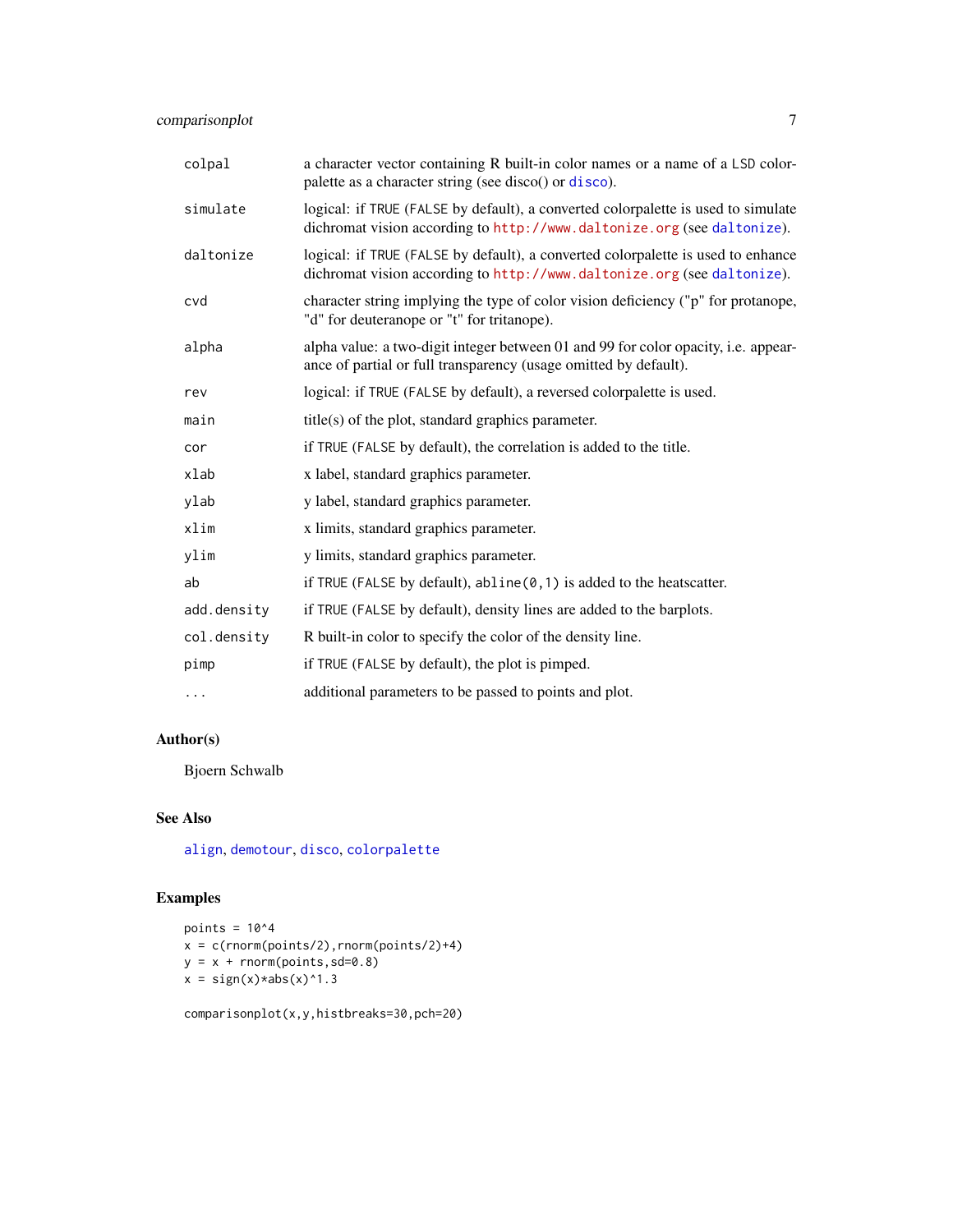<span id="page-7-0"></span>complementarycolor *Complement R colors*

## Description

Convert R built-in colors to their color complement

#### Usage

```
complementarycolor(cols, alpha = NULL)
```
## Arguments

| cols  | a character vector containing R built-in colors.                                   |
|-------|------------------------------------------------------------------------------------|
| alpha | alpha value: a two-digit integer between 01 and 99 for color opacity, i.e. appear- |
|       | ance of partial or full transparency (usage omitted by default).                   |

#### Value

complementarycolor returns a vector containing R built-in colors in hexadecimal representation.

#### Author(s)

Bjoern Schwalb

#### See Also

[disco](#page-11-1), [colorpalette](#page-4-1), [demotour](#page-10-1)

## Examples

complementarycolor(c("red","green","blue"))

convertcolor *Map R colors to hexadecimal representation*

## Description

Convert R built-in colors to hexadecimal representation.

#### Usage

convertcolor(cols, alpha = NULL)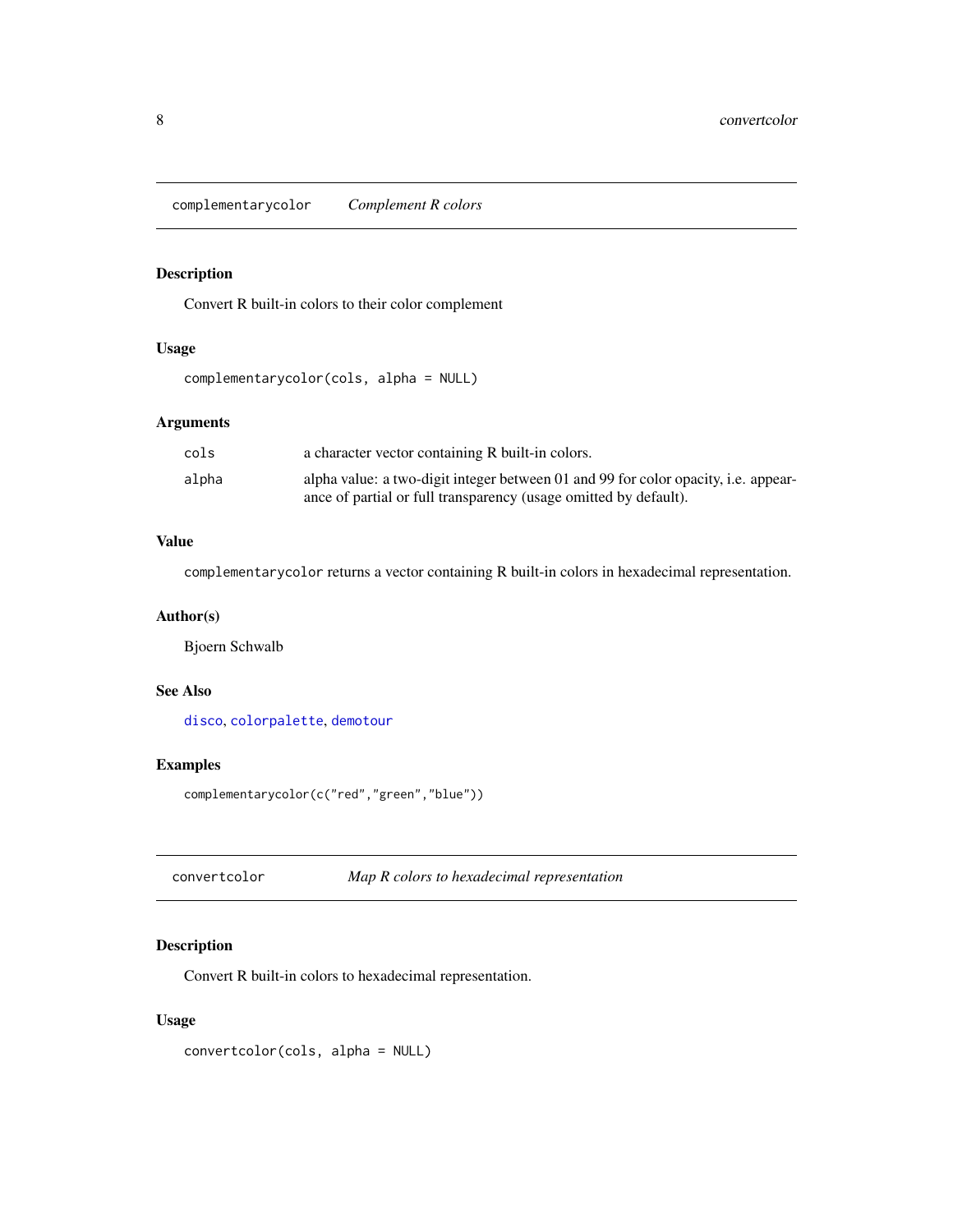## <span id="page-8-0"></span>convertgrey 9

## Arguments

| cols  | a character vector containing R built-in colors.                                   |
|-------|------------------------------------------------------------------------------------|
| alpha | alpha value: a two-digit integer between 01 and 99 for color opacity, i.e. appear- |
|       | ance of partial or full transparency (usage omitted by default).                   |

## Value

convertcolor returns a vector containing R built-in colors in hexadecimal representation.

## Author(s)

Bjoern Schwalb

## See Also

[disco](#page-11-1), [colorpalette](#page-4-1), [demotour](#page-10-1)

## Examples

```
convertcolor(c("red","green","blue"))
```
convertgrey *Convert R colors to greyscale*

## Description

Greyscale R built-in colors.

## Usage

convertgrey(cols, alpha = NULL)

## Arguments

| cols  | a character vector containing R built-in colors.                                   |
|-------|------------------------------------------------------------------------------------|
| alpha | alpha value: a two-digit integer between 01 and 99 for color opacity, i.e. appear- |
|       | ance of partial or full transparency (usage omitted by default).                   |

#### Value

convertgrey returns a vector containing R built-in colors in hexadecimal representation.

## Author(s)

Bjoern Schwalb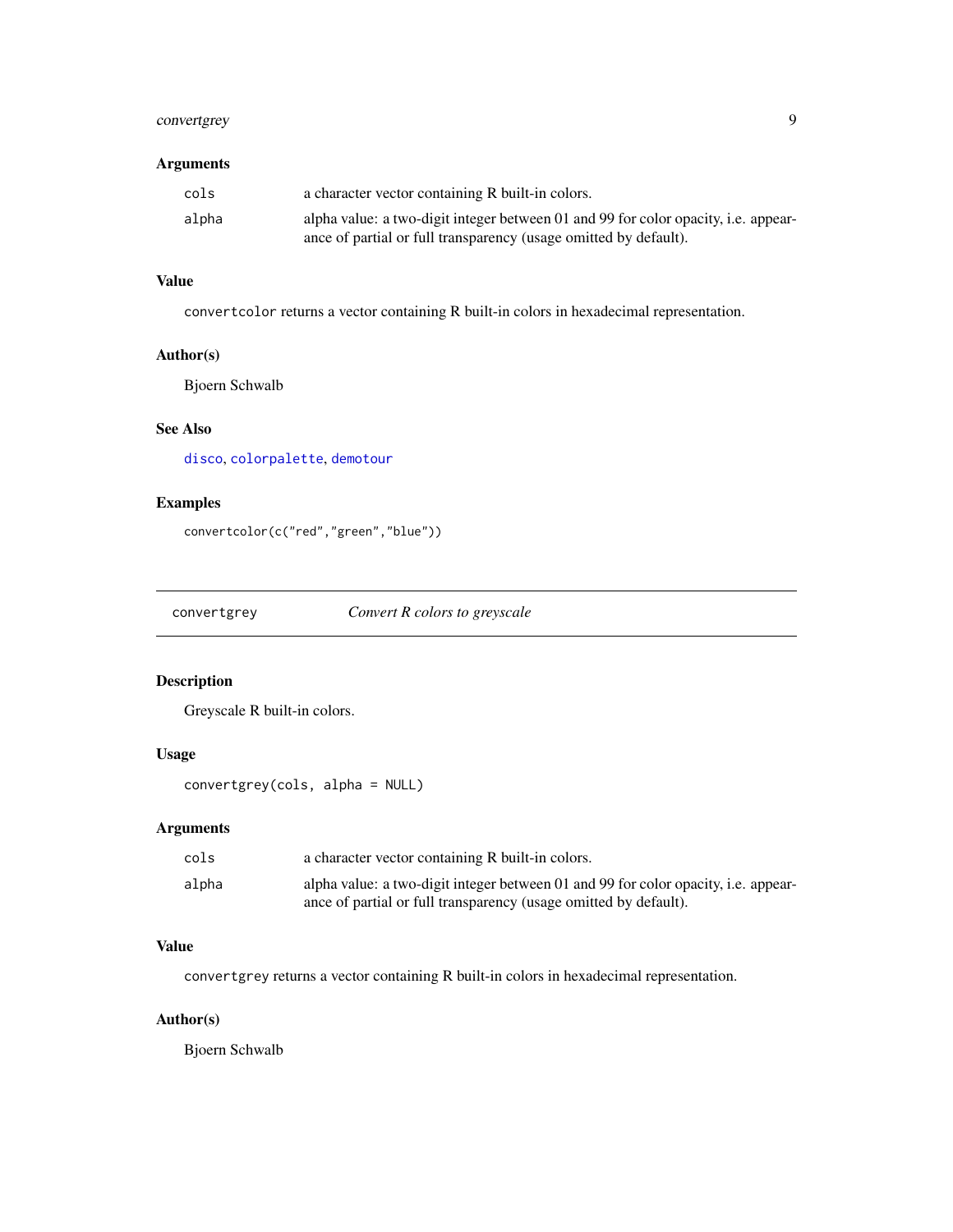## See Also

[disco](#page-11-1), [colorpalette](#page-4-1), [demotour](#page-10-1)

## Examples

convertgrey(c("red","green","blue"))

<span id="page-9-1"></span>daltonize *Dichromat vision simulation for colorpalettes*

## Description

Dichromat vision simulation and enhancement according to <http://www.daltonize.org>.

## Usage

daltonize(colpal,  $cvd = "p", show = TRUE)$ 

## Arguments

| colpal | a character vector containing R built-in color names or a name of a LSD color-<br>palette as a character string (see disco() or disco). |
|--------|-----------------------------------------------------------------------------------------------------------------------------------------|
| cvd    | character string implying the type of color vision deficiency ("p" for protanope,<br>"d" for deuteranope or "t" for tritanope).         |
| show   | logical: if TRUE (by default), the resulting colorpalettes are depicted in an R plot.                                                   |

## Value

daltonize returns a list, where each entry is a vector containing R built-in colors in hexadecimal representation:

| simulated | vector of simulated colors |
|-----------|----------------------------|
| enhanced  | vector of enhanced colors  |

#### Author(s)

Bjoern Schwalb

#### References

<http://www.daltonize.org>

## See Also

[disco](#page-11-1), [colorpalette](#page-4-1), [demotour](#page-10-1)

<span id="page-9-0"></span>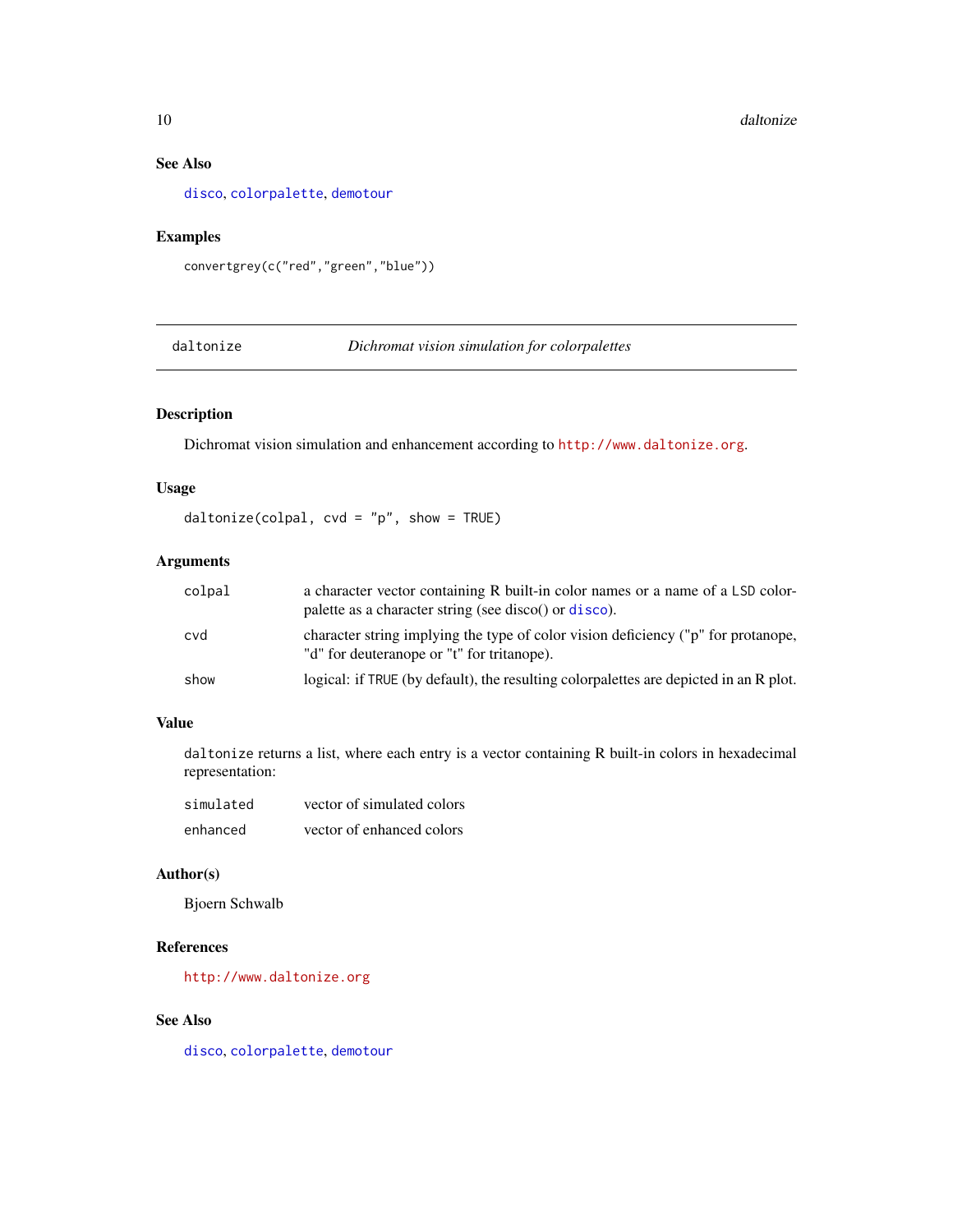#### <span id="page-10-0"></span>demotour and the set of the set of the set of the set of the set of the set of the set of the set of the set of the set of the set of the set of the set of the set of the set of the set of the set of the set of the set of

## Examples

```
daltonize("heat",cvd = "d")
daltonize("colorblind",cvd = "p")
```
<span id="page-10-1"></span>demotour *LSD teaser*

#### Description

A compilation of selected plot examples.

#### Usage

demotour()

#### Author(s)

Bjoern Schwalb

#### See Also

[heatscatter](#page-23-1), [clusterplot](#page-2-1), [disco](#page-11-1), [colorpalette](#page-4-1), [daltonize](#page-9-1)

## Examples

demotour()

densitylane *Visualize a density in a rectangular fashion*

#### Description

Add a color stripe to an existing plot based on a kernel density estimate.

#### Usage

```
densitylane(x, y, pos = 1, width = 0.4, colpal = "standard",
  rev = FALSE, simulate = FALSE, daltonize = FALSE, cvd = "p",
  alpha = NULL, horizontal = horizontal, nrcol = 75)
```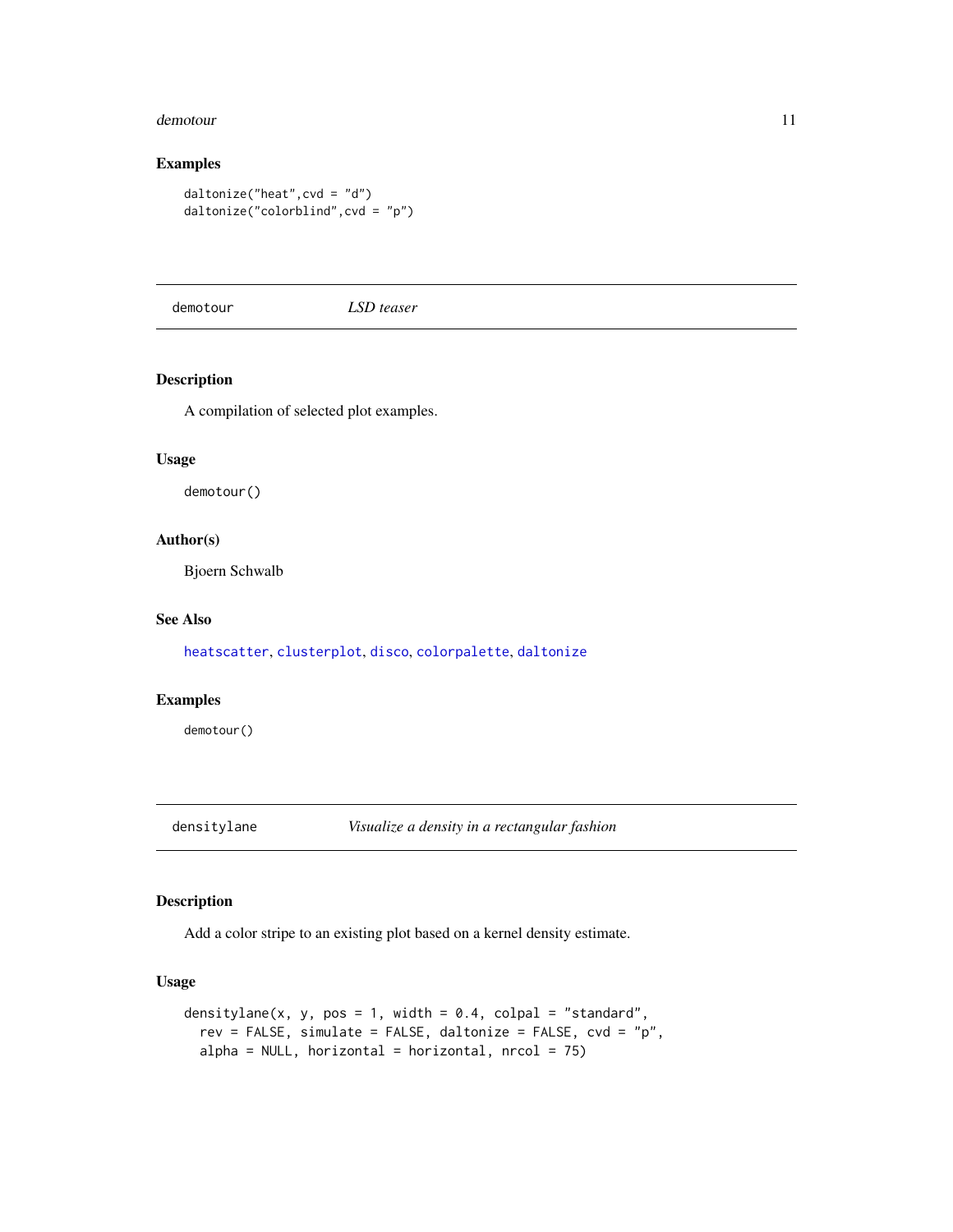## <span id="page-11-0"></span>Arguments

| $\times$   | density\$x values of a density object.                                                                                                                                            |
|------------|-----------------------------------------------------------------------------------------------------------------------------------------------------------------------------------|
| У          | density \$y values of a density object.                                                                                                                                           |
| pos        | the x co-ordinate of the lane (mid point).                                                                                                                                        |
| width      | a numeric value giving the width of the lane.                                                                                                                                     |
| colpal     | a character vector containing R built-in color names or a name of a LSD col-<br>orpalette as a character string (see disco() or disco) (defaults to "heat", if not<br>specified). |
| rev        | logical: if TRUE (FALSE by default), a reversed colorpalette is used.                                                                                                             |
| simulate   | logical: if TRUE (FALSE by default), a converted colorpalette is used to simulate<br>dichromat vision according to http://www.daltonize.org (see daltonize).                      |
| daltonize  | logical: if TRUE (FALSE by default), a converted colorpalette is used to enhance<br>dichromat vision according to http://www.daltonize.org (see daltonize).                       |
| cvd        | character string implying the type of color vision deficiency ("p" for protanope,<br>"d" for deuteranope or "t" for tritanope).                                                   |
| alpha      | alpha value: a two-digit integer between 01 and 99 for color opacity, i.e. appear-<br>ance of partial or full transparency (usage omitted by default).                            |
| horizontal | logical: if TRUE (FALSE by default), rotation of 90 degrees is applied.                                                                                                           |
| nrcol      | a non-negative integer specifying the number of colors to be used (defaults to<br>100, if not specified).                                                                         |

## Author(s)

Bjoern Schwalb

## See Also

[comparisonplot](#page-5-1), [demotour](#page-10-1), [disco](#page-11-1), [colorpalette](#page-4-1)

<span id="page-11-1"></span>disco *Disco (DISplays COlorpalettes)*

## Description

Displays pre-designed colorpalettes as well as custom-made ones (see colorpalette).

## Usage

```
disco(colpal = NULL, nrcol = NULL, alpha = NULL)
```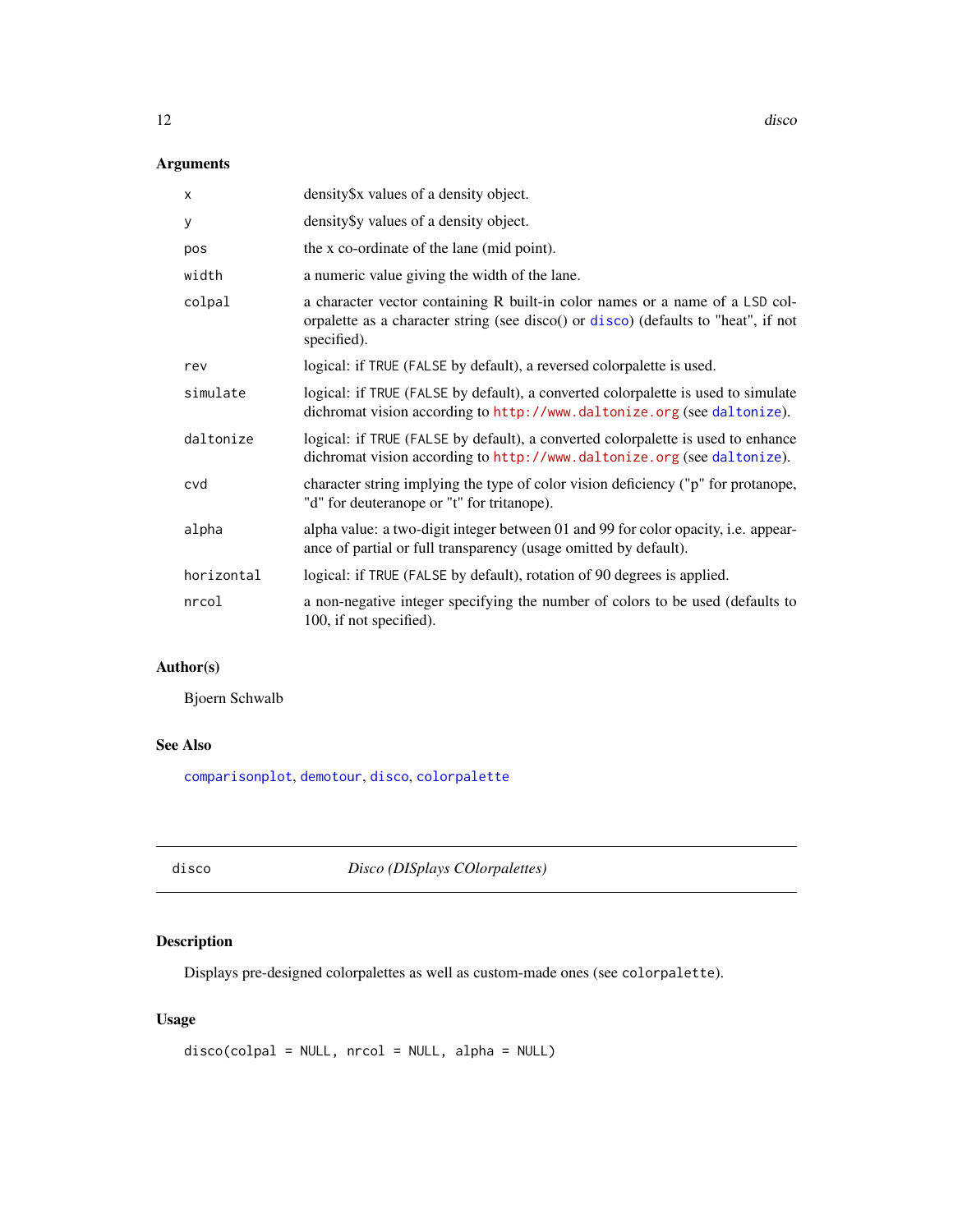#### <span id="page-12-0"></span>distinctcolors and the set of the set of the set of the set of the set of the set of the set of the set of the set of the set of the set of the set of the set of the set of the set of the set of the set of the set of the s

## Arguments

| colpal | a character vector containing R built-in color names or a name of a LSD color-<br>palette as a character string (displays all colorpalettes, if not specified). |
|--------|-----------------------------------------------------------------------------------------------------------------------------------------------------------------|
| nrcol  | a non-negative integer specifying the number of colors to be used (defaults to<br>length of colpal, if not specified).                                          |
| alpha  | alpha value: a two-digit integer between 01 and 99 for color opacity, i.e. appear-<br>ance of partial or full transparency (usage omitted by default).          |

## Author(s)

Bjoern Schwalb

#### See Also

[colorpalette](#page-4-1), [demotour](#page-10-1)

## Examples

disco() disco("rdbu",10)

distinctcolors *Find preferably distinct R built-in colors*

## Description

Find a vector of distinct R built-in colors for a pre-defined length ('nrcol').

## Usage

```
distinctcolors(nrcol = 10, method = "RGB", bw = FALSE, show = TRUE,
 simulate = TRUE)
```

| nrcol    | a non-negative integer specifying the number of colors to be used (defaults to<br>the length of 10, if not specified).                                                                                                                                |
|----------|-------------------------------------------------------------------------------------------------------------------------------------------------------------------------------------------------------------------------------------------------------|
| method   | character string implying the method for color selection to be used ("RGB" uses<br>a grid in the RGB space (default), "Lab" uses a grid in the Lab space, "golden-<br>ratio" uses the golden ratio as spacing between colors in the HSV color space). |
| bw       | logical: if TRUE (FALSE by default), the colors "black" and "white" are removed<br>from the resulting colorpalette.                                                                                                                                   |
| show     | logical: if TRUE (by default), the resulting colorpalettes are depicted in an R plot.                                                                                                                                                                 |
| simulate | logical: if TRUE (by default), a converted colorpalettes are additionally depicted<br>to simulate dichromat vision according to http://www.daltonize.org (see<br>daltonize).                                                                          |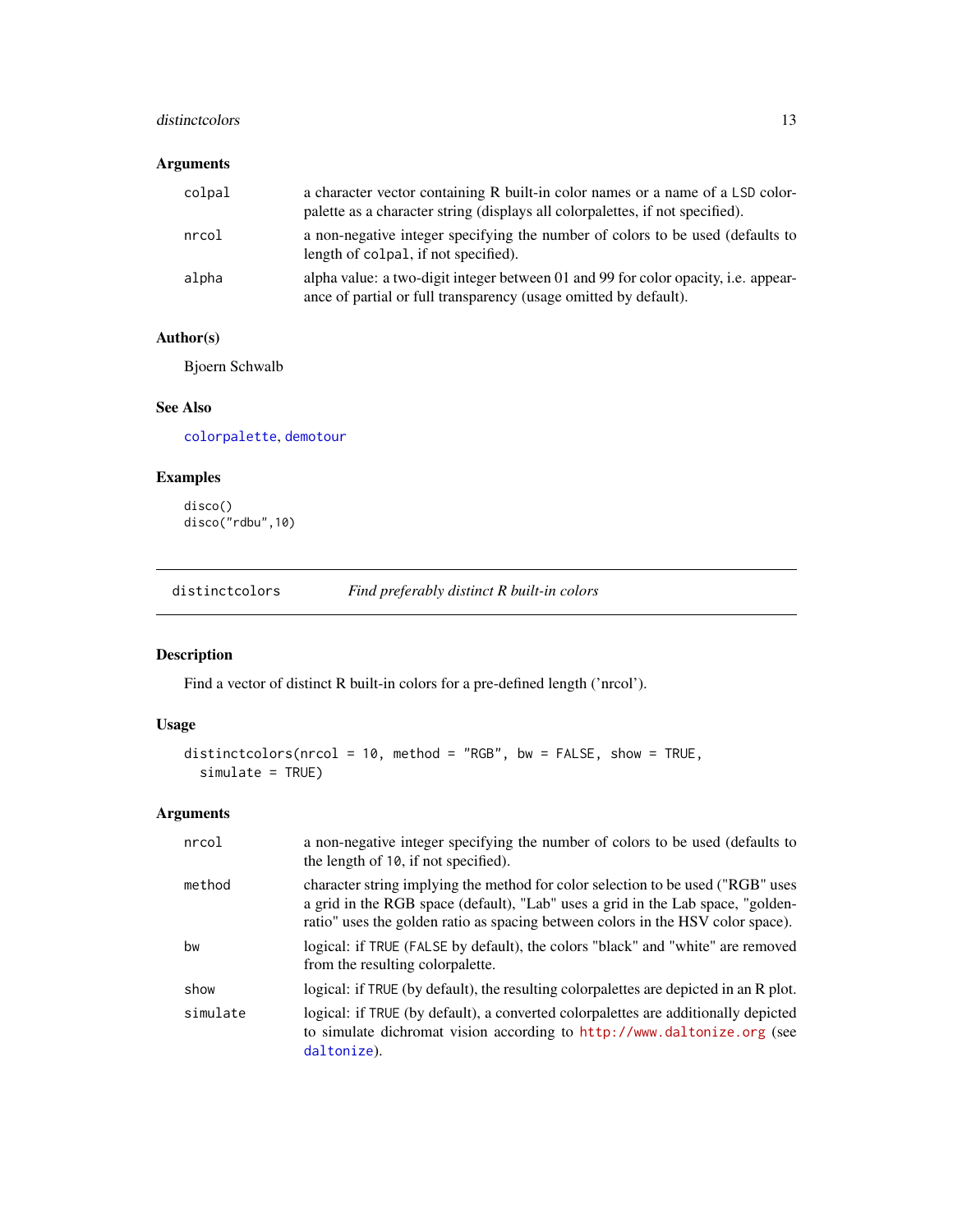distinctcolors returns a vector containing R built-in colors in hexadecimal representation.

#### Author(s)

Bjoern Schwalb

## See Also

[disco](#page-11-1), [colorpalette](#page-4-1), [demotour](#page-10-1)

## Examples

distinctcolors()

| ellipsescatter | Visualize subgroups of two-dimensional data assuming normal distri- |
|----------------|---------------------------------------------------------------------|
|                | <i>butions</i>                                                      |

## Description

A scatterplot with additional colored ellipses based on a gaussianity assumption.

#### Usage

```
ellipsescatter(x, y, groups, colors = NULL, pch = 20, bgcol = "darkgrey",
 main = "ellipsescatter", xlab = NULL, ylab = NULL, scalesd = 1,
  level = 0.75, legend.cex = 1, location = "topright", ...)
```

| X       | a numeric vector.                                                                                            |
|---------|--------------------------------------------------------------------------------------------------------------|
| y       | a numeric vector.                                                                                            |
| groups  | a list of indices or vector names to be plotted as groups (not necessarily all of x<br>and $y)$ .            |
| colors  | a character vector of R build-in colors corresponding to the chosen groups.                                  |
| pch     | the plotting character (to be passed to plot).                                                               |
| bgcol   | a R build-in color for non-grouped points.                                                                   |
| main    | $title(s)$ of the plot, standard graphics parameter.                                                         |
| xlab    | x label, standard graphics parameter.                                                                        |
| ylab    | y label, standard graphics parameter.                                                                        |
| scalesd | a numeric value giving the scaling factor for standard deviations in each dimen-<br>sion (defaults to $1$ ). |
| level   | a numeric value (between $0$ and $1$ ) giving the confidence level of a pairwise<br>confidence region.       |

<span id="page-13-0"></span>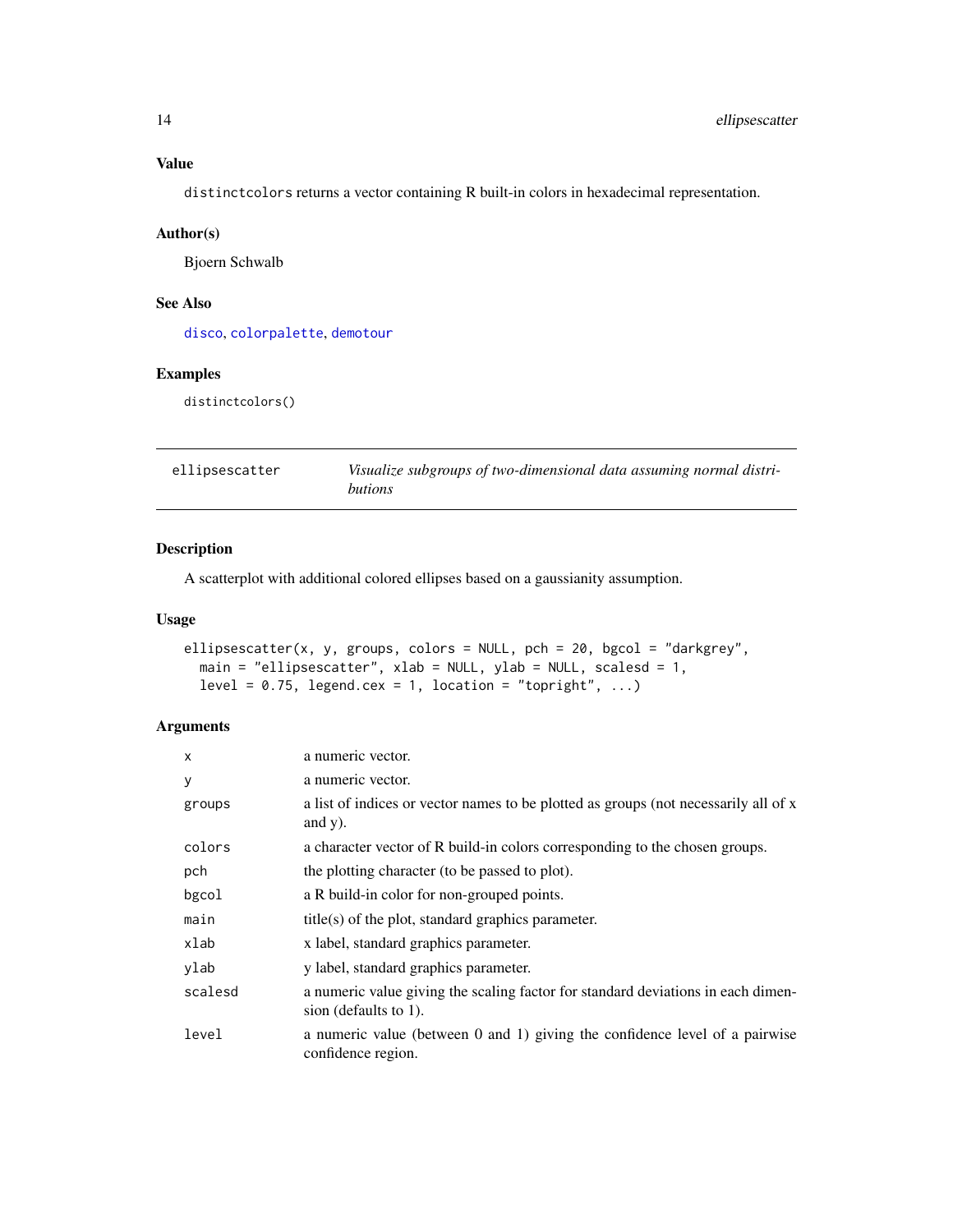#### <span id="page-14-0"></span>emptyplot that the contract of the contract of the contract of the contract of the contract of the contract of the contract of the contract of the contract of the contract of the contract of the contract of the contract of

| legend.cex              | a numerical value giving the amount by which the added legend should be mag-<br>nified relative to the default. |
|-------------------------|-----------------------------------------------------------------------------------------------------------------|
| location                | the x and y co-ordinates to be used to position the legend (see 'xy.coords').                                   |
| $\cdot$ $\cdot$ $\cdot$ | additional parameters to be passed to points and plot.                                                          |

## Author(s)

Bjoern Schwalb

#### See Also

[demotour](#page-10-1), [disco](#page-11-1), [colorpalette](#page-4-1)

#### Examples

```
x = c(rnorm(50), rnorm(100, 2), rnorm(50, 4))y = (x + rnorm(200, 0, 0.8)) * rep(c(1, 4, 1), c(50, 100, 50))x = sign(x)*abs(x)*1.3groups = list("Green" = 1:50,"Red" = 51:150,"Blue" = 151:200)
colors = c("darkgreen","darkred","darkblue")
ellipsescatter(x,y,groups,colors,location = "topleft")
```

| emptyplot |  | Wrapper function for an empty graphics device |
|-----------|--|-----------------------------------------------|
|           |  |                                               |

#### Description

Calls an empty graphics device with a coordinate system of choice.

#### Usage

 $emptyplot(xlim = c(-1, 1), ylim = c(-1, 1), ...)$ 

#### Arguments

| xlim                    | x limits, standard graphics parameter.                 |
|-------------------------|--------------------------------------------------------|
| vlim                    | y limits, standard graphics parameter.                 |
| $\cdot$ $\cdot$ $\cdot$ | additional parameters to be passed to points and plot. |

## Author(s)

Bjoern Schwalb

#### See Also

[demotour](#page-10-1)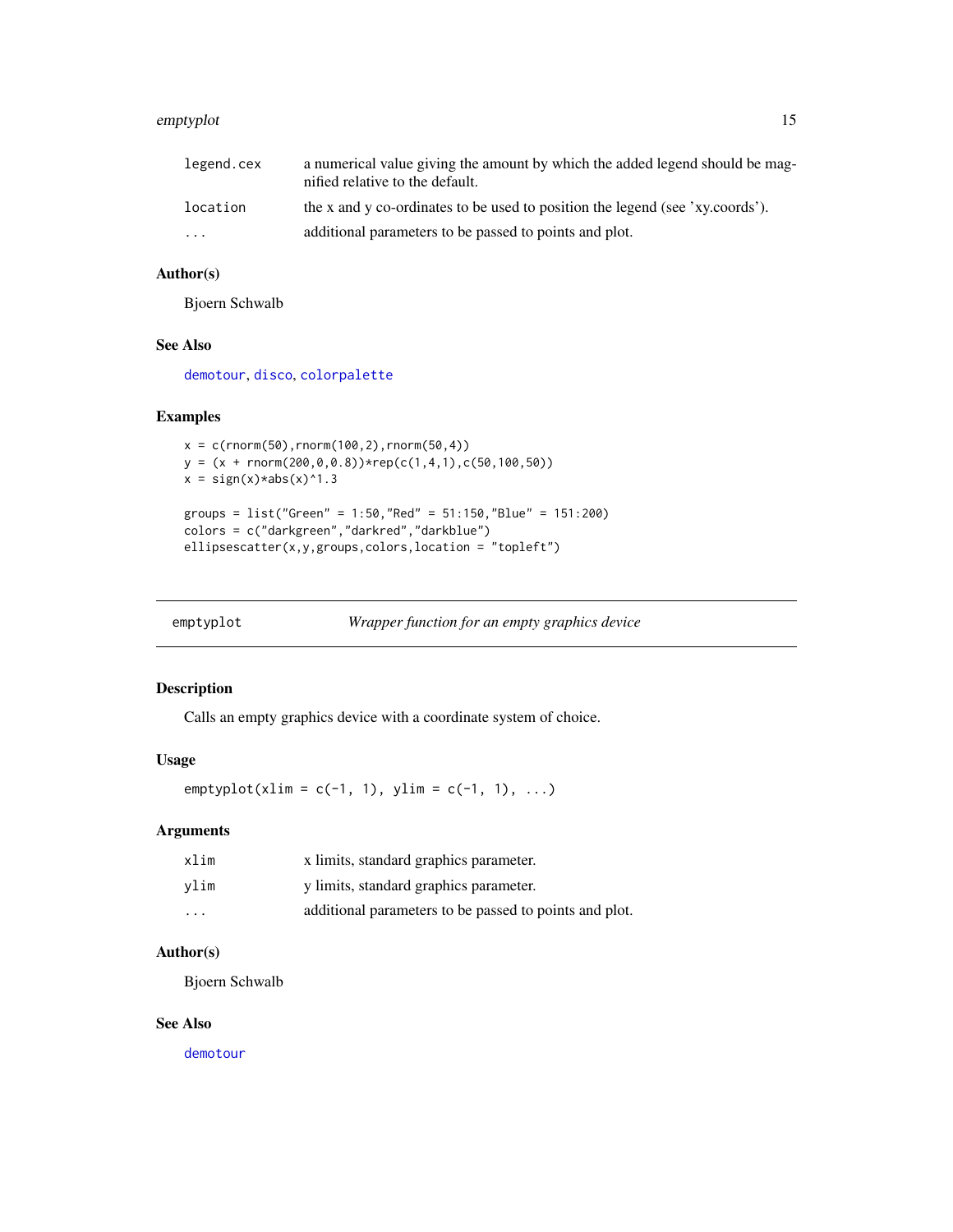<span id="page-15-0"></span>16 fusionplot

#### Examples

emptyplot()

<span id="page-15-1"></span>fusionplot *Visualize two-dimensional data clusters*

## Description

Depict a numeric matrix or list utilizing the underlying distribution quantiles of one dimension in a color encoded fashion.

## Usage

```
fusionplot(x, y, label = NULL, main = NULL, xlim = NULL, ylim = NULL,
  fromto = c(0.05, 0.95), colpal = "standardheat", simulate = FALSE,
  daltonize = FALSE, cvd = "p", nrcol = 25, outer.col = "lightgrey",
 quartiles.col = c("grey", "black", "grey"), add.quartiles = TRUE,
  separate = TRUE, rev = FALSE, size = TRUE, alpha = NULL,
  axes = TRUE, \ldots)
```

| X             | a numeric vector.                                                                                                                                                   |  |
|---------------|---------------------------------------------------------------------------------------------------------------------------------------------------------------------|--|
| У             | a numeric vector.                                                                                                                                                   |  |
| label         | a character vector assigning rows/elements of 'input' to clusters (if specified,<br>multiple clusters can be depicted in different colors and/or subsequent plots). |  |
| main          | $title(s)$ of the plot, standard graphics parameter.                                                                                                                |  |
| xlim          | x limits, standard graphics parameter.                                                                                                                              |  |
| ylim          | y limits, standard graphics parameter.                                                                                                                              |  |
| fromto        | a numeric vector containing the range of quantiles (between 0 and 1) to be plot-<br>ted.                                                                            |  |
| colpal        | a character vector containing R built-in color names or a name of a LSD color-<br>palette as a character string (see disco() or disco).                             |  |
| simulate      | logical: if TRUE (FALSE by default), a converted colorpalette is used to simulate<br>dichromat vision according to http://www.daltonize.org (see daltonize).        |  |
| daltonize     | logical: if TRUE (FALSE by default), a converted colorpalette is used to enhance<br>dichromat vision according to http://www.daltonize.org (see daltonize).         |  |
| cvd           | character string implying the type of color vision deficiency ("p" for protanope,<br>"d" for deuteranope or "t" for tritanope).                                     |  |
| nrcol         | a non-negative integer specifying the number of colors to be used (defaults to<br>25, if not specified).                                                            |  |
| outer.col     | R built-in color to be used for outlier lines (lines outside of 'fromto').                                                                                          |  |
| quartiles.col | a character vector containing three R built-in colors for quartile lines $(c('0.25', '0.5', '0.75'))$ .                                                             |  |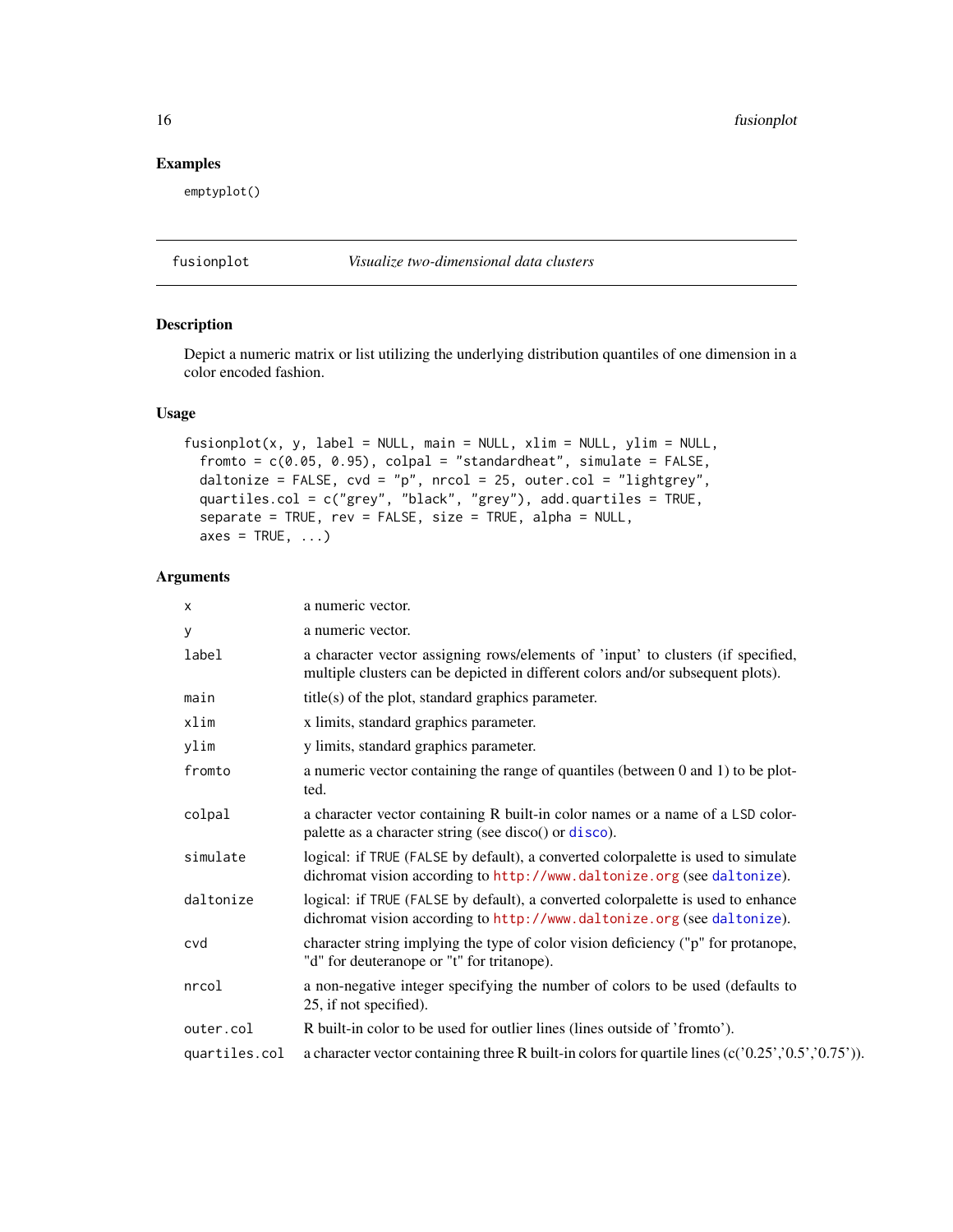## <span id="page-16-0"></span>heatbarplot 17

| add.quartiles     | logical: if TRUE (by default), lines are plotted corresponding to the quartiles.                                                                                |
|-------------------|-----------------------------------------------------------------------------------------------------------------------------------------------------------------|
| separate          | if TRUE (by default), different clusters are depicted in subsequent plots.                                                                                      |
| rev               | logical: if TRUE (FALSE by default), a reversed colorpalette is used.                                                                                           |
| size              | logical: if TRUE (by default), the size of each cluster is added to the title of the<br>respective plot.                                                        |
| alpha             | alpha value: a two-digit integer between 01 and 99 for color opacity, i.e. appear-<br>ance of partial or full transparency (usage omitted by default).          |
| axes              | logical: if TRUE (by default), a box and axes are added to the plot (if FALSE,<br>custom specification of axes can be achieved via basic R graphics functions). |
| $\cdot\cdot\cdot$ | additional parameters to be passed to points and plot.                                                                                                          |

#### Author(s)

Achim Tresch, Bjoern Schwalb

#### See Also

[singlefusionplot](#page-37-1), [align](#page-1-1), [demotour](#page-10-1), [disco](#page-11-1), [colorpalette](#page-4-1)

#### Examples

```
nr = 750
x = 1:nr/300y = c(rnorm(nr) + sin(2*x)*3, rnorm(nr) + sin(2*x+pi/2)*3)x = c(x,x)\text{labels} = \text{past}( \text{"cluster", c}(\text{rep}(c(1,2), \text{each} = nr)))colpals = c("oranges","pubu")
qcol = c("transparent","black","transparent")
fusionplot(x,y,labs,separate=FALSE,colpal=colpals,alpha=75,quartiles.col = qcol)
```
heatbarplot *Color a barplot.*

#### Description

Depict a histogram object as a barplot in a color encoded fashion based on a kernel density estimate.

#### Usage

```
heatbarplot(x, colpal = "heat", simulate = FALSE, daltonize = FALSE,
 cvd = "p", alpha = NULL, rev = FALSE, horizontal = FALSE,nrcol = 100, ...
```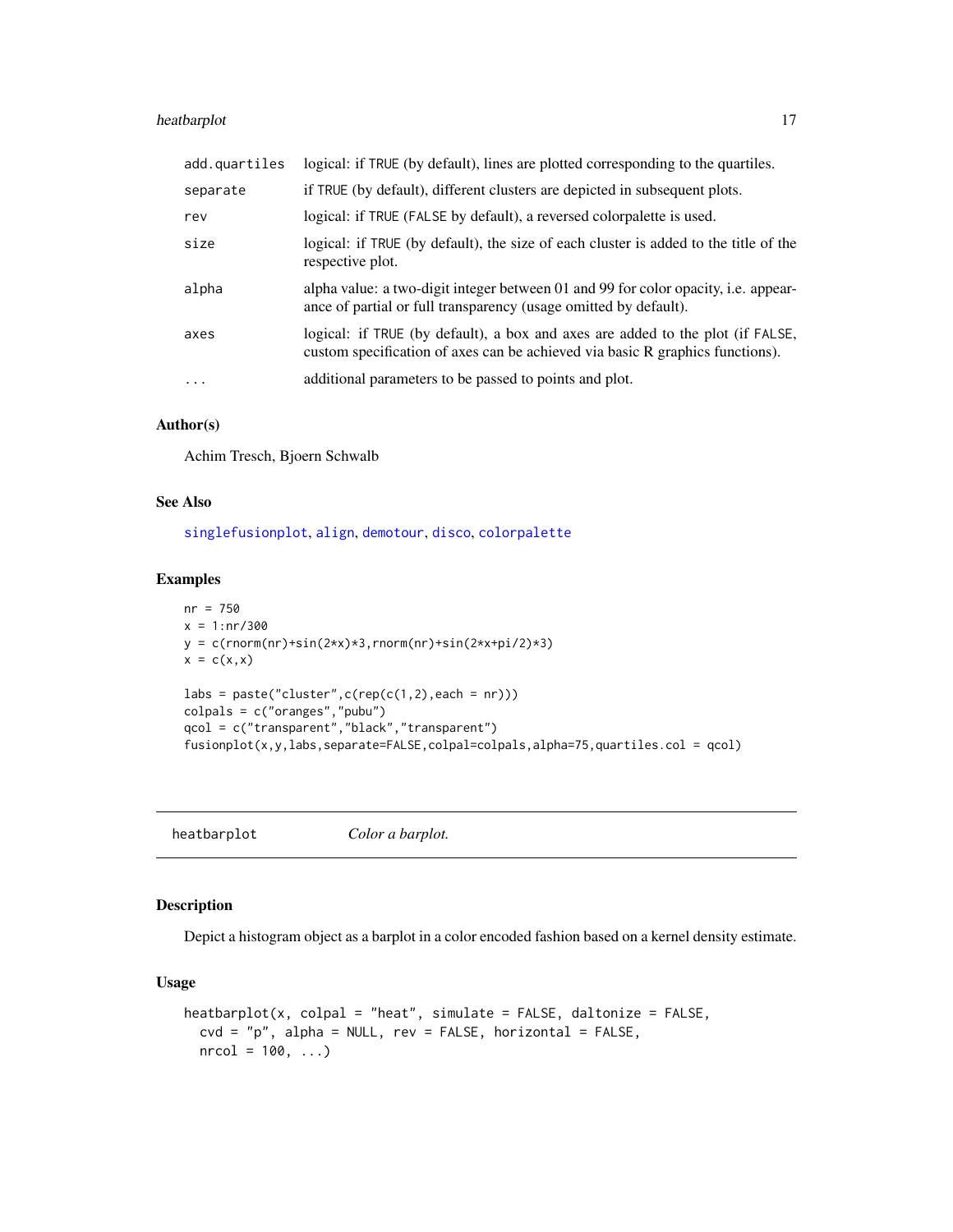## <span id="page-17-0"></span>Arguments

| X          | a histogram object.                                                                                                                                                               |
|------------|-----------------------------------------------------------------------------------------------------------------------------------------------------------------------------------|
| colpal     | a character vector containing R built-in color names or a name of a LSD col-<br>orpalette as a character string (see disco() or disco) (defaults to "heat", if not<br>specified). |
| simulate   | logical: if TRUE (FALSE by default), a converted colorpalette is used to simulate<br>dichromat vision according to http://www.daltonize.org (see daltonize).                      |
| daltonize  | logical: if TRUE (FALSE by default), a converted colorpalette is used to enhance<br>dichromat vision according to http://www.daltonize.org (see daltonize).                       |
| cvd        | character string implying the type of color vision deficiency ("p" for protanope,<br>"d" for deuteranope or "t" for tritanope).                                                   |
| alpha      | alpha value: a two-digit integer between 01 and 99 for color opacity, i.e. appear-<br>ance of partial or full transparency (usage omitted by default).                            |
| rev        | logical: if TRUE (FALSE by default), a reversed colorpalette is used.                                                                                                             |
| horizontal | logical: if TRUE (FALSE by default), rotation of 90 degrees is applied.                                                                                                           |
| nrcol      | a non-negative integer specifying the number of colors to be used (defaults to<br>100, if not specified).                                                                         |
|            | additional parameters to be passed to points and plot.                                                                                                                            |

#### Author(s)

Bjoern Schwalb

#### See Also

[comparisonplot](#page-5-1), [demotour](#page-10-1), [disco](#page-11-1), [colorpalette](#page-4-1)

## Examples

```
points = 10^4x = c(rnorm(points/2), rnorm(points/2)+4)x = sign(x)*abs(x)*1.3xhist = hist(x, plot = FALSE)
```
heatbarplot(xhist)

heatboxplot *Heatboxplot: a colored boxplot*

## Description

A boxplot with an additional color stripe based on a kernel density estimate.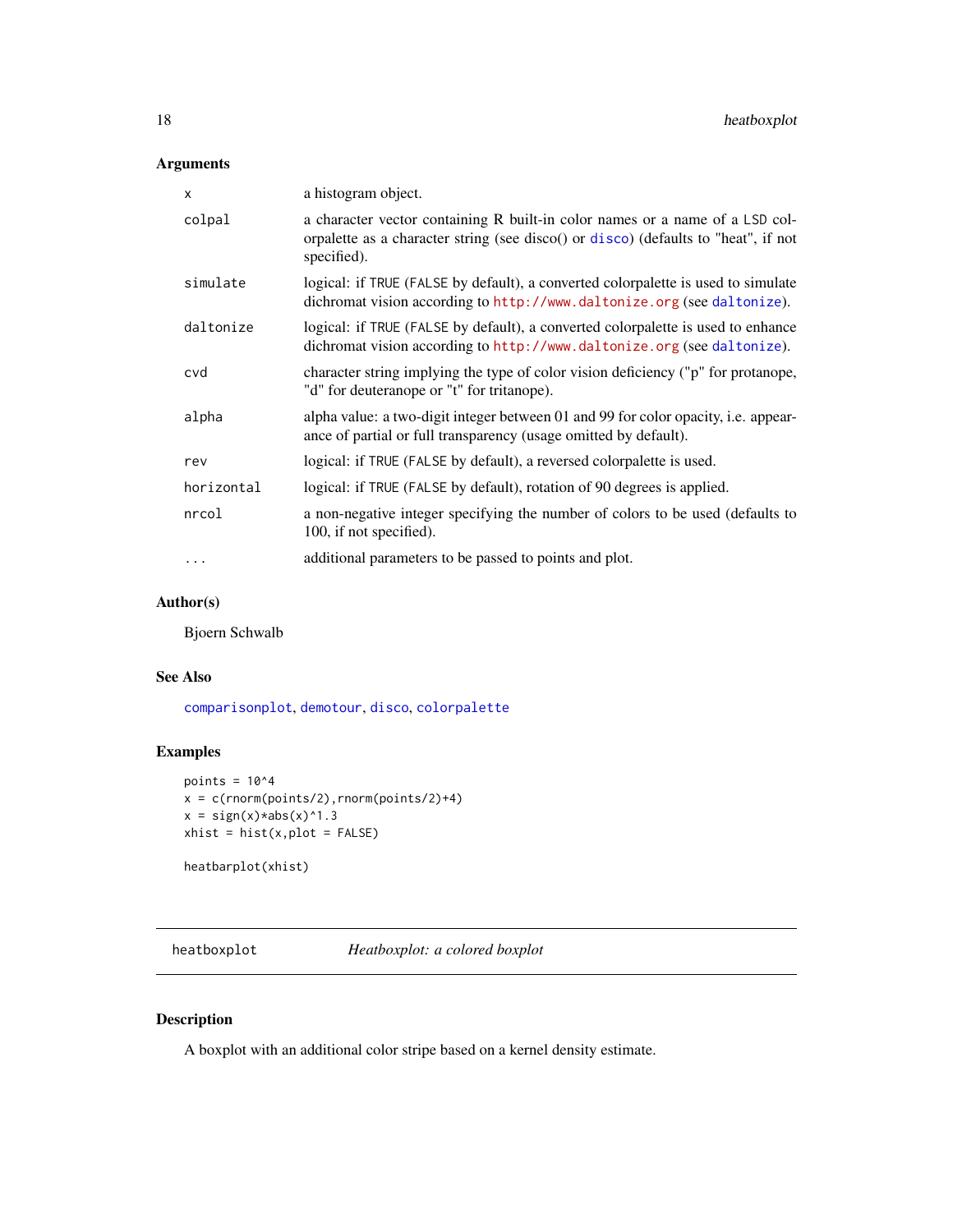## <span id="page-18-0"></span>heatboxplot 19

#### Usage

```
heatboxplot(x, horizontal = FALSE, add = FALSE, colpal = "standard",
  rev = FALSE, simulate = FALSE, daltonize = FALSE, cvd = "p",
  alpha = NULL, colpals = NULL, nrcol = 75, lwd = 1.75, axes = TRUE,
  labels = NULL, xlim = NULL, ylim = NULL, xlab = NULL, ylab = "",main = "heatboxplot", nolab = FALSE, outline = TRUE, boxonly = FALSE,
  adjust = 1, quant.from = 0.25, quant.to = 0.75, range = 1.5,
  border = "black", plot.boxplot = TRUE, add.quartiles = TRUE,
  add.box = FALSE, n.density = 1024, cexbox = 0.6, ...)
```

| x          | data as vector, matrix, list or data.frame.                                                                                                                                       |
|------------|-----------------------------------------------------------------------------------------------------------------------------------------------------------------------------------|
| horizontal | logical: if TRUE (FALSE by default), rotation of 90 degrees is applied.                                                                                                           |
| add        | logical: if TRUE (FALSE by default), the boxplot is added to an existing plot.                                                                                                    |
| colpal     | a character vector containing R built-in color names or a name of a LSD col-<br>orpalette as a character string (see disco() or disco) (defaults to "heat", if not<br>specified). |
| rev        | logical: if TRUE (FALSE by default), a reversed colorpalette is used.                                                                                                             |
| simulate   | logical: if TRUE (FALSE by default), a converted colorpalette is used to simulate<br>dichromat vision according to http://www.daltonize.org (see daltonize).                      |
| daltonize  | logical: if TRUE (FALSE by default), a converted colorpalette is used to enhance<br>dichromat vision according to http://www.daltonize.org (see daltonize).                       |
| cvd        | character string implying the type of color vision deficiency ("p" for protanope,<br>"d" for deuteranope or "t" for tritanope).                                                   |
| alpha      | alpha value: a two-digit integer between 01 and 99 for color opacity, i.e. appear-<br>ance of partial or full transparency (usage omitted by default).                            |
| colpals    | a character vector containing names of LSD colorpalettes (see disco() or disco).                                                                                                  |
| nrcol      | a non-negative integer specifying the number of colors to be used (defaults to<br>100, if not specified).                                                                         |
| lwd        | linewidth of the box and whiskers.                                                                                                                                                |
| axes       | logical: if TRUE (by default), the axes are plotted.                                                                                                                              |
| labels     | a character vector of labels.                                                                                                                                                     |
| xlim       | x limits, standard graphics parameter.                                                                                                                                            |
| ylim       | y limits, standard graphics parameter.                                                                                                                                            |
| xlab       | x label, standard graphics parameter.                                                                                                                                             |
| ylab       | y label, standard graphics parameter.                                                                                                                                             |
| main       | $title(s)$ of the plot, standard graphics parameter.                                                                                                                              |
| nolab      | logical: if TRUE (FALSE by default), the title and ylab are suppressed.                                                                                                           |
| outline    | logical: if TRUE (by default), outliers are plotted.                                                                                                                              |
| boxonly    | logical: if TRUE (FALSE by default), the density is only be plotted in the box.                                                                                                   |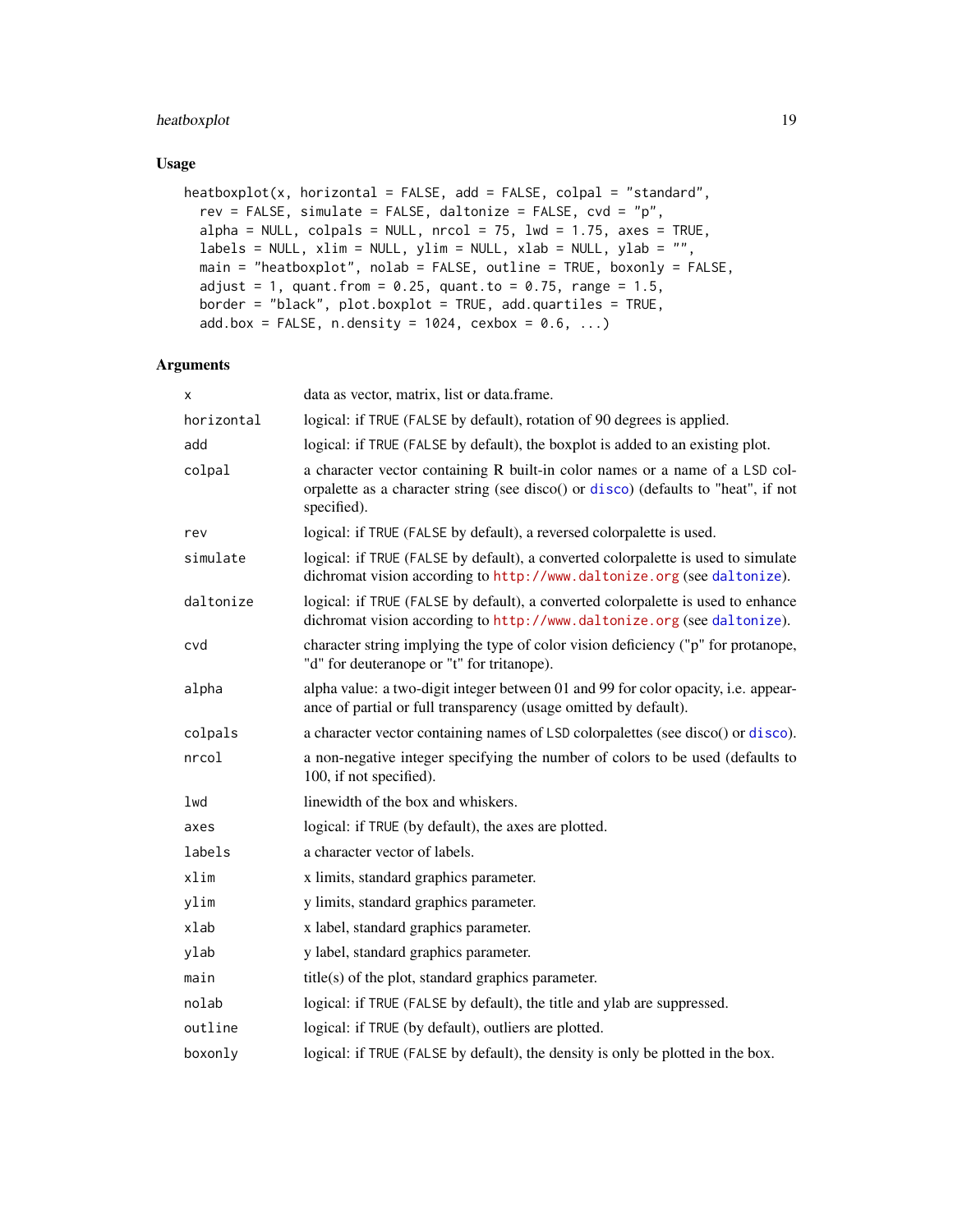#### <span id="page-19-0"></span>20 heathist control and the control of the control of the control of the control of the control of the control of the control of the control of the control of the control of the control of the control of the control of the

| adjust        | a numeric value giving the scaling factor for the used bandwidth (defaults to 1).                            |
|---------------|--------------------------------------------------------------------------------------------------------------|
| quant.from    | a numeric value (between $0$ and $1$ ) giving the quantile from which the density<br>lane should be plotted. |
| quant.to      | a numeric value (between 0 and 1) giving the quantile to which the density lane<br>should be plotted.        |
| range         | a numeric value to determine how far the plot whiskers extend out from the box.                              |
| border        | an R build-in color for the box and whiskers.                                                                |
| plot.boxplot  | logical: if TRUE (by default), the boxplot is added to the density.                                          |
| add.quartiles | if TRUE (FALSE by default), only the box of the boxplot is added (if $plot$ boxplot = FALSE).                |
| add.box       | logical: if TRUE (by default), the box is added to the plot.                                                 |
| n.density     | an integer specifying the number of equally spaced points at which the density<br>is to be estimated.        |
| cexbox        | a numerical value giving the amount by which the boxes should be magnified<br>relative to the default.       |
| $\ddotsc$     | additional parameters to be passed to points and plot.                                                       |

#### Author(s)

Bjoern Schwalb

#### See Also

[comparisonplot](#page-5-1), [demotour](#page-10-1), [disco](#page-11-1), [colorpalette](#page-4-1)

## Examples

```
f = c(rnorm(200), rnorm(200)+4)h = rf(500, 15, 15)*10g = rnorm(300)+1
```
heatboxplot(h)

heatboxplot(list(f=f,g=g),colpals=c("rdpu","greens"),labels=c("bimodal","unimodal"))

heathist *Color a histogram*

## Description

A histogram with an additional color stripe based on a kernel density estimate.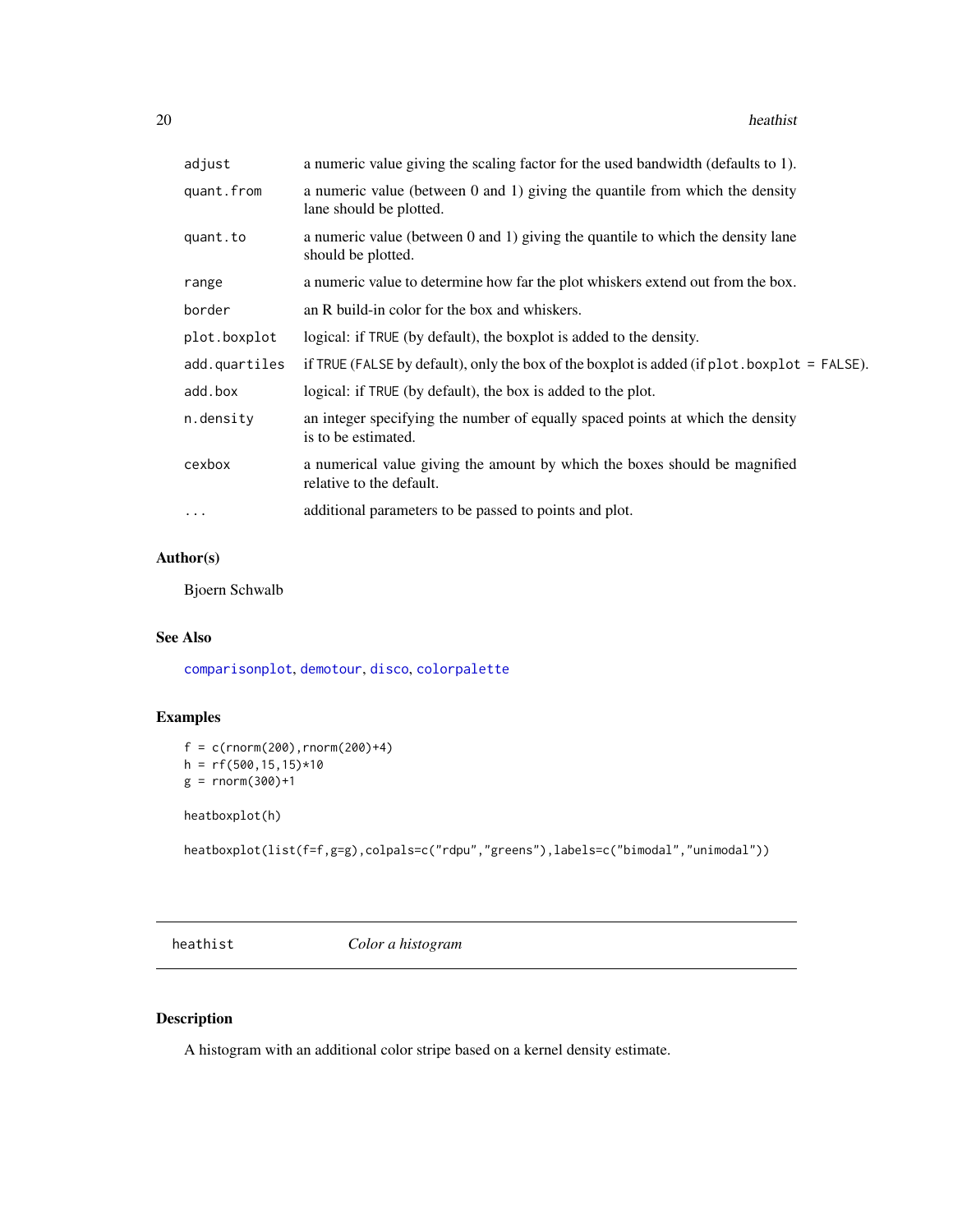#### <span id="page-20-0"></span>heathist 21

## Usage

```
heathist(x, breaks = 20, xlab = NULL, ylab = NULL, main = "heathist",
  colpal = "greys", rev = FALSE, simulate = FALSE, daltonize = FALSE,
 \text{cvd} = \text{"p", alpha = NULL}, \text{nobox = FALSE}, \text{add.density = FALSE},col.density = "darkred", add.rug = TRUE, col.rug = "black",
 nrcol = 100, ...
```
## Arguments

| x           | a numeric vector.                                                                                                                                                                 |
|-------------|-----------------------------------------------------------------------------------------------------------------------------------------------------------------------------------|
| breaks      | a numeric value giving the breaks of the histogram.                                                                                                                               |
| xlab        | x label, standard graphics parameter.                                                                                                                                             |
| ylab        | y label, standard graphics parameter.                                                                                                                                             |
| main        | $title(s)$ of the plot, standard graphics parameter.                                                                                                                              |
| colpal      | a character vector containing R built-in color names or a name of a LSD col-<br>orpalette as a character string (see disco() or disco) (defaults to "heat", if not<br>specified). |
| rev         | logical: if TRUE (FALSE by default), a reversed colorpalette is used.                                                                                                             |
| simulate    | logical: if TRUE (FALSE by default), a converted colorpalette is used to simulate<br>dichromat vision according to http://www.daltonize.org (see daltonize).                      |
| daltonize   | logical: if TRUE (FALSE by default), a converted colorpalette is used to enhance<br>dichromat vision according to http://www.daltonize.org (see daltonize).                       |
| cvd         | character string implying the type of color vision deficiency ("p" for protanope,<br>"d" for deuteranope or "t" for tritanope).                                                   |
| alpha       | alpha value: a two-digit integer between 01 and 99 for color opacity, i.e. appear-<br>ance of partial or full transparency (usage omitted by default).                            |
| nobox       | logical: if TRUE (FALSE by default), the box of the plot is omitted.                                                                                                              |
| add.density | if TRUE (FALSE by default), a density line is added to the histogram.                                                                                                             |
| col.density | a R build-in color for the density line (if add. density = $TRUE$ ).                                                                                                              |
| add.rug     | if TRUE (FALSE by default), a rug (1-d plot of the data) is added below the<br>histogram-bars.                                                                                    |
| col.rug     | a R build-in color for the rug (if $add.rug = TRUE$ ).                                                                                                                            |
| nrcol       | a non-negative integer specifying the number of colors to be used (defaults to<br>100, if not specified).                                                                         |
| $\cdots$    | additional parameters to be passed to points and plot.                                                                                                                            |

## Author(s)

Bjoern Schwalb

#### See Also

[comparisonplot](#page-5-1), [demotour](#page-10-1), [disco](#page-11-1), [colorpalette](#page-4-1)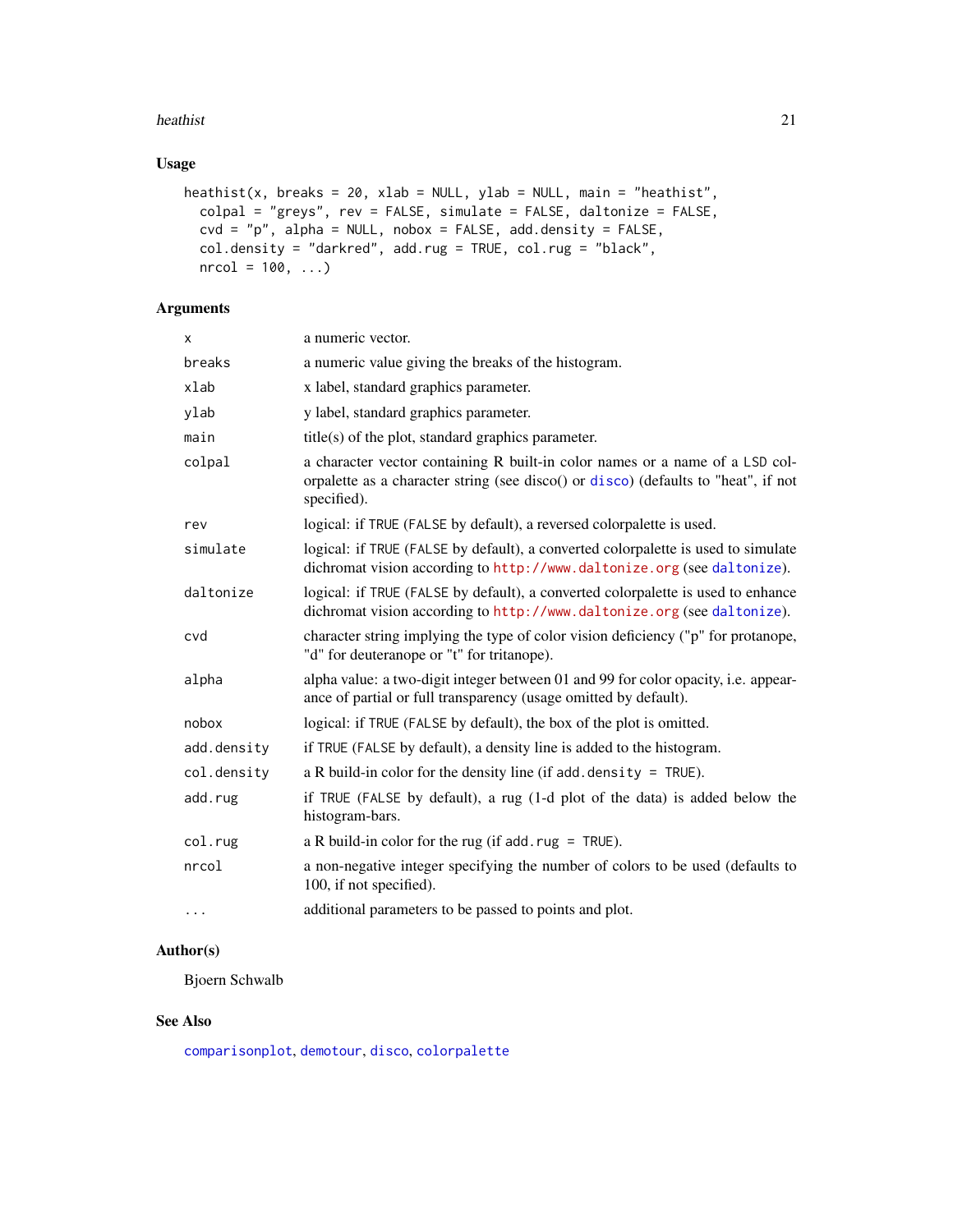#### Examples

```
x = \text{rnorm}(1000, \text{mean} = \text{sample}(c(0, 3), \text{size} = 1000, \text{prob} = c(0.4, 0.6), \text{replace} = \text{TRUE})heathist(x,xlab="x",add.density=TRUE,col.rug="darkred")
```

```
heathist(x,xlab="x",colpal = "matlablike")
```

| heatpairs | Pairwise colored scatterplot based on a two-dimensional Kernel Den- |
|-----------|---------------------------------------------------------------------|
|           | sity Estimation                                                     |

#### Description

Pairwise visualization of two dimensional data in a three dimensional fashion facilitating a color encoded Kernel Density Estimation.

#### Usage

```
heatpairs(mat, main = "heatpairs", xlim = NULL, ylim = NULL,
  labels = NULL, add.points = FALSE, group = NULL,
  color.group = "magenta", method = "spearman", colpal = "heat",
  simulate = FALSE, daltonize = FALSE, cvd = "p", alpha = NULL,
  rev = FALSE, pch = 19, cexplot = 0.5, cor.cex = 2.5, nrcol = 30,
  grid = 100, only = "none", add.contour = FALSE, nlevels = 10,
  color.contour = "black", greyscale = FALSE, ...)
```

| mat         | a matrix with numerical entries.                                                                                                                                                  |
|-------------|-----------------------------------------------------------------------------------------------------------------------------------------------------------------------------------|
| main        | $title(s)$ of the plot, standard graphics parameter.                                                                                                                              |
| xlim        | x limits, standard graphics parameter.                                                                                                                                            |
| ylim        | y limits, standard graphics parameter.                                                                                                                                            |
| labels      | a character vector giving the labels to be shown on the diagonal.                                                                                                                 |
| add.points  | logical: if TRUE (FALSE by default), a certain 'group' of points can be colored in<br>all pairwise plots.                                                                         |
| group       | indices or rownames of 'mat' to be highlighted in all pairwise plots (not neces-<br>sarily all).                                                                                  |
| color.group | R build-in color in which the 'group' of points should be highlighted.                                                                                                            |
| method      | a character specifying the correlation method to use ('pearson' (default), 'kendall'<br>or 'spearman').                                                                           |
| colpal      | a character vector containing R built-in color names or a name of a LSD col-<br>orpalette as a character string (see disco() or disco) (defaults to "heat", if not<br>specified). |
| simulate    | logical: if TRUE (FALSE by default), a converted colorpalette is used to simulate<br>dichromat vision according to http://www.daltonize.org (see daltonize).                      |

<span id="page-21-0"></span>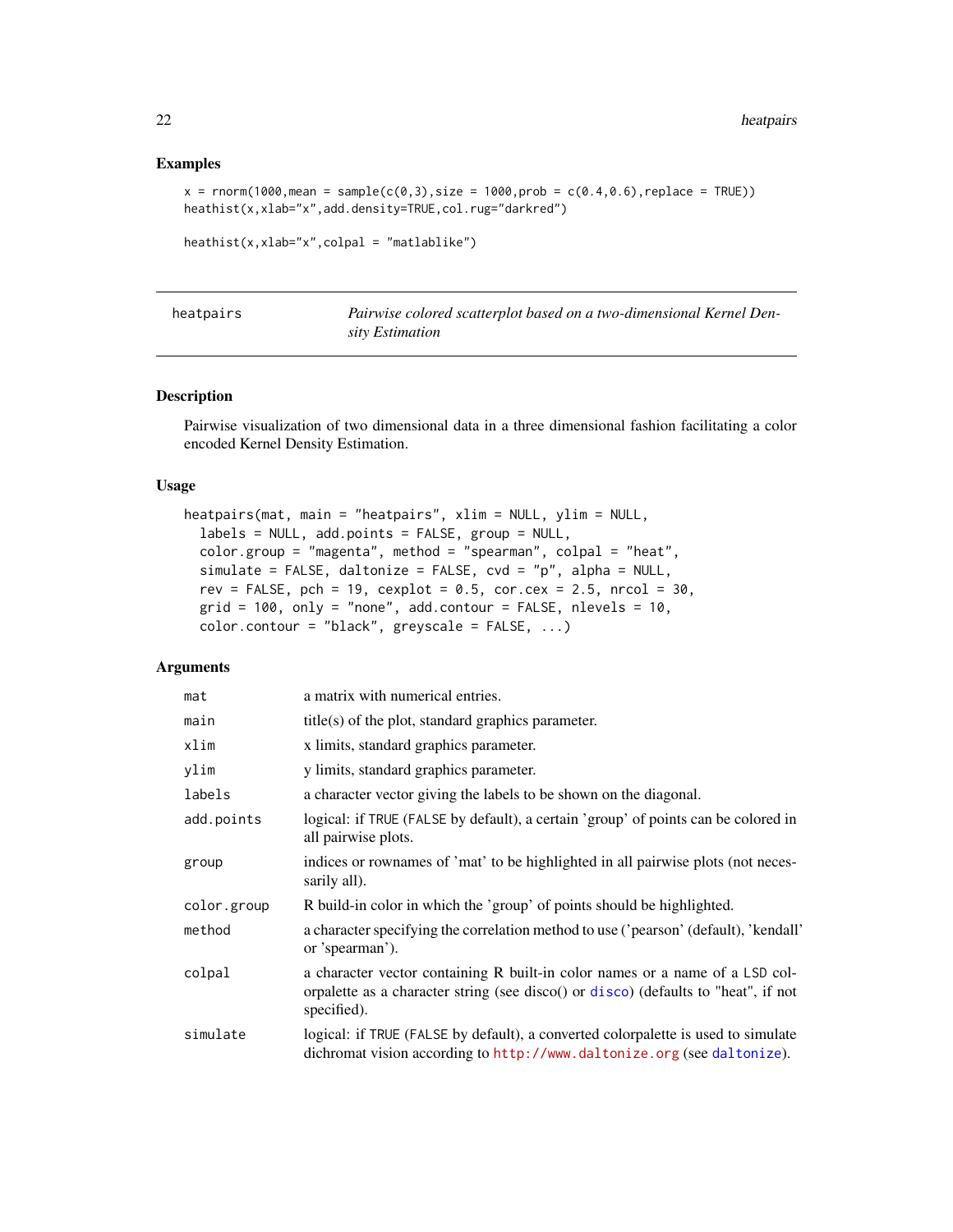#### <span id="page-22-0"></span>heatpairs 23

| daltonize     | logical: if TRUE (FALSE by default), a converted colorpalette is used to enhance<br>dichromat vision according to http://www.daltonize.org (see daltonize).           |
|---------------|-----------------------------------------------------------------------------------------------------------------------------------------------------------------------|
| cvd           | character string implying the type of color vision deficiency ("p" for protanope,<br>"d" for deuteranope or "t" for tritanope).                                       |
| alpha         | alpha value: a two-digit integer between 01 and 99 for color opacity, i.e. appear-<br>ance of partial or full transparency (usage omitted by default).                |
| rev           | logical: if TRUE (FALSE by default), a reversed colorpalette is used.                                                                                                 |
| pch           | plotting 'character'. This can either be a single character or an integer code for<br>one of a set of graphics symbols. (see '?pch', to be passed to plot).           |
| cexplot       | a numerical value giving the amount by which the points should be magnified<br>relative to the default.                                                               |
| cor.cex       | a numerical value giving the amount by which the correlation characters should<br>be magnified relative to the default.                                               |
| nrcol         | a non-negative integer specifying the number of colors to be used (defaults to<br>100, if not specified).                                                             |
| grid          | an integer specifying the size of the grid used for the KDE.                                                                                                          |
| only          | a character string which contains 'x' if the density should only be computed for<br>the x axis, 'y' for the y axis (defaults to 'none' for the two-dimensional case). |
| add.contour   | logical: if TRUE (FALSE by default), the contour lines are added to the plot.                                                                                         |
| nlevels       | an integer giving the number of levels of the contour lines.                                                                                                          |
| color.contour | R build-in color for the contour lines.                                                                                                                               |
| greyscale     | logical: if TRUE (FALSE by default), the used colorpalette is converted to greyscales.                                                                                |
| $\cdots$      | additional parameters to be passed to points and plot                                                                                                                 |

## Author(s)

Bjoern Schwalb

## See Also

[comparisonplot](#page-5-1), [demotour](#page-10-1), [disco](#page-11-1), [colorpalette](#page-4-1)

## Examples

```
points = 10^4x = \text{norm}(\text{points}/2)x = c(x, x+2.5)y = x + \text{norm}(points, sd=0.75)x = sign(x)*abs(x)*1.3mat = child(x,y,x + rnorm(points, sd=0.5))colnames(mat) = c("x", "y", "z")rownames(mat) = 1:nrow(mat)
```
heatpairs(mat,labels=c(expression(Xi),expression(Lambda),expression(Delta)))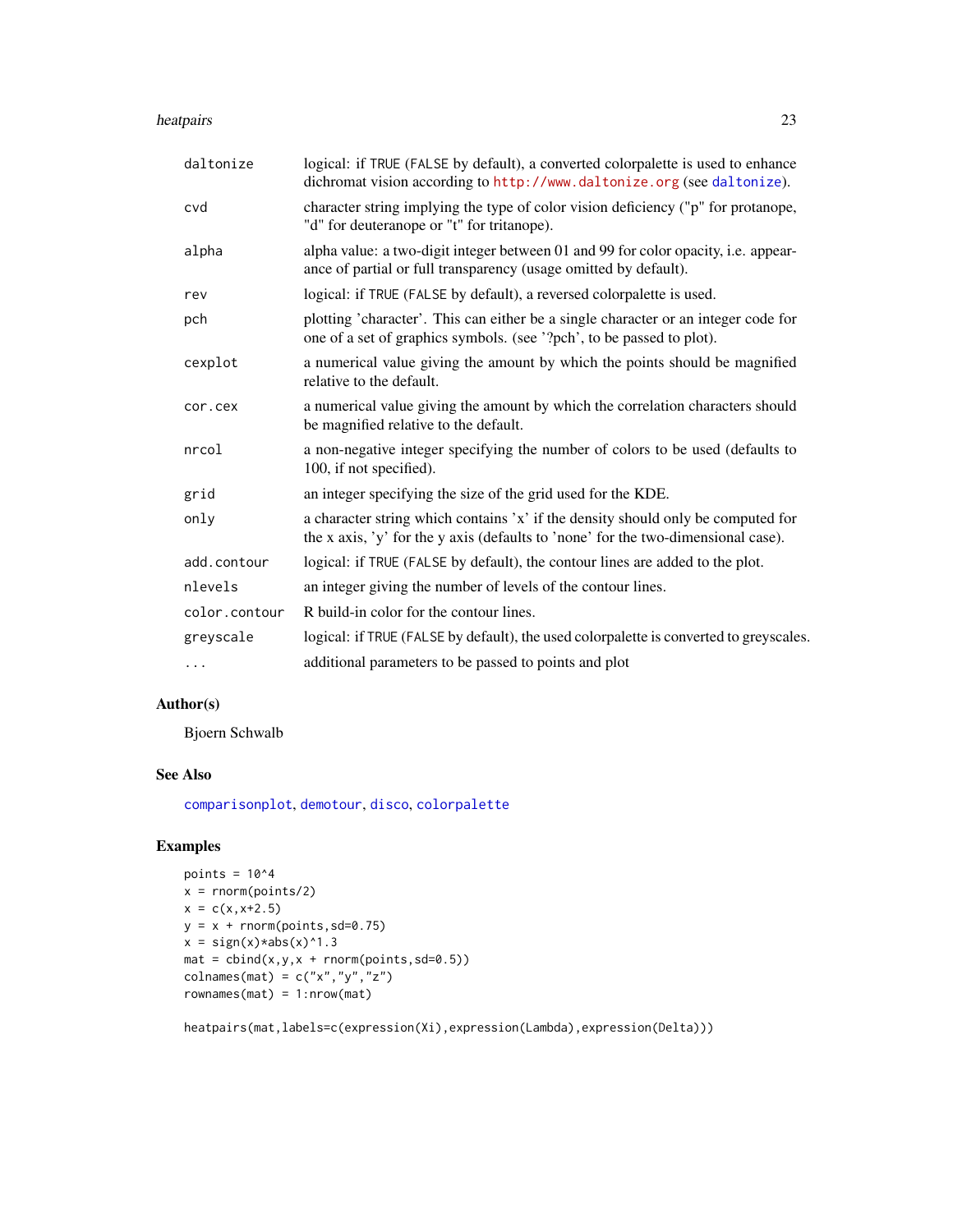<span id="page-23-1"></span><span id="page-23-0"></span>

Visualize two dimensional data in a three dimensional fashion facilitating a color encoded Kernel Density Estimation.

#### Usage

```
heatscatter(x, y, pch = 19, cexplot = 0.5, nrcol = 30, grid = 100,
  colpal = "heat", simulate = FALSE, daltonize = FALSE, cvd = "p",alpha = NULL, rev = FALSE, xlim = NULL, ylim = NULL, xlab = NULL,
 ylab = NULL, main = "heatscatter", cor = FALSE, method = "spearman",
  only = "none", add.contour = FALSE, nlevels = 10,
  color.contour = "black", greyscale = FALSE, log = "", ...)
```

| X         | a numeric vector.                                                                                                                                                                 |
|-----------|-----------------------------------------------------------------------------------------------------------------------------------------------------------------------------------|
| y         | a numeric vector.                                                                                                                                                                 |
| pch       | plotting 'character'. This can either be a single character or an integer code for<br>one of a set of graphics symbols. (see '?pch', to be passed to plot).                       |
| cexplot   | a numerical value giving the amount by which the points should be magnified<br>relative to the default.                                                                           |
| nrcol     | a non-negative integer specifying the number of colors to be used (defaults to<br>100, if not specified).                                                                         |
| grid      | an integer specifying the size of the grid used for the KDE.                                                                                                                      |
| colpal    | a character vector containing R built-in color names or a name of a LSD col-<br>orpalette as a character string (see disco() or disco) (defaults to "heat", if not<br>specified). |
| simulate  | logical: if TRUE (FALSE by default), a converted colorpalette is used to simulate<br>dichromat vision according to http://www.daltonize.org (see daltonize).                      |
| daltonize | logical: if TRUE (FALSE by default), a converted colorpalette is used to enhance<br>dichromat vision according to http://www.daltonize.org (see daltonize).                       |
| cvd       | character string implying the type of color vision deficiency ("p" for protanope,<br>"d" for deuteranope or "t" for tritanope).                                                   |
| alpha     | alpha value: a two-digit integer between 01 and 99 for color opacity, i.e. appear-<br>ance of partial or full transparency (usage omitted by default).                            |
| rev       | logical: if TRUE (FALSE by default), a reversed colorpalette is used.                                                                                                             |
| xlim      | x limits, standard graphics parameter.                                                                                                                                            |
| ylim      | y limits, standard graphics parameter.                                                                                                                                            |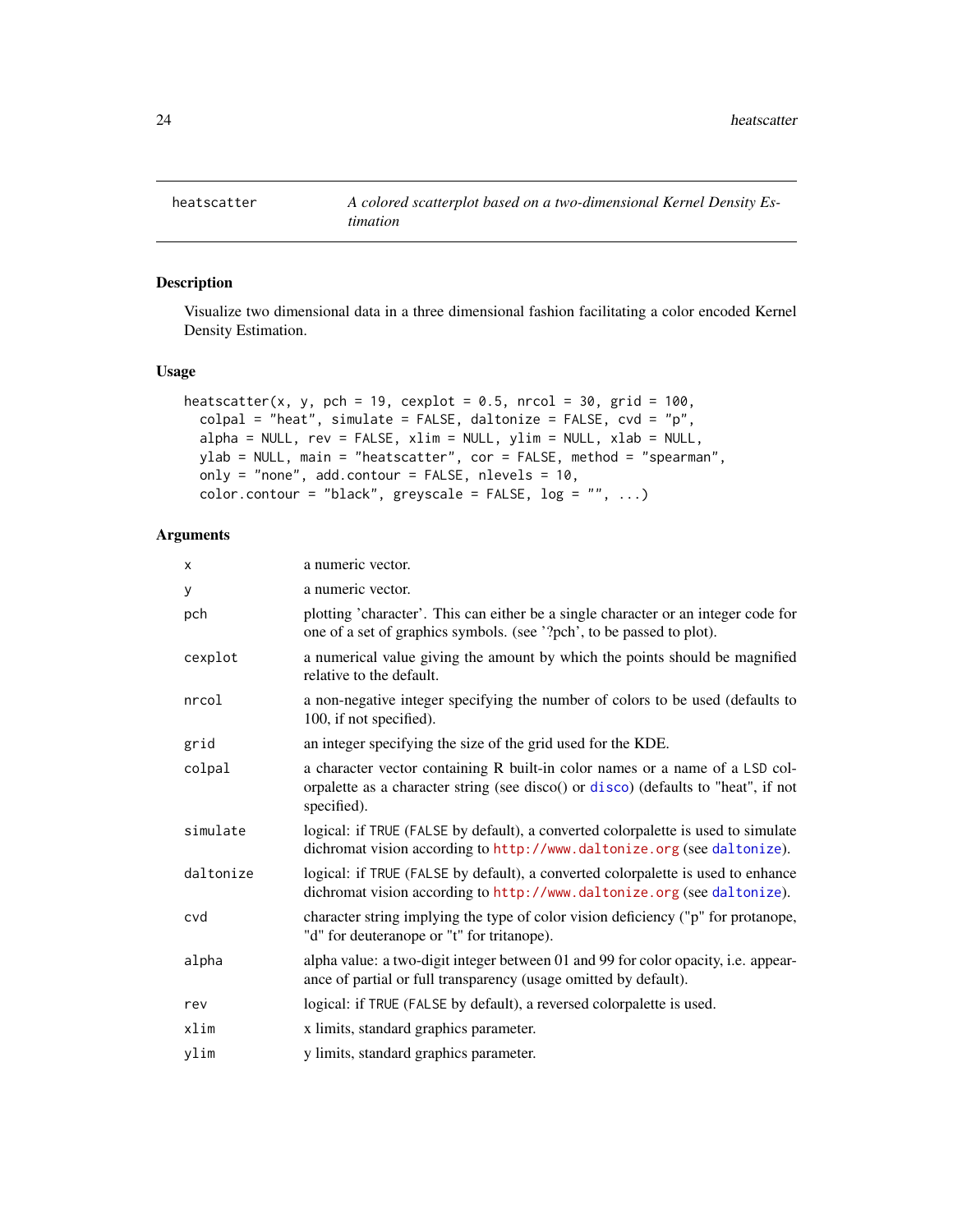#### <span id="page-24-0"></span>heatscatter 25

| xlab          | x labels, standard graphics parameter.                                                                                                                                   |
|---------------|--------------------------------------------------------------------------------------------------------------------------------------------------------------------------|
| ylab          | y labels, standard graphics parameter.                                                                                                                                   |
| main          | $title(s)$ of the plot, standard graphics parameter.                                                                                                                     |
| cor           | logical: if TRUE (FALSE by default), the correlation is added to the title.                                                                                              |
| method        | a character specifying the correlation method to use ('pearson' (default), 'kendall'<br>or 'spearman').                                                                  |
| only          | a character string which contains 'x' if the density should only be computed for<br>the x axis, 'y' for the y axis (defaults to 'none' for the two-dimensional case).    |
| add.contour   | logical: if TRUE (FALSE by default), the contour lines are added to the plot.                                                                                            |
| nlevels       | an integer giving the number of levels of the contour lines.                                                                                                             |
| color.contour | R build-in color for the contour lines.                                                                                                                                  |
| greyscale     | logical: if TRUE (FALSE by default), the used colorpalette is converted to greyscales.                                                                                   |
| log           | a character string which contains "x" if the x axis is to be logarithmic, "y" if the<br>y axis is to be logarithmic and "xy" or "yx" if both axes are to be logarithmic. |
| $\cdot$       | additional parameters to be passed to points and plot.                                                                                                                   |

#### Note

Two-Dimensional Kernel Density Estimation adapted and modified from Venables and Ripley's MASS package (see reference).

#### Author(s)

Achim Tresch, Bjoern Schwalb

#### References

Venables, W. N. and Ripley, B. D. (2002) *Modern Applied Statistics with S.* Fourth edition. Springer.

#### See Also

[comparisonplot](#page-5-1), [demotour](#page-10-1), [disco](#page-11-1), [colorpalette](#page-4-1)

## Examples

```
points = 10^4x = c(rnorm(points/2),rnorm(points/2)+4)y = x + \text{norm}(points, sd=0.8)x = sign(x)*abs(x)*1.3
```

```
heatscatter(x,y)
```
heatscatter(x,y,colpal="bl2gr2rd",main="bl2gr2rd",cor=FALSE)

heatscatter(x,y,cor=FALSE,add.contour=TRUE,color.contour="red",greyscale=TRUE)

```
heatscatter(x,y,colpal="spectral",cor=FALSE,add.contour=TRUE)
```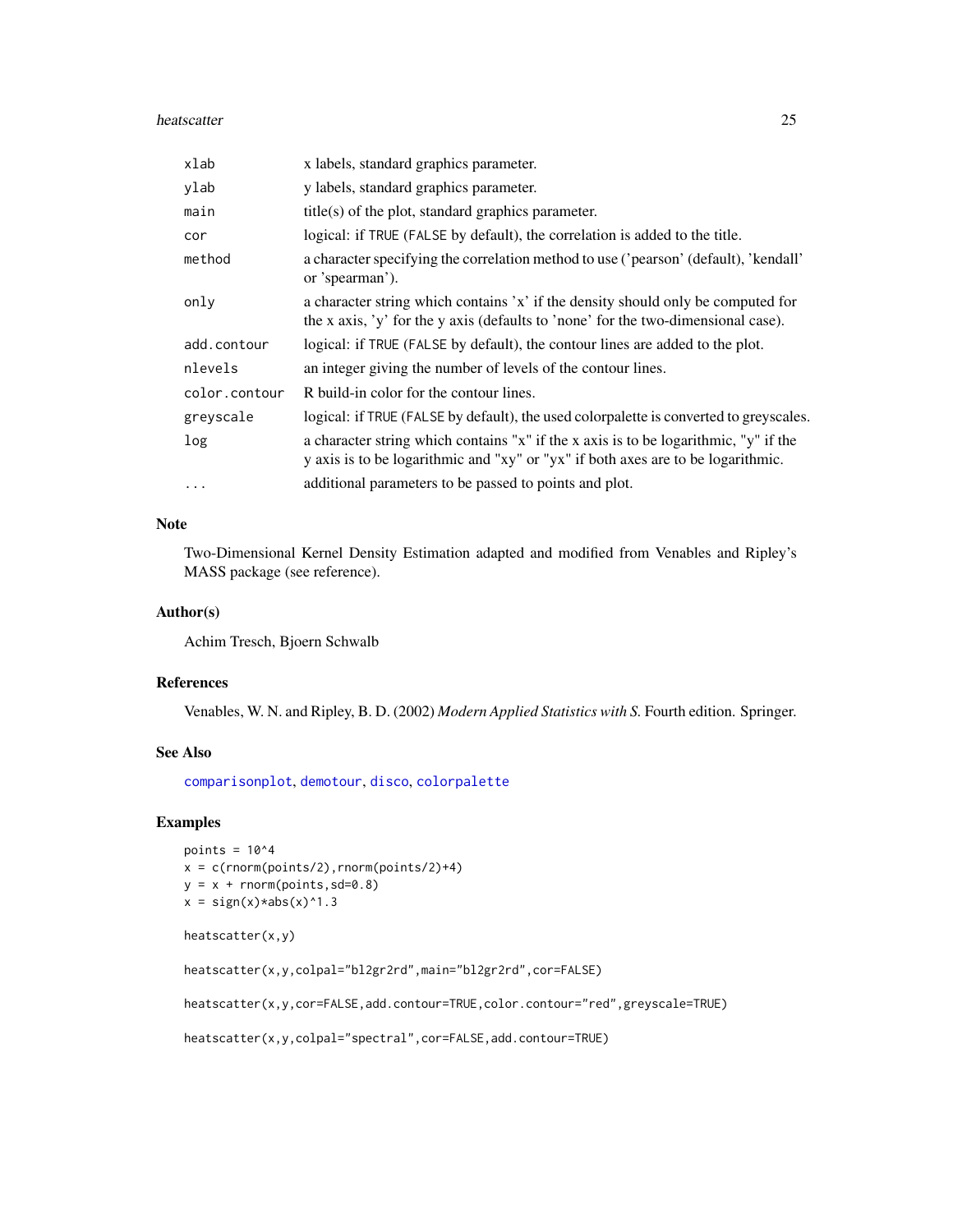<span id="page-25-0"></span>heatscatterpoints *A colored scatterplot based on a two-dimensional Kernel Density Estimation (add to an existing plot)*

## Description

Visualize two dimensional data in a three dimensional fashion facilitating a color encoded Kernel Density Estimation (add to an existing plot).

#### Usage

```
heatscatterpoints(x, y, pch = 19, cexplot = 0.5, nrcol = 30, grid = 100,
  colpal = "heat", simulate = FALSE, daltonize = FALSE, cvd = "p",alpha = NULL, rev = FALSE, xlim = NULL, ylim = NULL, only = "none",add.contour = FALSE, nlevels = 10, color.contour = "black",
 greyscale = FALSE, log = "", ...)
```

| X         | a numeric vector.                                                                                                                                                                 |
|-----------|-----------------------------------------------------------------------------------------------------------------------------------------------------------------------------------|
| у         | a numeric vector.                                                                                                                                                                 |
| pch       | plotting 'character'. This can either be a single character or an integer code for<br>one of a set of graphics symbols. (see '?pch', to be passed to plot).                       |
| cexplot   | a numerical value giving the amount by which the points should be magnified<br>relative to the default.                                                                           |
| nrcol     | a non-negative integer specifying the number of colors to be used (defaults to<br>100, if not specified).                                                                         |
| grid      | an integer specifying the size of the grid used for the KDE.                                                                                                                      |
| colpal    | a character vector containing R built-in color names or a name of a LSD col-<br>orpalette as a character string (see disco() or disco) (defaults to "heat", if not<br>specified). |
| simulate  | logical: if TRUE (FALSE by default), a converted colorpalette is used to simulate<br>dichromat vision according to http://www.daltonize.org (see daltonize).                      |
| daltonize | logical: if TRUE (FALSE by default), a converted colorpalette is used to enhance<br>dichromat vision according to http://www.daltonize.org (see daltonize).                       |
| cvd       | character string implying the type of color vision deficiency ("p" for protanope,<br>"d" for deuteranope or "t" for tritanope).                                                   |
| alpha     | alpha value: a two-digit integer between 01 and 99 for color opacity, i.e. appear-<br>ance of partial or full transparency (usage omitted by default).                            |
| rev       | logical: if TRUE (FALSE by default), a reversed colorpalette is used.                                                                                                             |
| xlim      | x limits, standard graphics parameter.                                                                                                                                            |
| ylim      | y limits, standard graphics parameter.                                                                                                                                            |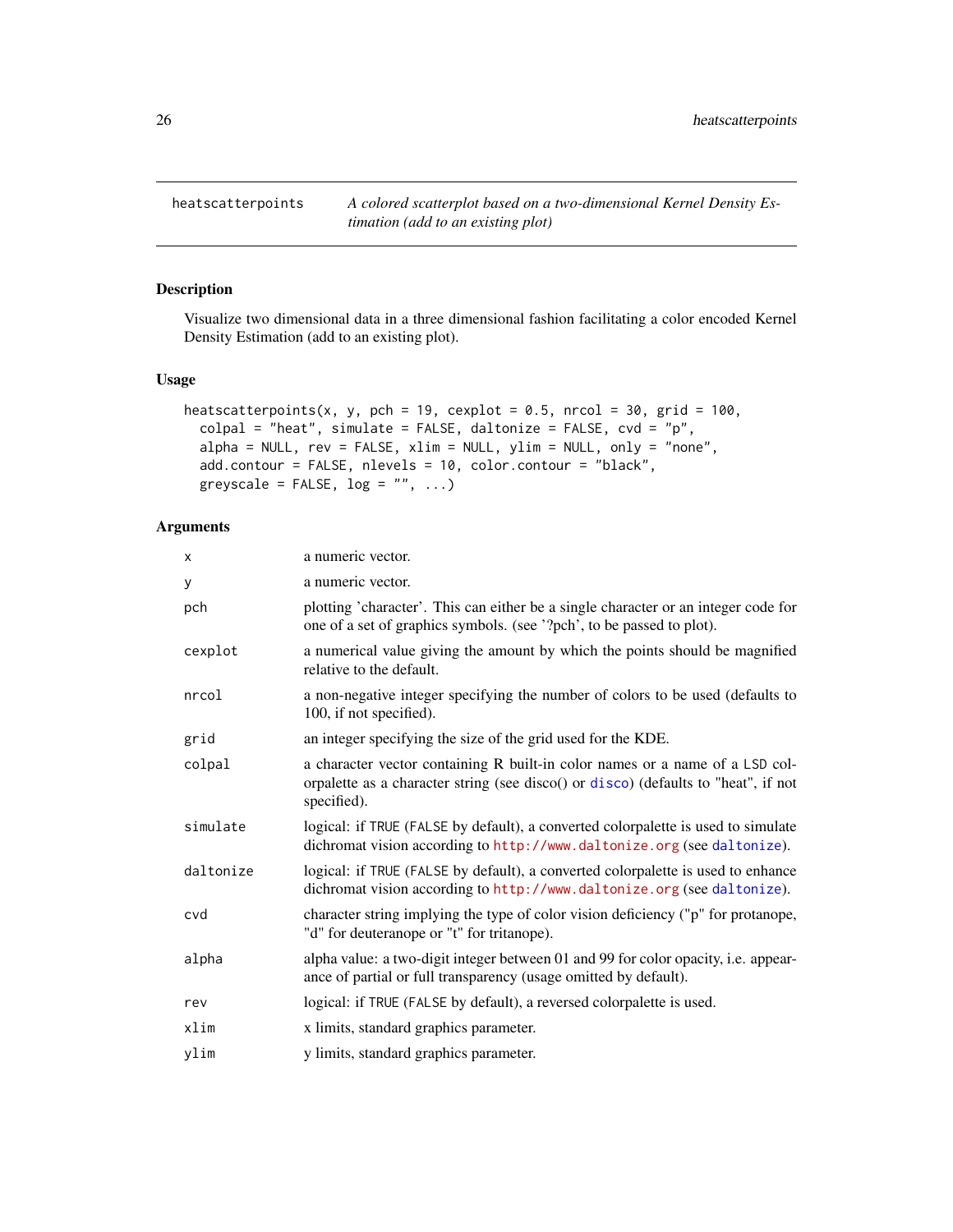## <span id="page-26-0"></span>heatscatterpoints 27

| only          | a character string which contains 'x' if the density should only be computed for<br>the x axis, 'y' for the y axis (defaults to 'none' for the two-dimensional case).    |
|---------------|--------------------------------------------------------------------------------------------------------------------------------------------------------------------------|
| add.contour   | logical: if TRUE (FALSE by default), the contour lines are added to the plot.                                                                                            |
| nlevels       | an integer giving the number of levels of the contour lines.                                                                                                             |
| color.contour | R build-in color for the contour lines.                                                                                                                                  |
| greyscale     | logical: if TRUE (FALSE by default), the used colorpalette is converted to greyscales.                                                                                   |
| log           | a character string which contains "x" if the x axis is to be logarithmic, "y" if the<br>y axis is to be logarithmic and "xy" or "yx" if both axes are to be logarithmic. |
| $\cdots$      | additional parameters to be passed to points and plot.                                                                                                                   |

## Note

Two-Dimensional Kernel Density Estimation adapted and modified from Venables and Ripley's MASS package (see reference).

## Author(s)

Bjoern Schwalb

#### References

Venables, W. N. and Ripley, B. D. (2002) *Modern Applied Statistics with S.* Fourth edition. Springer.

## See Also

[comparisonplot](#page-5-1), [demotour](#page-10-1), [disco](#page-11-1), [colorpalette](#page-4-1)

```
points = 10^4x = c(rnorm(points/2), rnorm(points/2)+4)y = x + \text{norm}(points, sd=0.8)x = sign(x)*abs(x)*1.3plot.new()
plot.window(xlim = c(-5, 15), ylim = c(-4, 8))heatscatterpoints(x,y,add.contour=TRUE,color.contour="green",greyscale=TRUE)
axis(1)
axis(2)
box()
```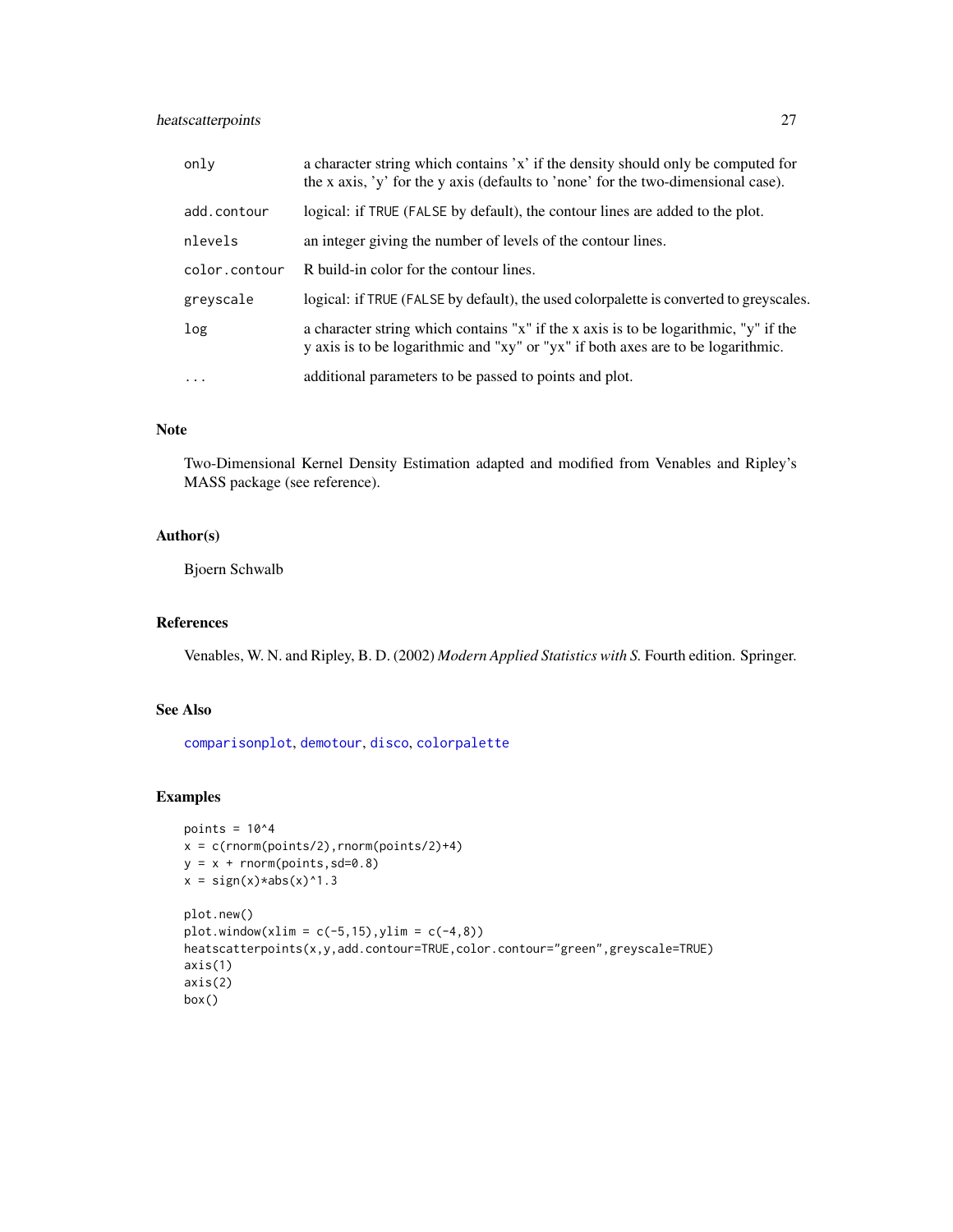<span id="page-27-0"></span>homer *homer*

## Description

Homer Simpson as a list!

#### Usage

homer

## Format

This list contains 31 character vectors of length 22 encoding Homer Simpson.

intersphere *Intersphere: a fancy Venn diagram*

## Description

Create circles for visualizing overlaps between up to 4 datasets.

## Usage

```
intersphere(data, colors = NULL, alpha = 25, cex = 1,expand.circles = 1, expand.lims = 1.5,
 main = "intersphere: overlap diagram", onlySets = seq(length(data), 2, by
 = -1))
```

| data        | a list with n entries having elements that can be represented as sets (have union<br>and intersect methods).                                           |
|-------------|--------------------------------------------------------------------------------------------------------------------------------------------------------|
| colors      | a character vector of R build-in colors for circles representing different sets.                                                                       |
| alpha       | alpha value: a two-digit integer between 01 and 99 for color opacity, i.e. appear-<br>ance of partial or full transparency (usage omitted by default). |
| cex         | a numeric value giving the character expansion factor for intersect size text in-<br>side each circle.                                                 |
|             | expand.circles a numeric value giving the expansion factor of circles (multiplicative).                                                                |
| expand.lims | a numeric value giving the expansion of x and y limits (additive).                                                                                     |
| main        | $title(s)$ of the plot, standard graphics parameter.                                                                                                   |
| onlySets    | vectors, which n-overlaps should be shown, default to all $1 < n <$ length (data).                                                                     |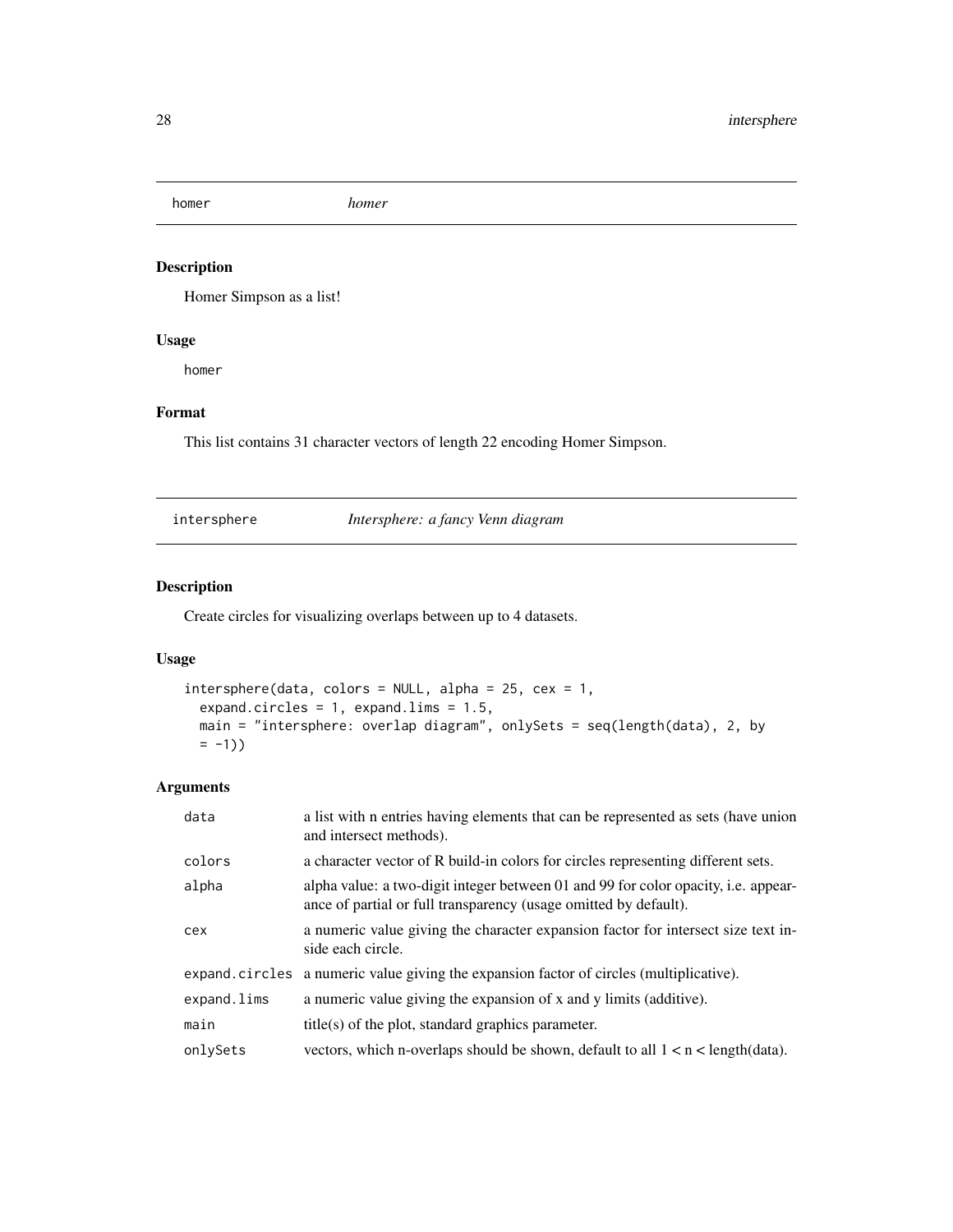#### <span id="page-28-0"></span>linesplot 29

#### Author(s)

Sebastian Duemcke, Bjoern Schwalb

#### See Also

[demotour](#page-10-1), [disco](#page-11-1), [colorpalette](#page-4-1)

#### Examples

```
data = list("A" = sample(1:200,100),
"B" = sample(1:200,150),
"C" = sample(1:200,50))
intersphere(data,colors = c("orange","skyblue","green"))
data = list("A" = sample(1:200,100),
"B" = sample(1:200,150),
"C" = sample(1:200,50),
"D" = sample(1:200,75))
colors = c("orange","skyblue","green","purple")
intersphere(data, colors, expand. circles = 0.5, expand.lims = 0.5)
```
linesplot *One-dimensional scatterplot*

#### Description

Visualize one-dimensional data in its every detail.

#### Usage

```
linesplot(x, labels = NULL, col = "black", col = NULL, alpha = 25,xlim = NULL, ylim = NULL, xlab = NULL, ylab = "", las = 1,outline = TRUE, cexbox = 0.6, addboxes = FALSE, border = "black",
  range = 1.5, lwd = 1.5, main = "LSD.linesplot", \dots)
```

| x      | numeric data as vector, matrix, list or data.frame.                                                                                                    |
|--------|--------------------------------------------------------------------------------------------------------------------------------------------------------|
| labels | a character vector of labels.                                                                                                                          |
| col    | a R build-in color.                                                                                                                                    |
| cols   | a character vector of R build-in colors.                                                                                                               |
| alpha  | alpha value: a two-digit integer between 01 and 99 for color opacity, i.e. appear-<br>ance of partial or full transparency (usage omitted by default). |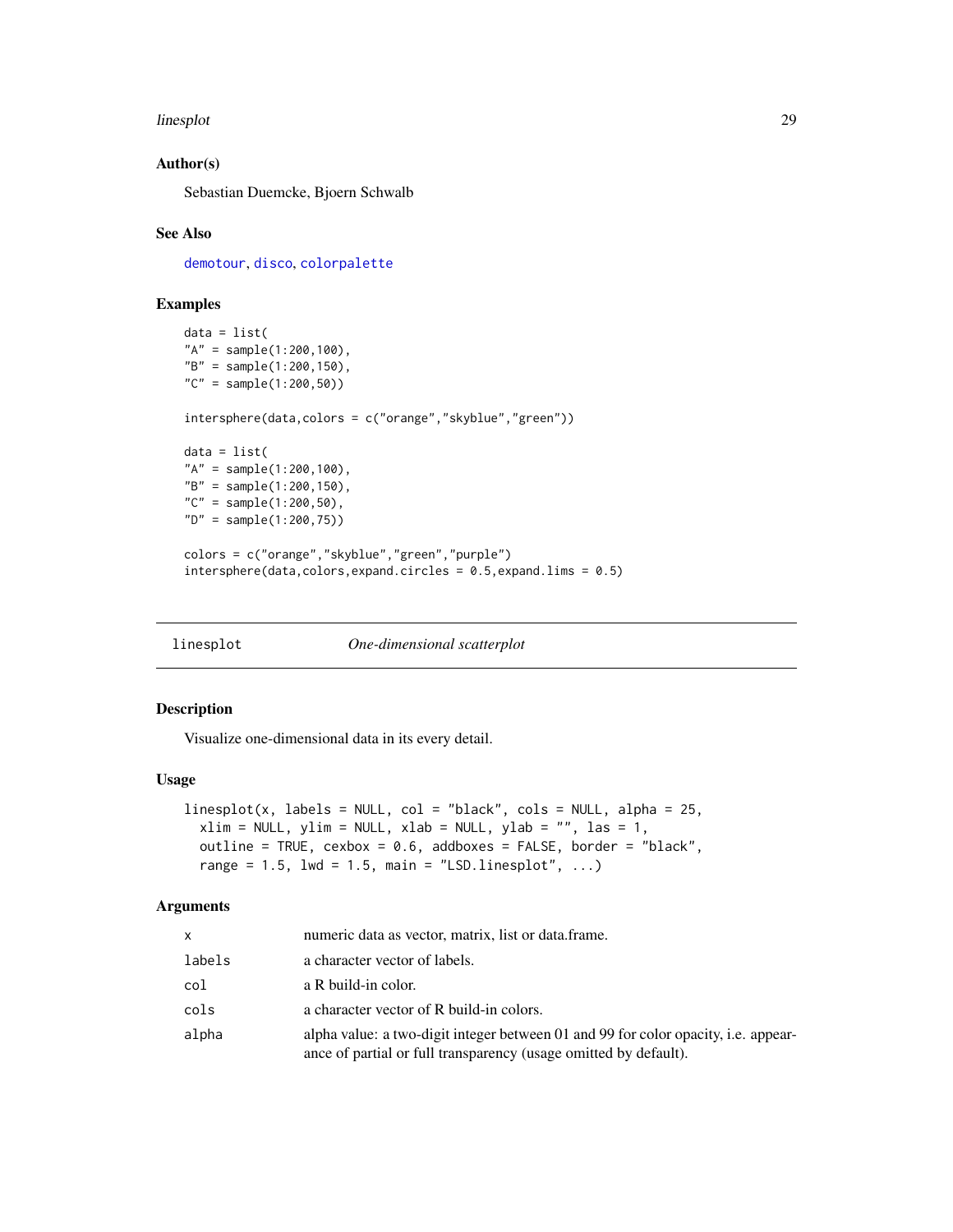<span id="page-29-0"></span>

| xlim     | x limits, standard graphics parameter.                                                                 |
|----------|--------------------------------------------------------------------------------------------------------|
| ylim     | y limits, standard graphics parameter.                                                                 |
| xlab     | x label, standard graphics parameter.                                                                  |
| ylab     | y label, standard graphics parameter.                                                                  |
| las      | $las=1$ : horizontal text, $las=2$ : vertical text (x-axis labels).                                    |
| outline  | logical: if TRUE (by default), outliers are plotted.                                                   |
| cexbox   | a numerical value giving the amount by which the boxes should be magnified<br>relative to the default. |
| addboxes | logical: if TRUE (FALSE by default), boxplots be added to the plot.                                    |
| border   | a R build-in color for the box and the whiskers (if addboxes $=$ TRUE).                                |
| range    | this determines how far the plot whiskers extend out from the box.                                     |
| lwd      | linewidth of the box and whiskers.                                                                     |
| main     | $title(s)$ of the plot, standard graphics parameter.                                                   |
| $\cdots$ | additional parameters to be passed to points and plot.                                                 |

## Author(s)

Bjoern Schwalb

#### See Also

[demotour](#page-10-1), [disco](#page-11-1), [colorpalette](#page-4-1)

## Examples

```
l = list()for (i in 1:10\[[\text{[i]}] = rnorm(100,sqrt(i^2.5),1+i/2)}
```
linesplot(l,alpha=25,border="darkred",addboxes = TRUE,outline=FALSE)

LSD.pie *Custom-built piechart version*

#### Description

Piecharts at arbitrary position and radii.

#### Usage

```
LSD.pie(props, x = 0, y = 0, radius = 1, colpal = "prgn",
  simulate = FALSE, daltonize = FALSE, cvd = "p", edges = 1000,
  add = FALSE, xlim = c(-1, 1), ylim = c(-1, 1),main = "LSD.pie: piecharts", alpha = NULL, addPercent = FALSE,
 textcol = "black", clockwise = FALSE, init.angle = 0, labels = c(),
  cex = 1, cex.percentage = cex, border = NA, ...)
```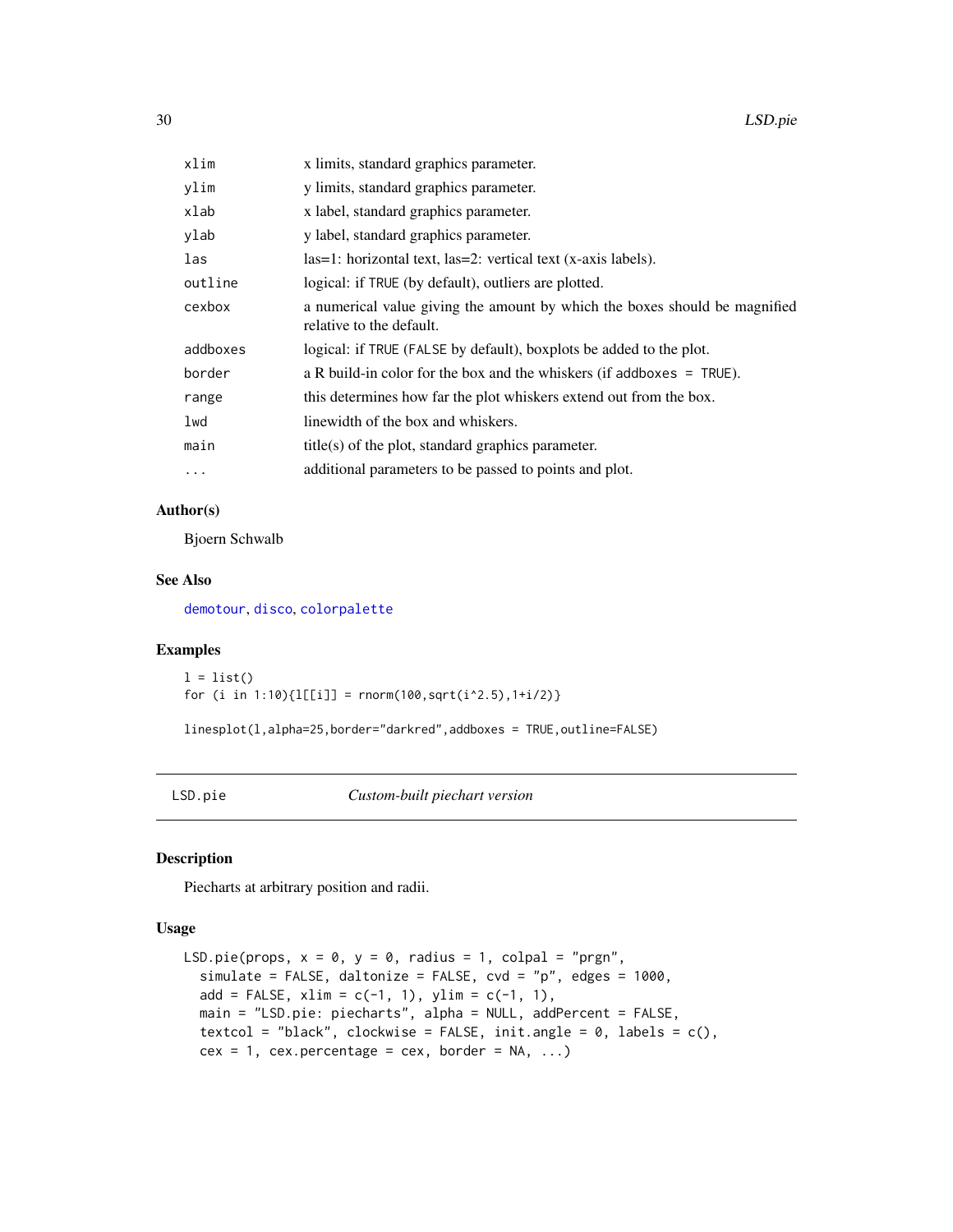#### <span id="page-30-0"></span>LSD.pie 31

## Arguments

| props          | a numeric vector giving the relations of the pie pieces (need not to be normal-<br>ized).                                                                                         |
|----------------|-----------------------------------------------------------------------------------------------------------------------------------------------------------------------------------|
| х              | x-position of the piechart.                                                                                                                                                       |
| У              | y-position of the piechart.                                                                                                                                                       |
| radius         | a numeric value giving the radius of the piechart.                                                                                                                                |
| colpal         | a character vector containing R built-in color names or a name of a LSD col-<br>orpalette as a character string (see disco() or disco) (defaults to "heat", if not<br>specified). |
| simulate       | logical: if TRUE (FALSE by default), a converted colorpalette is used to simulate<br>dichromat vision according to http://www.daltonize.org (see daltonize).                      |
| daltonize      | logical: if TRUE (FALSE by default), a converted colorpalette is used to enhance<br>dichromat vision according to http://www.daltonize.org (see daltonize).                       |
| cvd            | character string implying the type of color vision deficiency ("p" for protanope,<br>"d" for deuteranope or "t" for tritanope).                                                   |
| edges          | an integer giving the number of edges the "circle" will have.                                                                                                                     |
| add            | logical: if TRUE (FALSE by default), the pie is added to an existing plot.                                                                                                        |
| xlim           | x limits, standard graphics parameter.                                                                                                                                            |
| ylim           | y limits, standard graphics parameter.                                                                                                                                            |
| main           | title(s) of the plot, standard graphics parameter.                                                                                                                                |
| alpha          | alpha value: a two-digit integer between 01 and 99 for color opacity, i.e. appear-<br>ance of partial or full transparency (usage omitted by default).                            |
| addPercent     | logical: if TRUE (FALSE by default), the percentage of each slice is written inside<br>of the pie.                                                                                |
| textcol        | a R build-in color for the percentages of addPercent.                                                                                                                             |
| clockwise      | if TRUE (FALSE by default), slices drawn clockwise (counter clockwise, if FALSE).                                                                                                 |
| init.angle     | a numerical value representing an angle as a starting angle for the drawn slices.                                                                                                 |
| labels         | a character vector giving the names for the pie slices.                                                                                                                           |
| cex            | scaling a numeric value giving the expansion factor for the slice names (if labels<br>are given).                                                                                 |
| cex.percentage | a numeric value giving the expansion factor for the percentage values (if addPercent = TRUE).                                                                                     |
| border         | a R build-in color giving the border color (NA by default).                                                                                                                       |
| .              | additional parameters to be passed to points and plot.                                                                                                                            |

## Author(s)

Bjoern Schwalb, Carina Demel

## See Also

[demotour](#page-10-1), [disco](#page-11-1), [colorpalette](#page-4-1)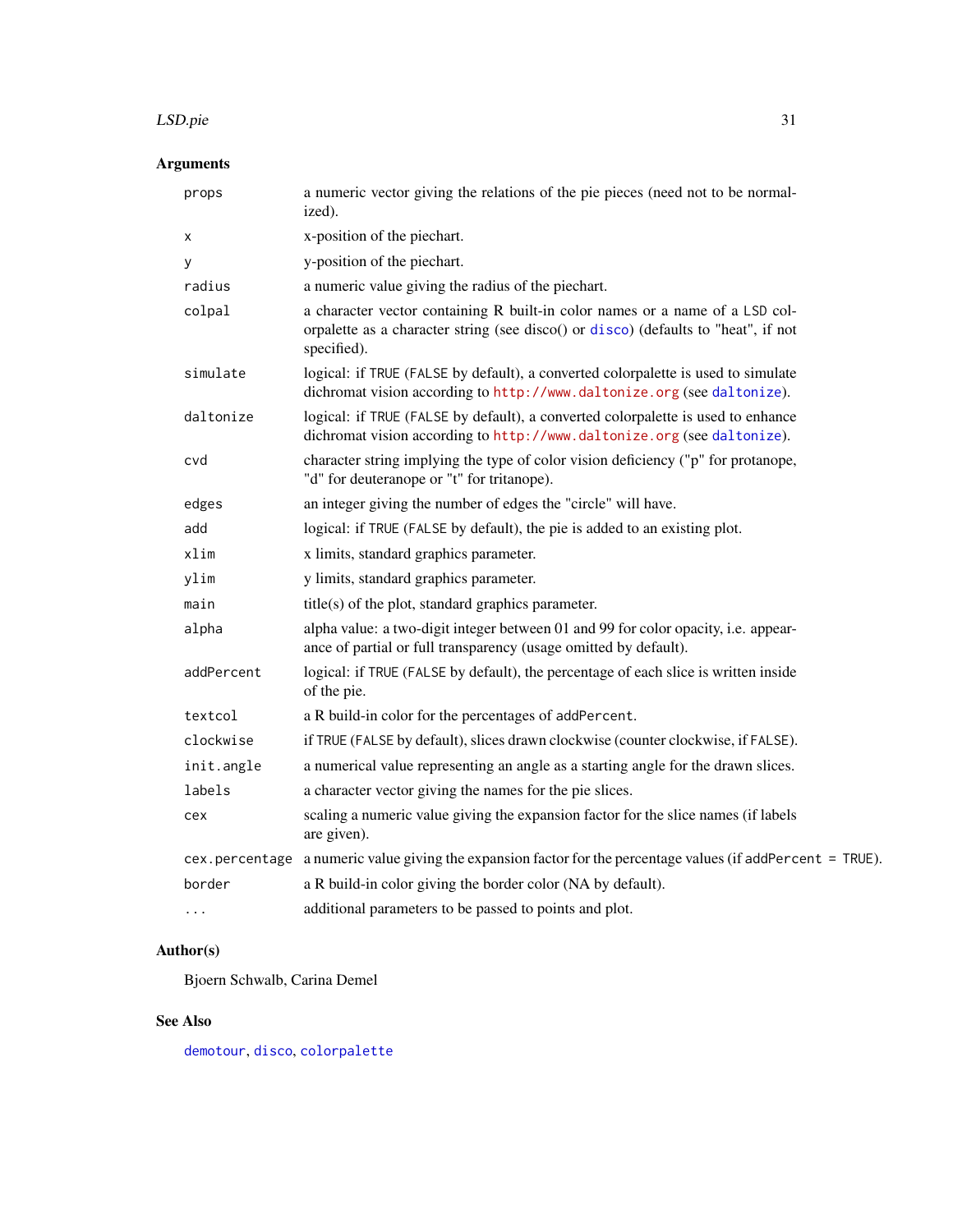#### Examples

```
emptyplot(xlim=c(1,9),ylim=c(1,9))
mtext(paste("LSD.pie: piecharts"),3,2,cex=1.25)
polygon(c(4,2,4,7,8),c(4,8,4,2,8))
LSD.pie(sample(1:50,5),4,4,add=TRUE,radius=2,colpal="prgn",alpha=75)
LSD.pie(sample(1:50,5),2,8,add=TRUE,colpal="prgn",alpha=75)
LSD.pie(sample(1:50,5),8,8,add=TRUE,colpal="prgn",alpha=75)
LSD.pie(sample(1:50,5),7,2,add=TRUE,colpal="prgn",alpha=75)
```
makemovie *Interpolate rows of a matrix to extend the number of cols*

#### Description

Interpolate rows of a matrix to yield a smooth transitions.

#### Usage

```
makemovie(input, timepoints = NULL, timestep = 1, motionline = NULL)
```
## Arguments

| input      | a matrix with numerical entries.                                                                                                 |
|------------|----------------------------------------------------------------------------------------------------------------------------------|
| timepoints | a integer vector containing the timepoints corresponding to the columns of 'in-<br>put'.                                         |
| timestep   | a non-negative integer specifying the number of timesteps between the existing<br>time points (defaults to 1, if not specified). |
| motionline | a integer vector giving the timepoints of the resulting matrix (derived from time-<br>points and timesteps by default).          |

#### Author(s)

Achim Tresch, Bjoern Schwalb

#### See Also

[clusterplot](#page-2-1), [align](#page-1-1), [demotour](#page-10-1)

```
len = 10
x = sin(seq(0, 2*pi, length=len*2))fun = function(){n=sample(1:len,1);return(x[n:(n+len-1)])}
input = t(replicate(7,fun(),simplify=TRUE))
input = input + rnorm(length(input))/2
par(mfrow=c(1,2))
plotmatrix(input,main="original",cols=1:7,type="o")
mov = makemovie(input,timestep=0.2)
plotmatrix(mov,main="interpolated",cols=1:7,type="o")
```
<span id="page-31-0"></span>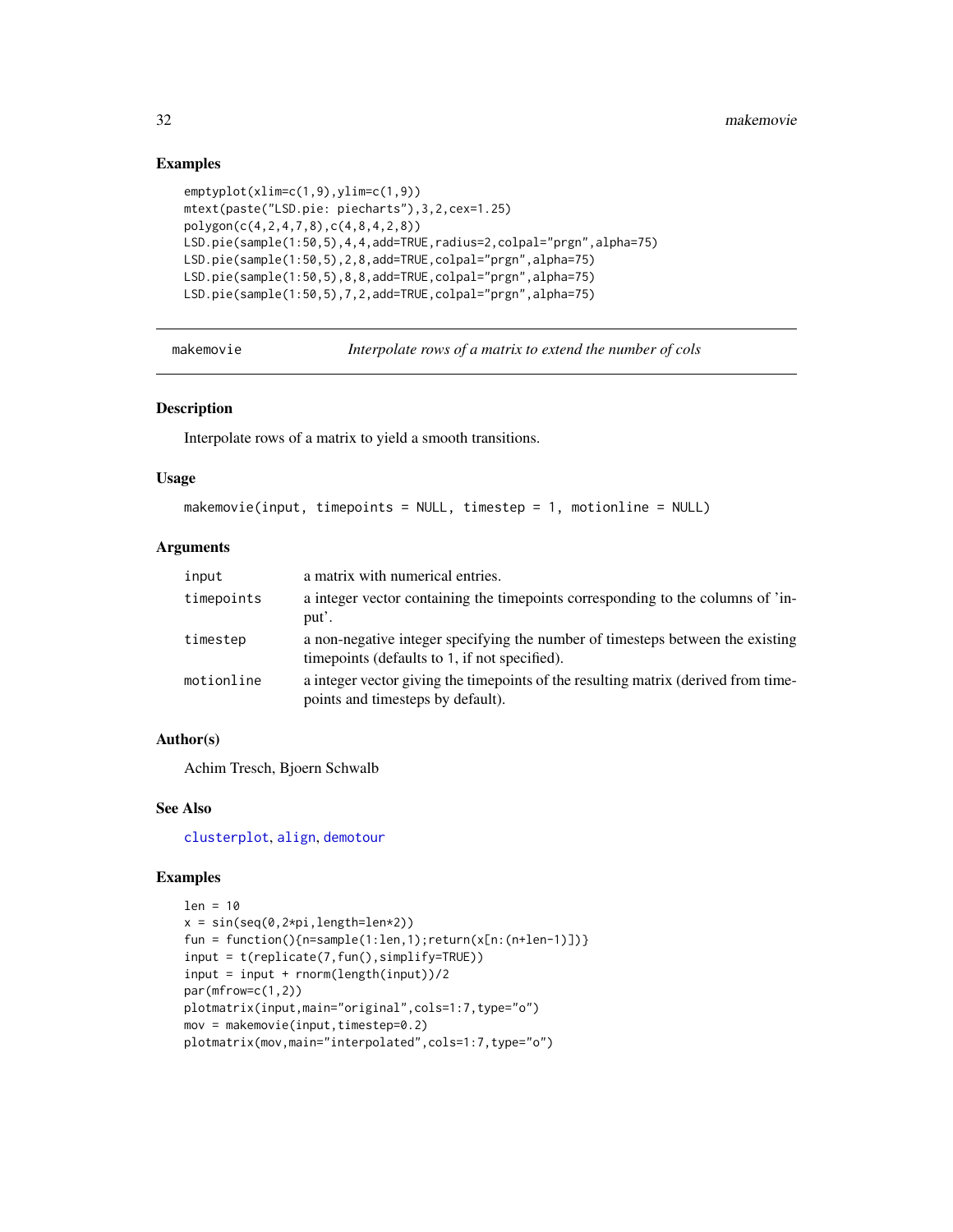<span id="page-32-0"></span>

Depict a numeric matrix or list utilizing the underlying mean and standard deviation estimates of one dimension in a color encoded fashion.

#### Usage

```
msdplot(input, label = NULL, at = NULL, xlim = NULL, ylim = NULL,
 xlab = "", ylab = "", main = "msdplot", xaxt = "s", xlabels = NULL,
  \text{las} = 1, separate = TRUE, size = TRUE, col = "darkgreen",
 bars = TRUE, alpha = 50, ...)
```
#### Arguments

| input    | matrix or list with numerical entries, quantiles of cols will define lines.                                                                                         |
|----------|---------------------------------------------------------------------------------------------------------------------------------------------------------------------|
| label    | a character vector assigning rows/elements of 'input' to clusters (if specified,<br>multiple clusters can be depicted in different colors and/or subsequent plots). |
| at       | a integer vector containing the x-positions corresponding to the columns of 'in-<br>put'.                                                                           |
| xlim     | x limits, standard graphics parameter.                                                                                                                              |
| ylim     | y limits, standard graphics parameter.                                                                                                                              |
| xlab     | x labels, standard graphics parameter.                                                                                                                              |
| ylab     | y labels, standard graphics parameter.                                                                                                                              |
| main     | $title(s)$ of the plot, standard graphics parameter.                                                                                                                |
| xaxt     | a character which specifies the x axis type ("n" suppresses plotting of the axis).                                                                                  |
| xlabels  | a character vector containing labels for the x-axis.                                                                                                                |
| las      | $las=1$ : horizontal text, $las=2$ : vertical text (x-axis labels).                                                                                                 |
| separate | if TRUE (by default), different clusters are depicted in subsequent plots.                                                                                          |
| size     | logical: if TRUE (by default), the size of each cluster is added to the title of the<br>respective plot.                                                            |
| col      | a character vector giving R build-in colors for different clusters.                                                                                                 |
| bars     | logical: if TRUE (by default), error bars are added at each position.                                                                                               |
| alpha    | alpha value: a two-digit integer between 01 and 99 for color opacity, i.e. appear-<br>ance of partial or full transparency (usage omitted by default).              |
| $\cdots$ | additional parameters to be passed to points and plot.                                                                                                              |

#### Author(s)

Bjoern Schwalb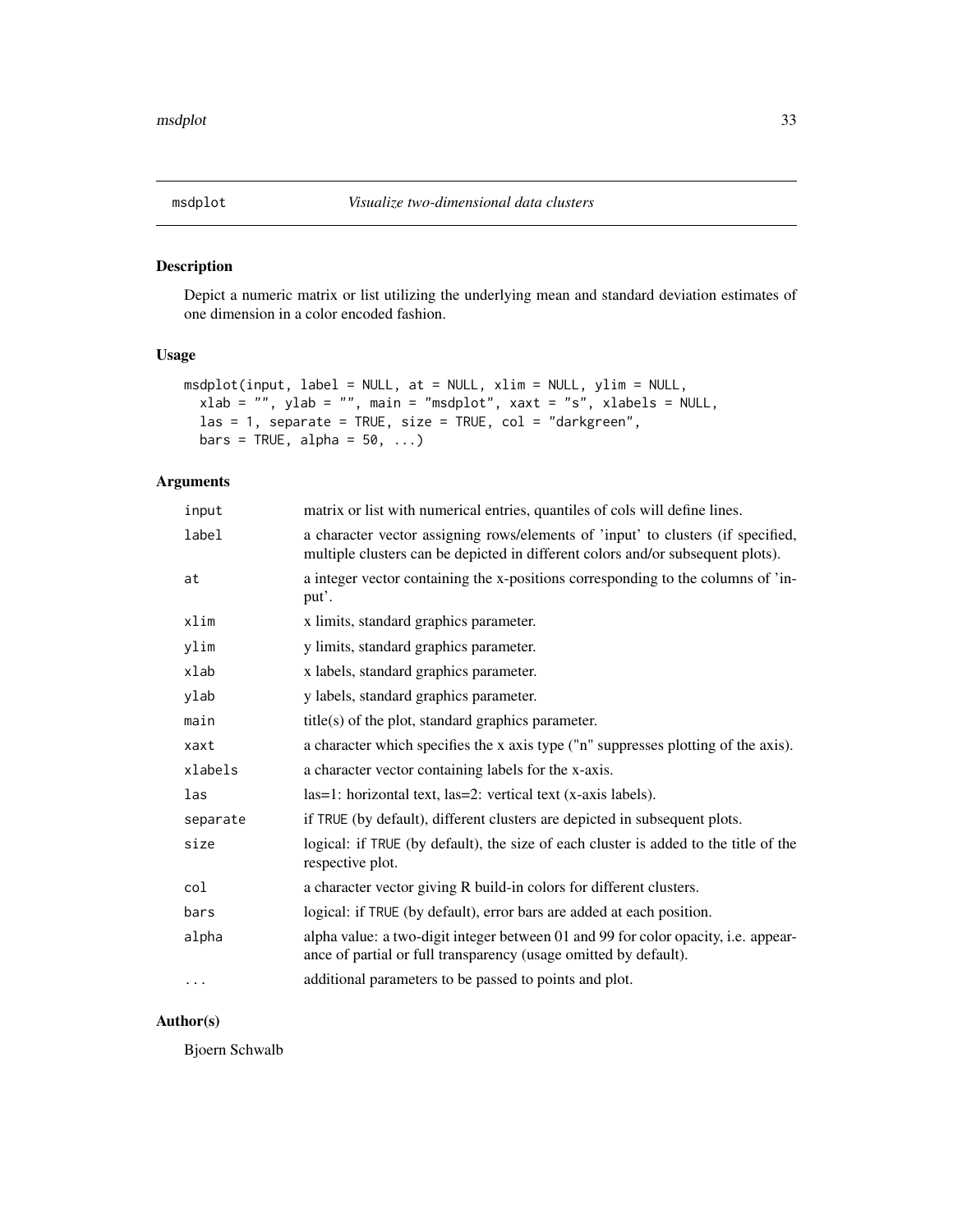34 plotit

#### See Also

[comparisonplot](#page-5-1), [demotour](#page-10-1), [disco](#page-11-1), [colorpalette](#page-4-1)

#### Examples

```
at = c(2, 4, 8, 16, 32)clus = matrix(rnorm(500, sd=0.5), ncol=5)batch = sample(c(-8, -6, -4, -2), 100, replace = TRUE)clus = clus + cbind(0, 0.25*batch, 0.5*batch, 0.75*batch, batch)clus = clus - clus[, 1]clus = t(t(clus) * c(0, 0.1, 0.25, 0.5, 1))labs = paste("cluster",kmeans(clus,4)$cluster)
colpal = c("darkgreen","darkblue","darkred","black")
msdplot(clus,labs,at,separate=FALSE,col=colpal,alpha=25,xlabels=at)
msdplot(clus,labs,at,col=colpal,alpha=50,xlabels=at)
```
plotit *Plotting wrapper function to plot plots in printable quality and all kinds of formats*

#### Description

Plotting wrapper function to save plots in R as "pdf", "ps", "jpeg", "png", "bmp" or "tiff".

#### Usage

```
plotit(filename, sw = 1, sh = 1, sres = 1, plotsfkt, ww = 7, wh = 7,
 pointsize = 12, dev.pointsize = 8, paper = "special", quality = 100,
  units = "px", bg = "white", fileformat = "jpeg", saveit = FALSE,
  notinR = FALSE, addformat = NULL)
```

| filename      | name of the plot to be saved with the format type suffix.                                              |
|---------------|--------------------------------------------------------------------------------------------------------|
| SW            | scaling factor of weight.                                                                              |
| sh            | scaling factor of height.                                                                              |
| sres          | scaling factor of the resolution.                                                                      |
| plotsfkt      | list of plots to be plotted.                                                                           |
| <b>WW</b>     | width of window.                                                                                       |
| wh            | height of window.                                                                                      |
| pointsize     | the default pointsize of plotted text, interpreted as big points (1/72 inch) for plots<br>to be saved. |
| dev.pointsize | pointsize of plotted text, interpreted as big points (1/72 inch) for display in R.                     |

<span id="page-33-0"></span>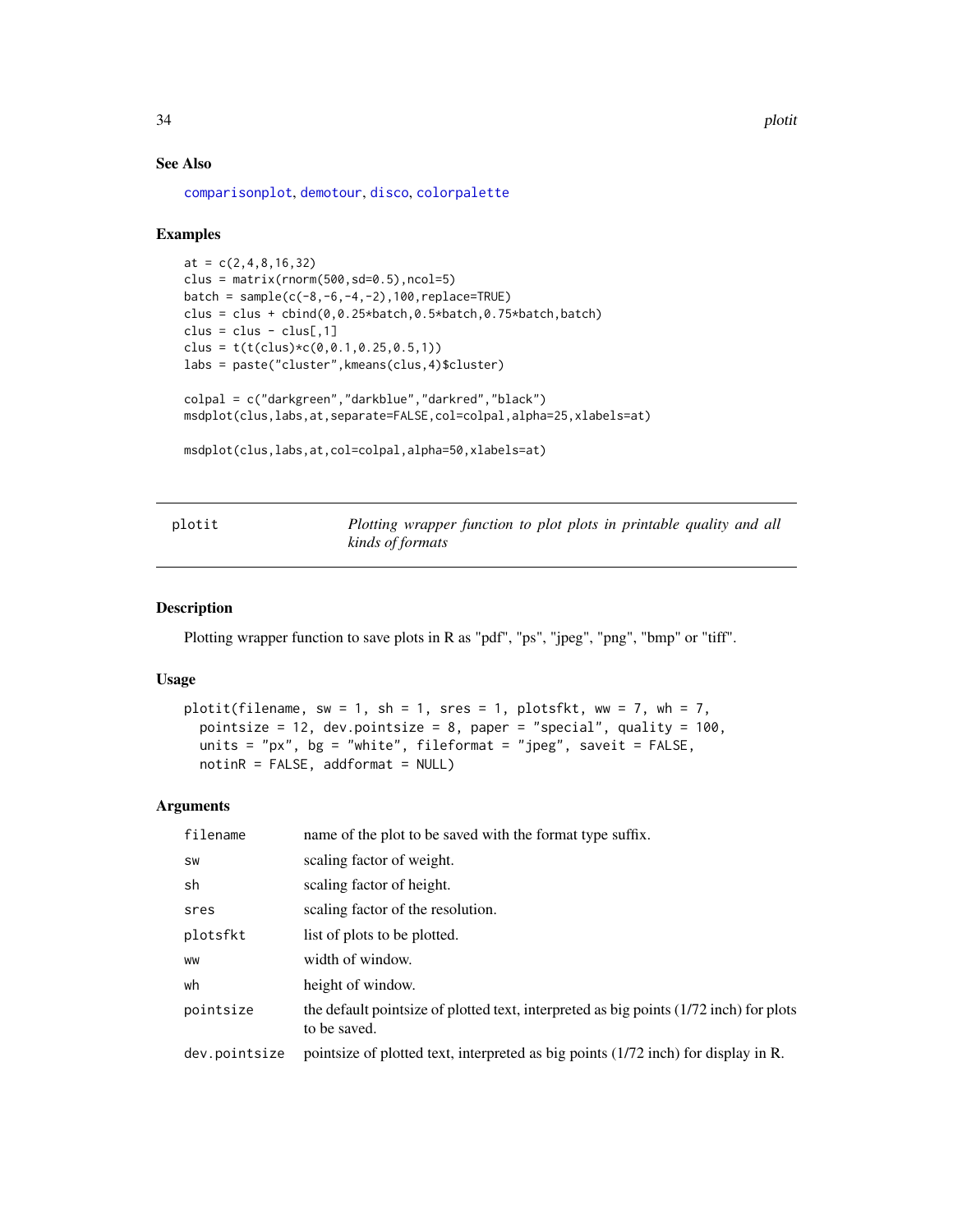#### <span id="page-34-0"></span>plotmatrix 35

| paper      | needed only if filformat $=$ "pdf" or "ps".                                                           |
|------------|-------------------------------------------------------------------------------------------------------|
| quality    | needed only if filformat $=$ "jpeg".                                                                  |
| units      | needed only if filformat $=$ " $ peg"$ , " $png"$ , " $bmp"$ or "tiff".                               |
| bg         | backgroundcolor.                                                                                      |
| fileformat | save the plot as "pdf", "ps", "ipeg", "png", "bmp" or "tiff".                                         |
| saveit     | should plot be saved.                                                                                 |
| notinR     | should plot be not plotted in R.                                                                      |
| addformat  | should plot be saved additionally in another format ("pdf", "ps", "jpeg", "png",<br>"bmp" or "tiff"). |

#### Author(s)

Bjoern Schwalb

## See Also

[demotour](#page-10-1), [disco](#page-11-1), [colorpalette](#page-4-1)

#### Examples

```
data(homer)
```

```
plotsfkt = function(){
colpal = c("white","black","yellow","wheat3")
align(homer,colpal = colpal,main = "D'OH!",asp = 1,axes = FALSE)
}
plotit("homer",sw = 2,sh = 2,sres = 2,plotsfkt,saveit = TRUE,fileformat = "jpeg")
plotit("homer",sw = 2,sh = 2,sres = 2,plotsfkt,saveit = TRUE,fileformat = "png")
plotit("homer",sw = 2,sh = 2,sres = 2,plotsfkt,saveit = TRUE,fileformat = "bmp")
plotit("homer",sw = 2,sh = 2,sres = 2,plotsfkt,saveit = TRUE,fileformat = "tiff")
plotit("homer",sw = 2,sh = 2,sres = 2,plotsfkt,saveit = TRUE,fileformat = "ps")
plotit("homer",sw = 2,sh = 2,sres = 2,plotsfkt,saveit = TRUE,fileformat = "pdf")
```
plotmatrix *Visualize two-dimensional data*

#### Description

Plot the rows of a matrix as lines along the cols.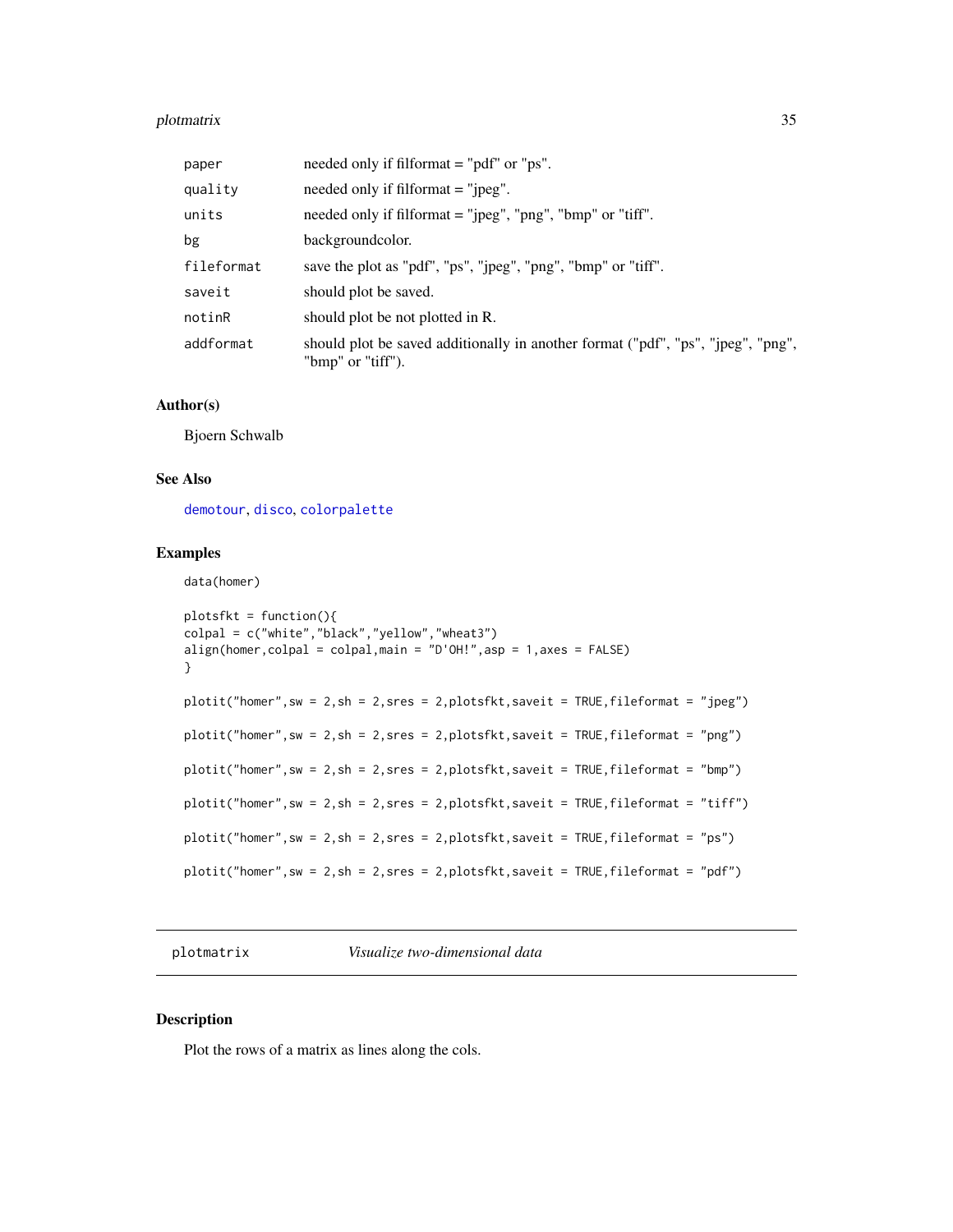#### <span id="page-35-0"></span>Usage

```
plotmatrix(input, xlim = NULL, ylim = NULL, xlab = "", ylab = "",
 main = "plotmatrix", type = "l", lwd = 2, at = NULL, xlabels = NULL,
 ltys = NULL, add = FALSE, cols = NULL, ...)
```
#### Arguments

| input   | a matrix with numerical entries.                                                          |
|---------|-------------------------------------------------------------------------------------------|
| xlim    | x limits, standard graphics parameter.                                                    |
| ylim    | y limits, standard graphics parameter.                                                    |
| xlab    | x lab, standard graphics parameter.                                                       |
| ylab    | y lab, standard graphics parameter.                                                       |
| main    | title of the plot, standard graphics parameter.                                           |
| type    | what 'type' of plot should be drawn (to be passed to points).                             |
| lwd     | a positive number giving the line width.                                                  |
| at      | a integer vector containing the x-positions corresponding to the columns of 'in-<br>put'. |
| xlabels | a character vector containing labels for the x-axis.                                      |
| ltys    | a numeric vector giving the line types for each row of 'input'.                           |
| add     | logical: if TRUE (FALSE by default), lines are added to existing plot.                    |
| cols    | a character vector of R build-in colors.                                                  |
| .       | additional parameters to be passed to points and plot.                                    |

## Author(s)

Achim Tresch, Bjoern Schwalb

#### See Also

[clusterplot](#page-2-1), [demotour](#page-10-1), [disco](#page-11-1), [colorpalette](#page-4-1)

## Examples

```
len = 20
x = sin(seq(0,2*pi,length=len*2))
fun = function(){n=sample(1:len,1); return(x[n:(n+len-1)])}
input = t(replicate(7,fun(),simplify=TRUE))
input = input + rnorm(length(input))/2
```
plotmatrix(input,cols=1:7)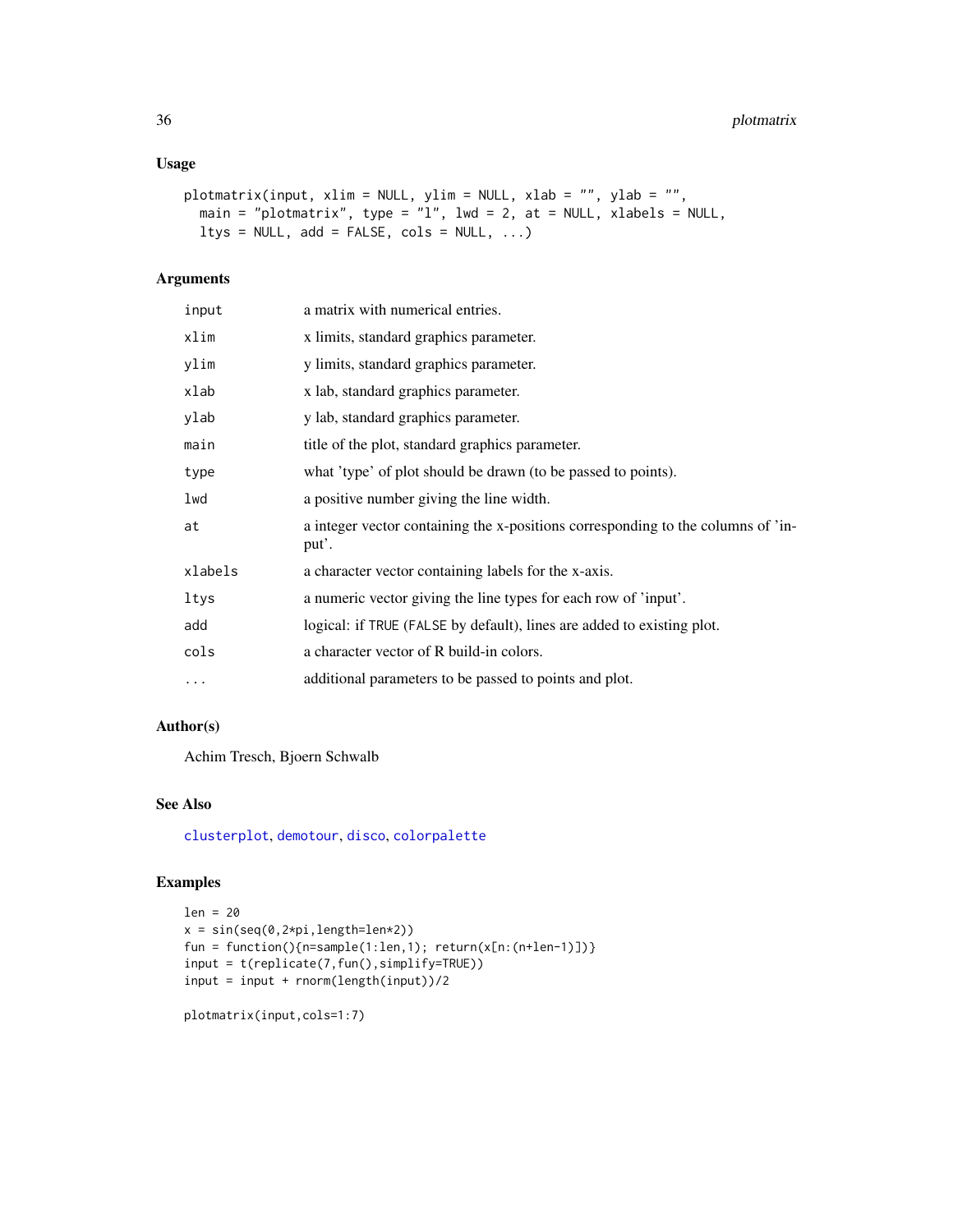<span id="page-36-0"></span>seqs *seqs*

## Description

TATAbox containing DNA-sequences!

## Usage

seqs

## Format

This list contains 20 character vectors of TATAbox containing DNA-sequences of length 30.

<span id="page-36-1"></span>singleclusterplot *Visualize two-dimensional data clusters (add to an existing plot)*

#### Description

Depict a numeric matrix or list utilizing the underlying distribution quantiles of one dimension in a color encoded fashion (add to an existing plot).

#### Usage

```
singleclusterplot(input, at = NULL, fromto = c(0.05, 0.95),
 colpal = "standardheat", simulate = FALSE, daltonize = FALSE,
 cvd = "p", \text{ nrcol} = 25, \text{ outer.col} = "lightgrey", \text{ rev} = FALSE,alpha = NULL, quartiles.col = c("grey", "black", "grey"),
  add.quartiles = TRUE)
```

| input     | matrix or list with numerical entries.                                                                                                                       |
|-----------|--------------------------------------------------------------------------------------------------------------------------------------------------------------|
| at        | a integer vector containing the x-positions corresponding to the columns of 'in-<br>put'.                                                                    |
| fromto    | a numeric vector containing the range of quantiles (between 0 and 1) to be plot-<br>ted.                                                                     |
| colpal    | a character vector containing R built-in color names or a name of a LSD color-<br>palette as a character string (see disco() or disco).                      |
| simulate  | logical: if TRUE (FALSE by default), a converted colorpalette is used to simulate<br>dichromat vision according to http://www.daltonize.org (see daltonize). |
| daltonize | logical: if TRUE (FALSE by default), a converted colorpalette is used to enhance<br>dichromat vision according to http://www.daltonize.org (see daltonize).  |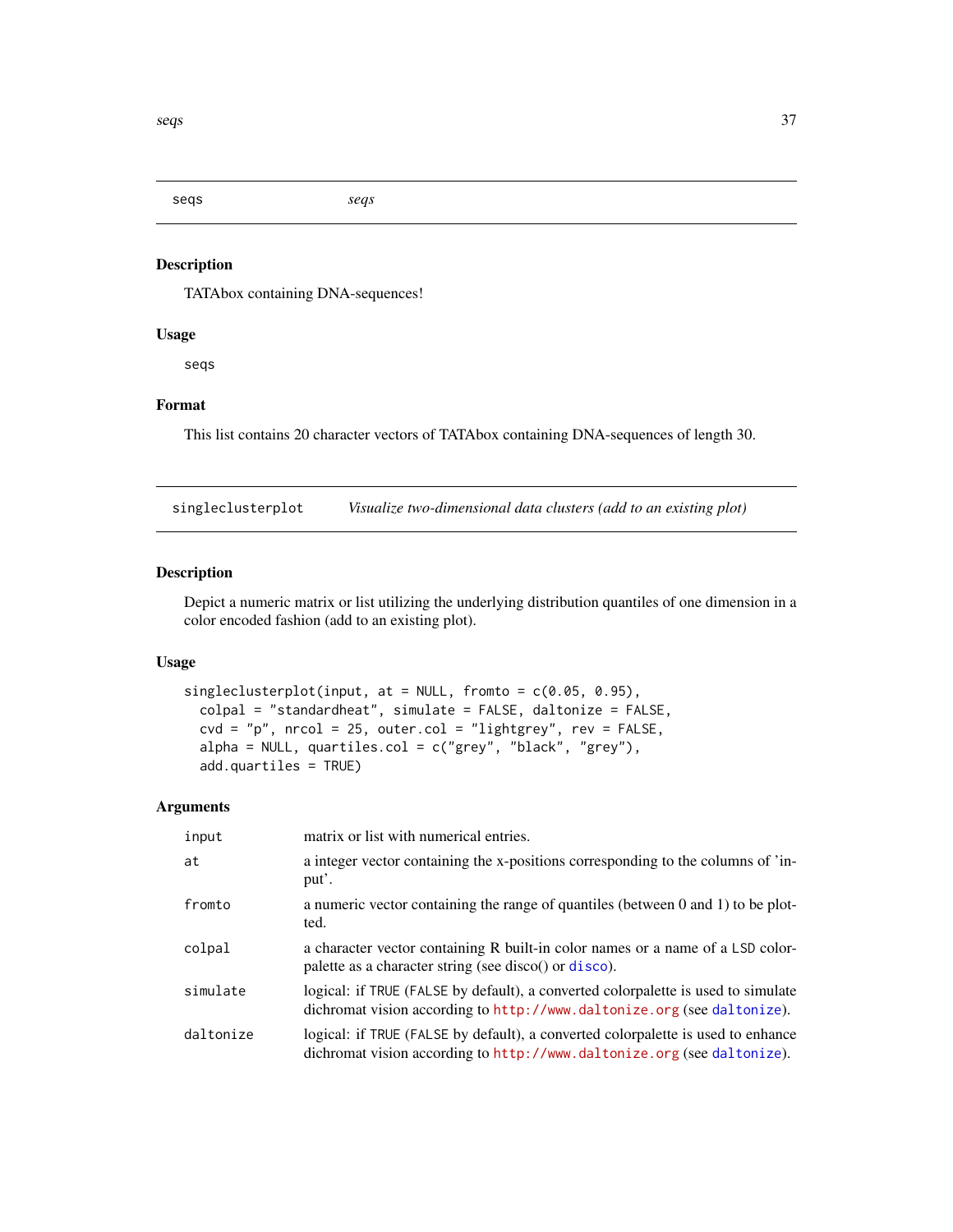<span id="page-37-0"></span>

| cvd           | character string implying the type of color vision deficiency ("p" for protanope,<br>"d" for deuteranope or "t" for tritanope).                        |
|---------------|--------------------------------------------------------------------------------------------------------------------------------------------------------|
| nrcol         | a non-negative integer specifying the number of colors to be used (defaults to<br>25, if not specified).                                               |
| outer.col     | R built-in color to be used for outlier lines (lines outside of 'fromto').                                                                             |
| rev           | logical: if TRUE (FALSE by default), a reversed colorpalette is used.                                                                                  |
| alpha         | alpha value: a two-digit integer between 01 and 99 for color opacity, i.e. appear-<br>ance of partial or full transparency (usage omitted by default). |
| quartiles.col | a character vector containing three R built-in colors for quartile lines $(c(0.25, 0.5, 0.05))$ .                                                      |
| add.quartiles | logical: if TRUE (by default), lines are plotted corresponding to the quartiles.                                                                       |
|               |                                                                                                                                                        |

#### Author(s)

Achim Tresch, Bjoern Schwalb

#### See Also

[clusterplot](#page-2-1), [align](#page-1-1), [demotour](#page-10-1), [disco](#page-11-1), [colorpalette](#page-4-1)

## Examples

```
samples = 100
probes = 200clus = matrix(rnorm(probes*samples,sd=1),ncol=probes)
clus = rbind(
t(t(clus)+sin(1:probes/10))+1:nrow(clus)/samples,
t(t(clus)+sin(pi/2+1:probes/10))+1:nrow(clus)/samples)
emptyplot(xlim = c(1,ncol(clus)),ylim = range(clus))
singleclusterplot(clus)
axis(1)
axis(2)
box()
```
<span id="page-37-1"></span>singlefusionplot *Visualize two-dimensional data clusters (add to an existing plot)*

#### Description

Depict a numeric matrix or list utilizing the underlying distribution quantiles of one dimension in a color encoded fashion (add to an existing plot).

#### Usage

```
singlefusionplot(x, y, from to = c(0.05, 0.95), colpal = "standardheat",simulate = FALSE, daltonize = FALSE, \text{cvd} = \text{"p"}, \text{nrcol} = 25,
  outer.col = "grey", rev = FALSE, alpha = NULL,
  quartiles.col = c("grey", "black", "grey"), add.quartiles = TRUE)
```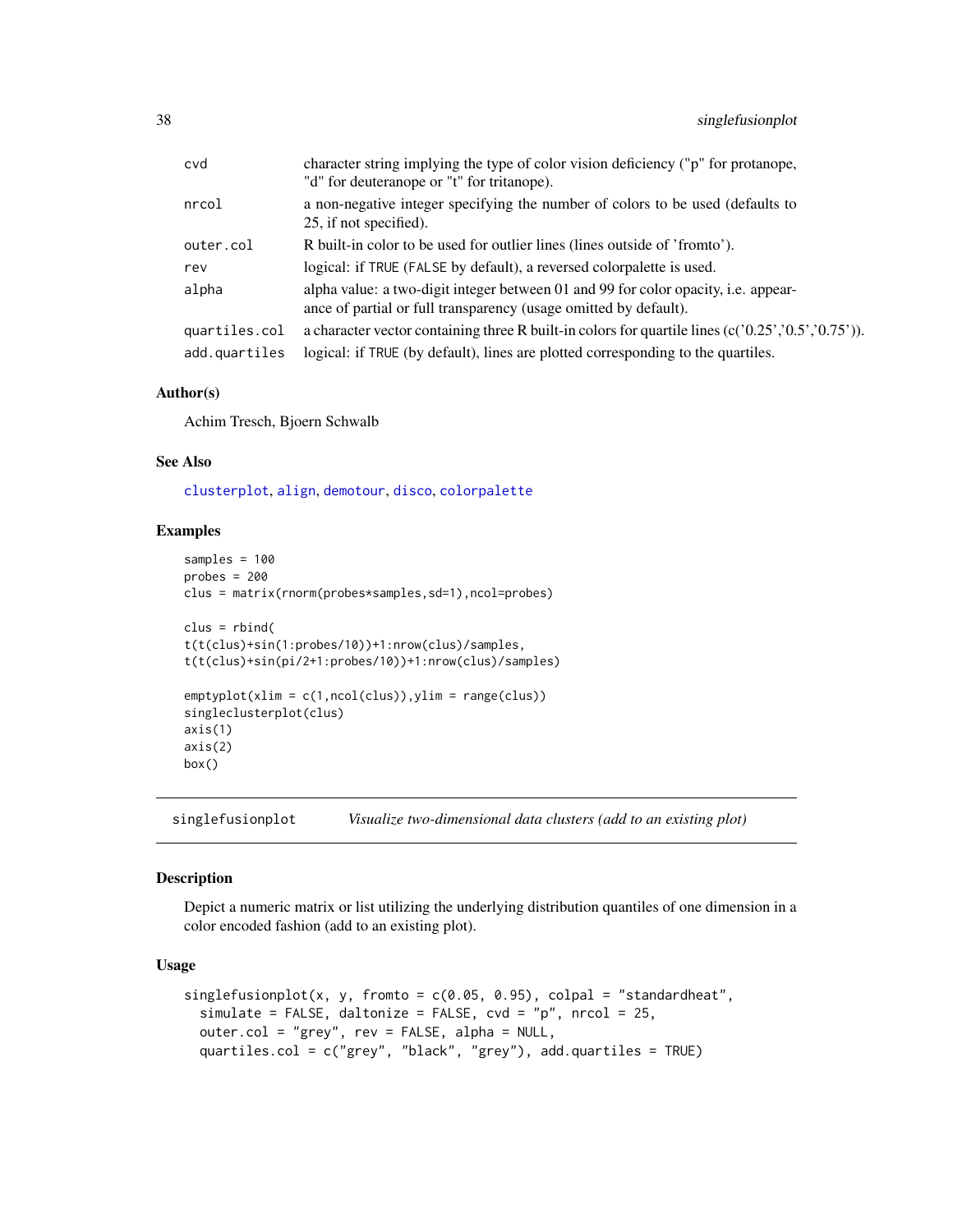## <span id="page-38-0"></span>singlefusionplot 39

## Arguments

| $\boldsymbol{\mathsf{x}}$ | a numeric vector.                                                                                                                                            |
|---------------------------|--------------------------------------------------------------------------------------------------------------------------------------------------------------|
| У                         | a numeric vector.                                                                                                                                            |
| fromto                    | a numeric vector containing the range of quantiles (between 0 and 1) to be plot-<br>ted.                                                                     |
| colpal                    | a character vector containing R built-in color names or a name of a LSD color-<br>palette as a character string (see disco() or disco).                      |
| simulate                  | logical: if TRUE (FALSE by default), a converted colorpalette is used to simulate<br>dichromat vision according to http://www.daltonize.org (see daltonize). |
| daltonize                 | logical: if TRUE (FALSE by default), a converted colorpalette is used to enhance<br>dichromat vision according to http://www.daltonize.org (see daltonize).  |
| cvd                       | character string implying the type of color vision deficiency ("p" for protanope,<br>"d" for deuteranope or "t" for tritanope).                              |
| nrcol                     | a non-negative integer specifying the number of colors to be used (defaults to<br>25, if not specified).                                                     |
| outer.col                 | R built-in color to be used for outlier lines (lines outside of 'fromto').                                                                                   |
| rev                       | logical: if TRUE (FALSE by default), a reversed colorpalette is used.                                                                                        |
| alpha                     | alpha value: a two-digit integer between 01 and 99 for color opacity, i.e. appear-<br>ance of partial or full transparency (usage omitted by default).       |
| quartiles.col             | a character vector containing three R built-in colors for quartile lines $(c('0.25', '0.5', '0.75'))$ .                                                      |
| add.quartiles             | logical: if TRUE (by default), lines are plotted corresponding to the quartiles.                                                                             |

## Author(s)

Achim Tresch, Bjoern Schwalb

## See Also

[fusionplot](#page-15-1), [align](#page-1-1), [demotour](#page-10-1), [disco](#page-11-1), [colorpalette](#page-4-1)

```
x = 1:1000/300
y = rnorm(1000) + sin(2*x)*3
```

```
emptyplot(xlim = range(x), ylim = range(y))singlefusionplot(x,y,colpal = "ylgnbu")
axis(1)
axis(2)
box()
```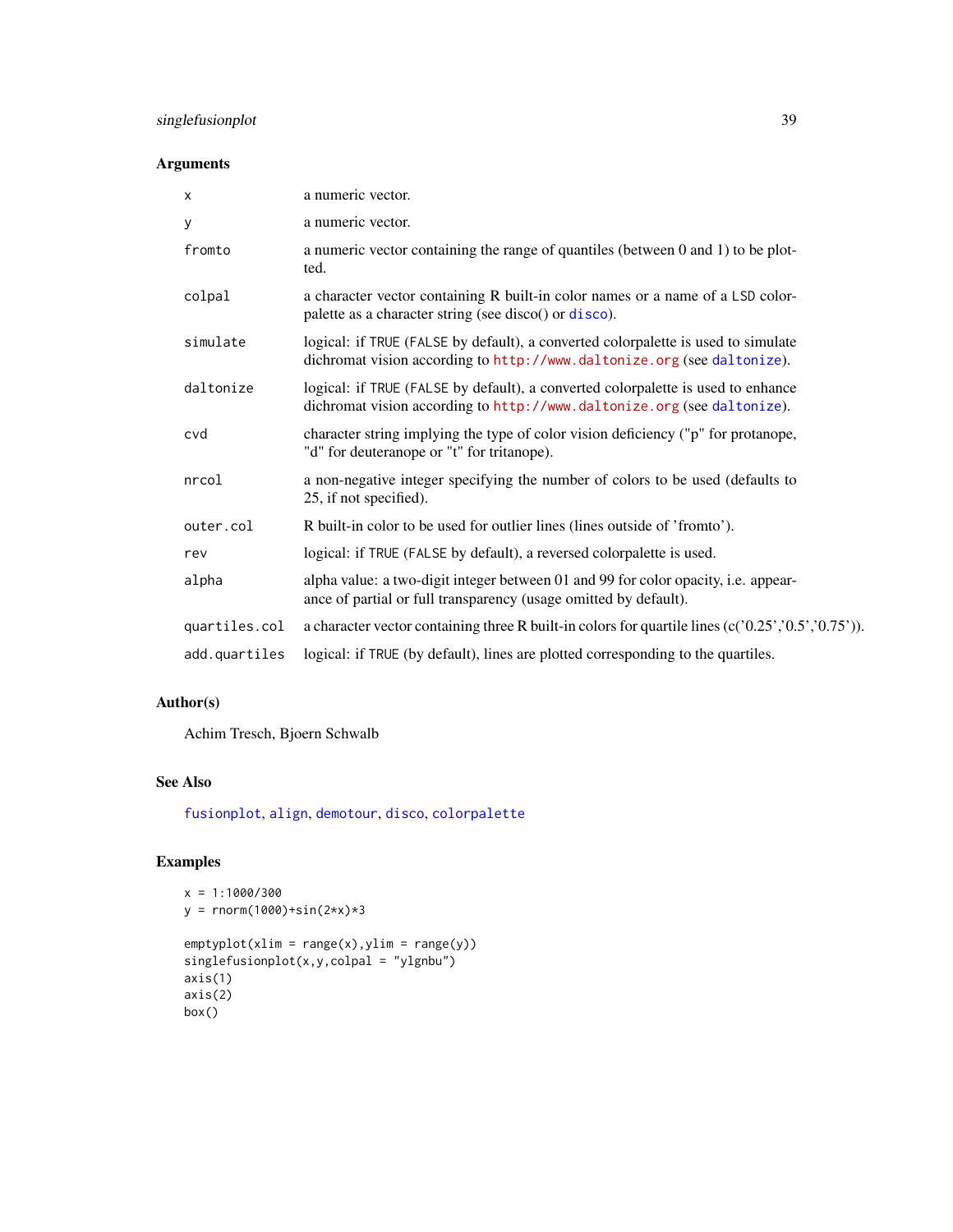<span id="page-39-0"></span>

Depict a numeric matrix or list utilizing the underlying mean and standard deviation estimates of one dimension in a color encoded fashion (add to an existing plot).

#### Usage

```
singlemsdplot(input, col = "darkgreen", alpha = 50, bars = TRUE,
 length = 0.25, at = NULL)
```
#### Arguments

| input  | data as matrix or list.                                                                                                                                |
|--------|--------------------------------------------------------------------------------------------------------------------------------------------------------|
| col    | a character vector of R build-in colors.                                                                                                               |
| alpha  | alpha value: a two-digit integer between 01 and 99 for color opacity, i.e. appear-<br>ance of partial or full transparency (usage omitted by default). |
| bars   | logical: if TRUE (by default), error bars are added at each position.                                                                                  |
| length | a numeric value scaling the width of the bars.                                                                                                         |
| at     | a integer vector containing the x-positions corresponding to the columns of 'in-<br>put'.                                                              |

#### Author(s)

Bjoern Schwalb

#### See Also

[comparisonplot](#page-5-1), [demotour](#page-10-1), [disco](#page-11-1), [colorpalette](#page-4-1)

```
samples = 100
probes = 200clus = matrix(rnorm(probes*samples,sd=1),ncol=probes)
```

```
clus = rbind(t(t(clus)+sin(1:probes/10))+1:nrow(clus)/samples,
t(t(clus)+sin(pi/2+1:probes/10))+1:nrow(clus)/samples)
```

```
emptyplot(xlim = c(1, ncol(clus)), ylim = range(clus))singlemsdplot(clus)
axis(1)
axis(2)
box()
```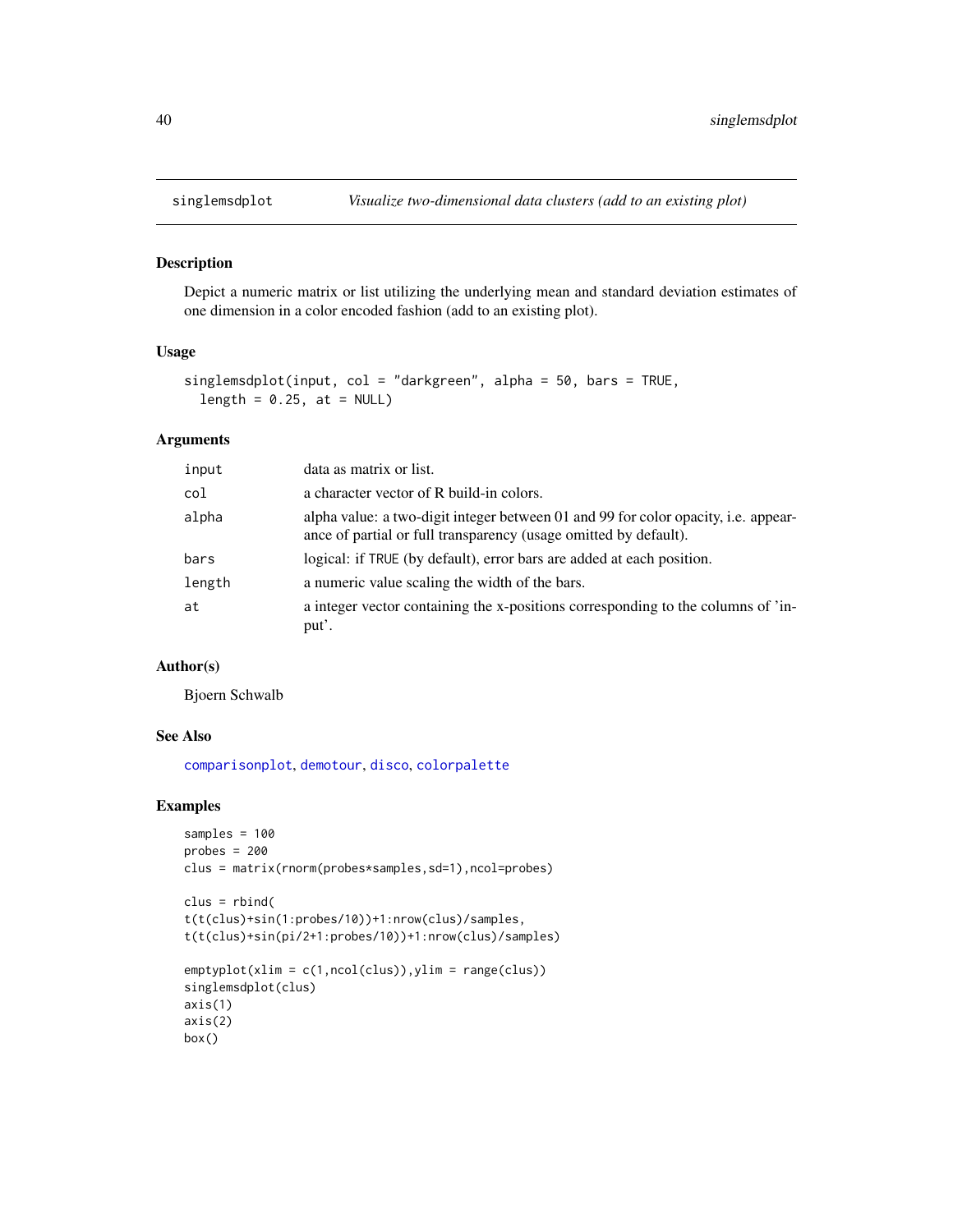<span id="page-40-0"></span>

Adds a colored rectangular grid to an existing plot.

#### Usage

```
webdesign(xlim, ylim, colpal = "rdbu", xlabels = NULL, ylabels = NULL,
  ...)
```
## Arguments

| xlim     | x limits, standard graphics parameter.                                                                                                  |
|----------|-----------------------------------------------------------------------------------------------------------------------------------------|
| vlim     | y limits, standard graphics parameter.                                                                                                  |
| colpal   | a character vector containing R built-in color names or a name of a LSD color-<br>palette as a character string (see disco() or disco). |
| xlabels  | a character vector containing labels depicted parallel to the x-axis.                                                                   |
| ylabels  | a character vector containing labels depicted parallel to the y-axis.                                                                   |
| $\cdots$ | additional parameters to be passed to abline().                                                                                         |

## Author(s)

Bjoern Schwalb

## See Also

[demotour](#page-10-1), [disco](#page-11-1), [colorpalette](#page-4-1)

```
emptyplot(c(-5,5),c(-5,5))
labels = c("2 fold","4 fold","8 fold")
webdesign(c(-5,5),c(-5,5),lty = 2,xlabels = labels,ylabels = labels)
```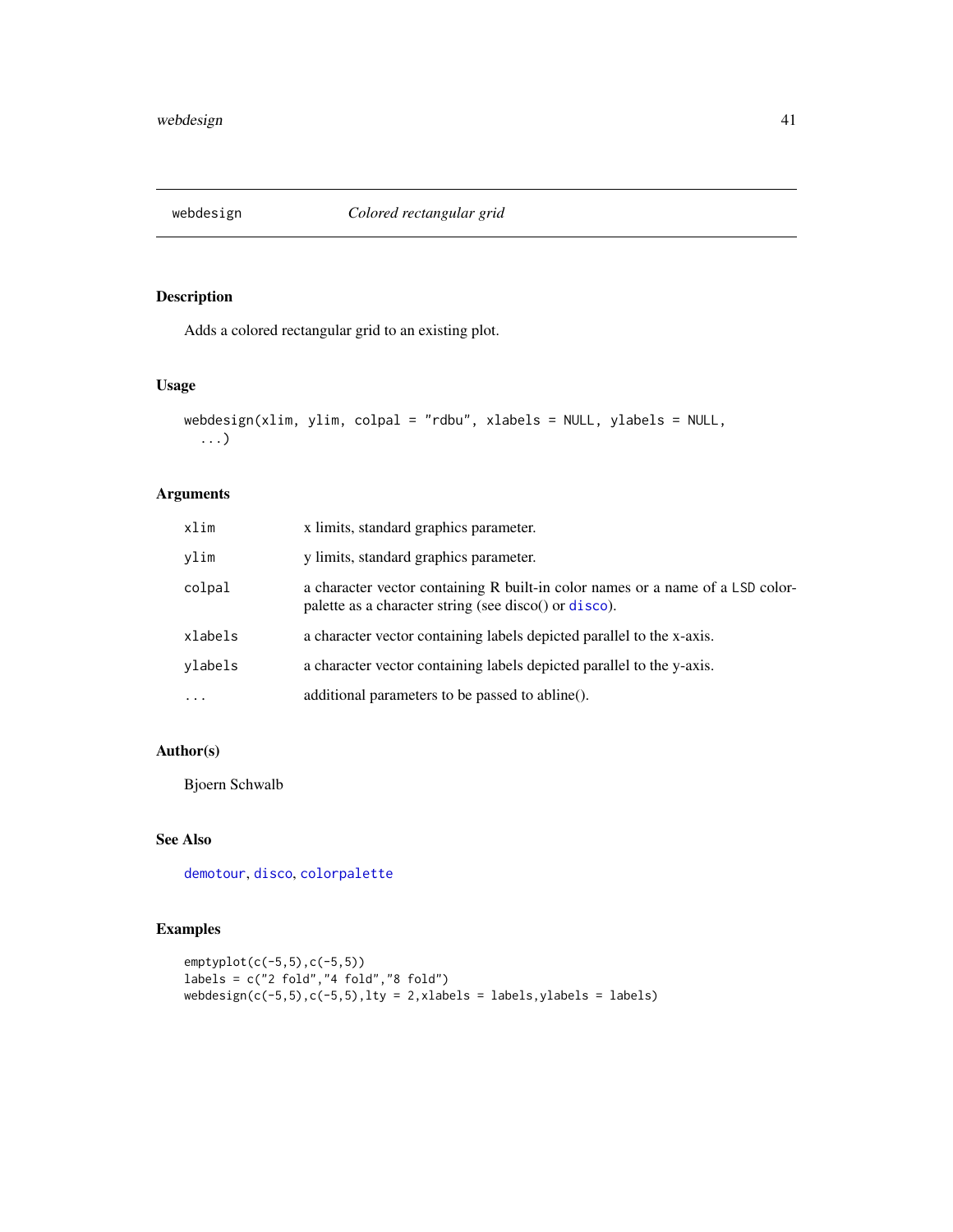<span id="page-41-0"></span>

Create a factorization of the number of windows for plots with device partitions to be used in  $par(mfrow = ...)$ .

## Usage

windowxy(nrwin = 1)

## Arguments

nrwin a non-negative integer specifying the number of windows.

## Author(s)

Bjoern Schwalb

#### See Also

[demotour](#page-10-1)

## Examples

windowxy(20)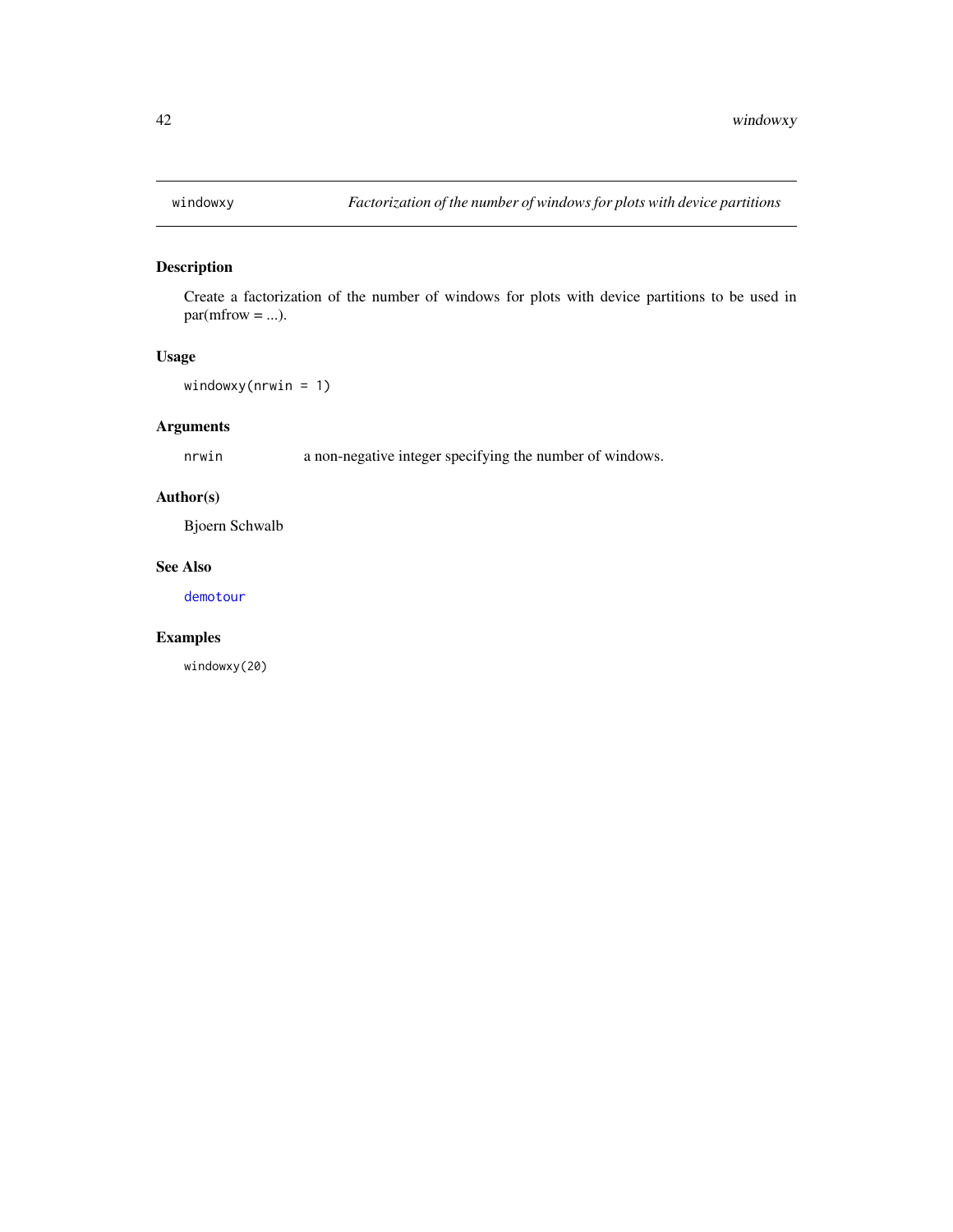# <span id="page-42-0"></span>Index

∗Topic Venn intersphere , [28](#page-27-0) ∗Topic alignment, align , [2](#page-1-0) ∗Topic alpha colorpalette , [5](#page-4-0) disco , [12](#page-11-0) ∗Topic barplot comparisonplot , [6](#page-5-0) heatbarplot , [17](#page-16-0) ∗Topic bmp, plotit , [34](#page-33-0) ∗Topic boxplotlike linesplot , [29](#page-28-0) ∗Topic boxplot heatboxplot , [18](#page-17-0) ∗Topic clusterplot, demotour , [11](#page-10-0) ∗Topic cluster clusterplot , [3](#page-2-0) fusionplot , [16](#page-15-0) singleclusterplot , [37](#page-36-0) singlefusionplot , [38](#page-37-0) ∗Topic color, colorpalette , [5](#page-4-0) disco , [12](#page-11-0) ∗Topic colorblind daltonize , [10](#page-9-0) ∗Topic colorpalette, demotour , [11](#page-10-0) ∗Topic color complementarycolor , [8](#page-7-0) convertcolor , [8](#page-7-0) convertgrey , [9](#page-8-0) distinctcolors , [13](#page-12-0) ∗Topic daltonize, daltonize , [10](#page-9-0) ∗Topic daltonize demotour , [11](#page-10-0)

∗Topic dataset homer, [28](#page-27-0) seqs , [37](#page-36-0) ∗Topic density densitylane , [11](#page-10-0) ∗Topic disco, demotour , [11](#page-10-0) ∗Topic empty emptyplot , [15](#page-14-0) ∗Topic factorization windowxy, [42](#page-41-0) ∗Topic greyscale, convertgrey , [9](#page-8-0) ∗Topic grid, webdesign , [41](#page-40-0) ∗Topic heatcolors heatpairs , [22](#page-21-0) heatscatter , [24](#page-23-0) heatscatterpoints , [26](#page-25-0) ∗Topic heatscatter, demotour , [11](#page-10-0) ∗Topic histogram heathist , [20](#page-19-0) ∗Topic intersphere, intersphere , [28](#page-27-0) ∗Topic jpeg, plotit , [34](#page-33-0) ∗Topic matrix makemovie, [32](#page-31-0) plotmatrix , [35](#page-34-0) ∗Topic mean, msdplot, [33](#page-32-0) singlemsdplot, [40](#page-39-0) ∗Topic pdf plotit , [34](#page-33-0) ∗Topic pie LSD.pie, [30](#page-29-0) ∗Topic plot, plotit , [34](#page-33-0)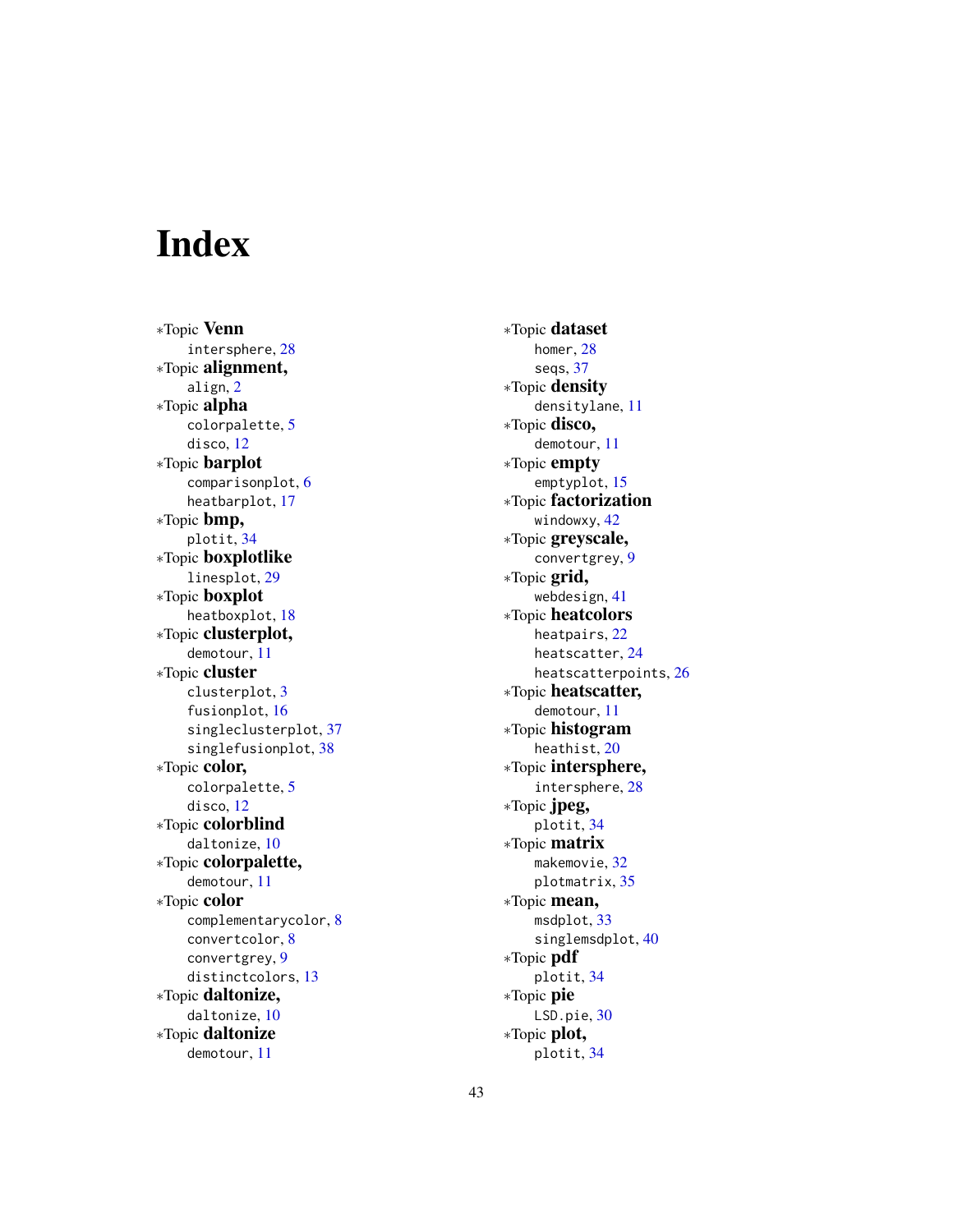```
∗Topic plotting
    emptyplot, 15
∗Topic png,
    plotit, 34
∗Topic ps,
    plotit, 34
∗Topic region
    emptyplot, 15
∗Topic scatterplot,
    comparisonplot, 6
    heatpairs, 22
    heatscatter, 24
    heatscatterpoints, 26
∗Topic scatterplot
    ellipsescatter, 14
∗Topic sd
    msdplot, 33
    singlemsdplot, 40
∗Topic sequence
    align, 2
∗Topic tiff,
    plotit, 34
∗Topic web
    webdesign, 41
align, 2, 4, 7, 17, 32, 38, 39
clusterplot, 3, 3, 11, 32, 36, 38
colorpalette, 3, 4, 5, 7–15, 17, 18, 20, 21,
         23, 25, 27, 29–31, 34–36, 38–41
comparisonplot, 6, 12, 18, 20, 21, 23, 25, 27,
         34, 40
complementarycolor, 8
convertcolor, 8
convertgrey, 9
cplot (comparisonplot), 6
daltonize, 2, 4–7, 10, 11–13, 16, 18, 19,
         21–24, 26, 31, 37, 39
demotour, 3, 4, 6–10, 11, 12–15, 17, 18, 20,
         21, 23, 25, 27, 29–32, 34–36, 38–42
densitylane, 11
disco, 2–12, 12, 14–27, 29–31, 34–41
distinctcolors, 13
ellipsescatter, 14
emptyplot, 15
```
heatbarplot, [17](#page-16-0) heatboxplot, [18](#page-17-0) heathist, [20](#page-19-0) heatpairs, [22](#page-21-0) heatscatter, *[11](#page-10-0)*, [24](#page-23-0) heatscatterpoints, [26](#page-25-0) homer, [28](#page-27-0) intersphere, [28](#page-27-0) linesplot, [29](#page-28-0) LSD.align *(*align*)*, [2](#page-1-0) LSD.clusterplot *(*clusterplot*)*, [3](#page-2-0) LSD.colorpalette *(*colorpalette*)*, [5](#page-4-0) LSD.complementarycolor *(*complementarycolor*)*, [8](#page-7-0) LSD.convertcolor *(*convertcolor*)*, [8](#page-7-0) LSD.convertgrey *(*convertgrey*)*, [9](#page-8-0) LSD.daltonize *(*daltonize*)*, [10](#page-9-0) LSD.demotour *(*demotour*)*, [11](#page-10-0) LSD.densitylane *(*densitylane*)*, [11](#page-10-0) LSD.disco *(*disco*)*, [12](#page-11-0) LSD.distinctcolors *(*distinctcolors*)*, [13](#page-12-0) LSD.ellipsescatter *(*ellipsescatter*)*, [14](#page-13-0) LSD.emptyplot *(*emptyplot*)*, [15](#page-14-0) LSD.fusionplot *(*fusionplot*)*, [16](#page-15-0) LSD.heatbarplot *(*heatbarplot*)*, [17](#page-16-0) LSD.heatboxplot *(*heatboxplot*)*, [18](#page-17-0) LSD.heathist *(*heathist*)*, [20](#page-19-0) LSD.heatpairs *(*heatpairs*)*, [22](#page-21-0) LSD.heatscatter *(*heatscatter*)*, [24](#page-23-0) LSD.heatscatterpoints *(*heatscatterpoints*)*, [26](#page-25-0) LSD.intersphere *(*intersphere*)*, [28](#page-27-0) LSD.linesplot *(*linesplot*)*, [29](#page-28-0) LSD.makemovie *(*makemovie*)*, [32](#page-31-0) LSD.msdplot *(*msdplot*)*, [33](#page-32-0) LSD.pie, [30](#page-29-0) LSD.plotit *(*plotit*)*, [34](#page-33-0) LSD.plotmatrix *(*plotmatrix*)*, [35](#page-34-0) LSD.singleclusterplot *(*singleclusterplot*)*, [37](#page-36-0) LSD.singlefusionplot *(*singlefusionplot*)*, [38](#page-37-0) LSD.singlemsdplot *(*singlemsdplot*)*, [40](#page-39-0) LSD.webdesign *(*webdesign*)*, [41](#page-40-0) LSD.windowxy *(*windowxy*)*, [42](#page-41-0)

makemovie, [32](#page-31-0)